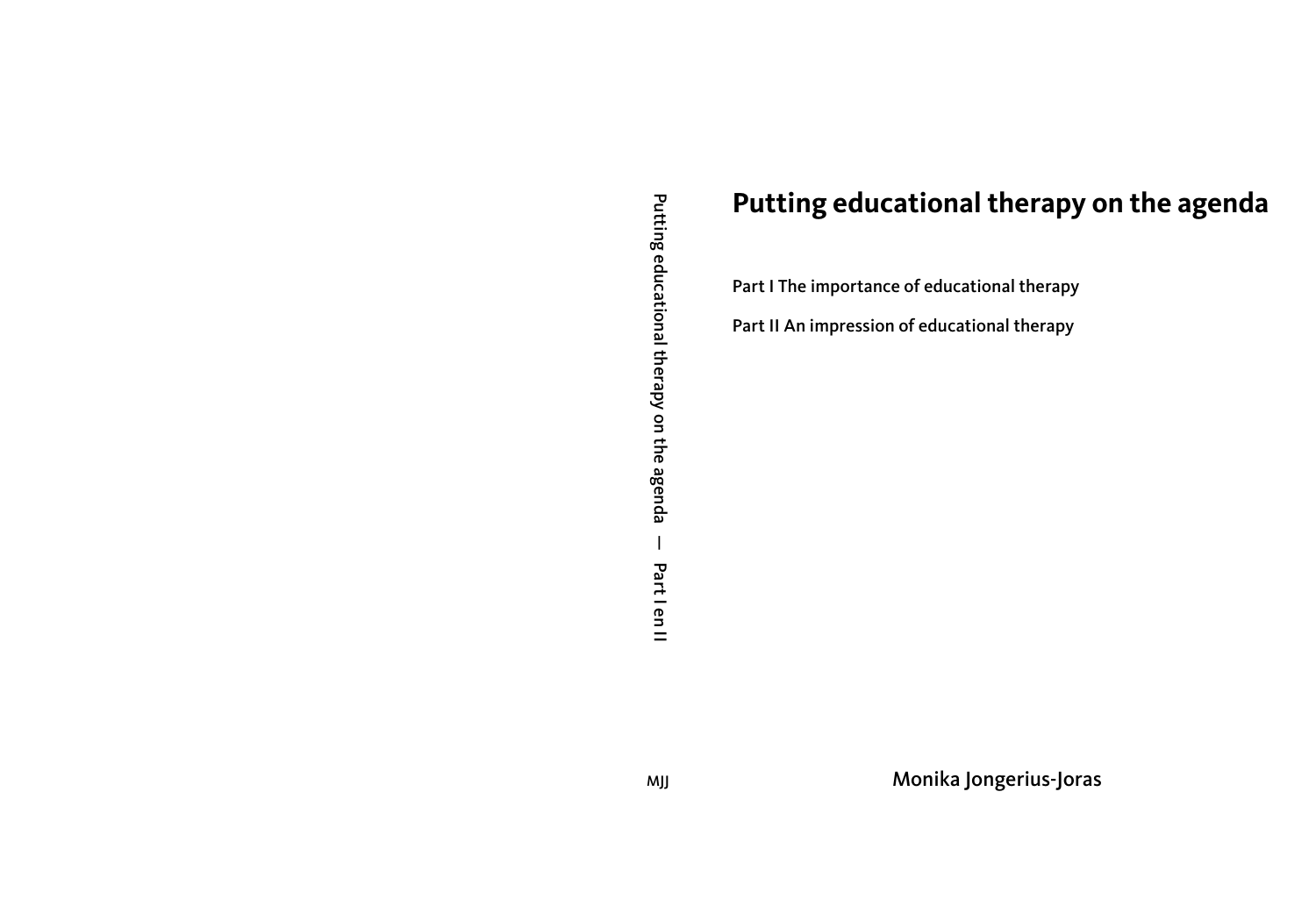# **Putting educational therapy on the agenda**

Part I The importance of educational therapy

Part II An impression of educational therapy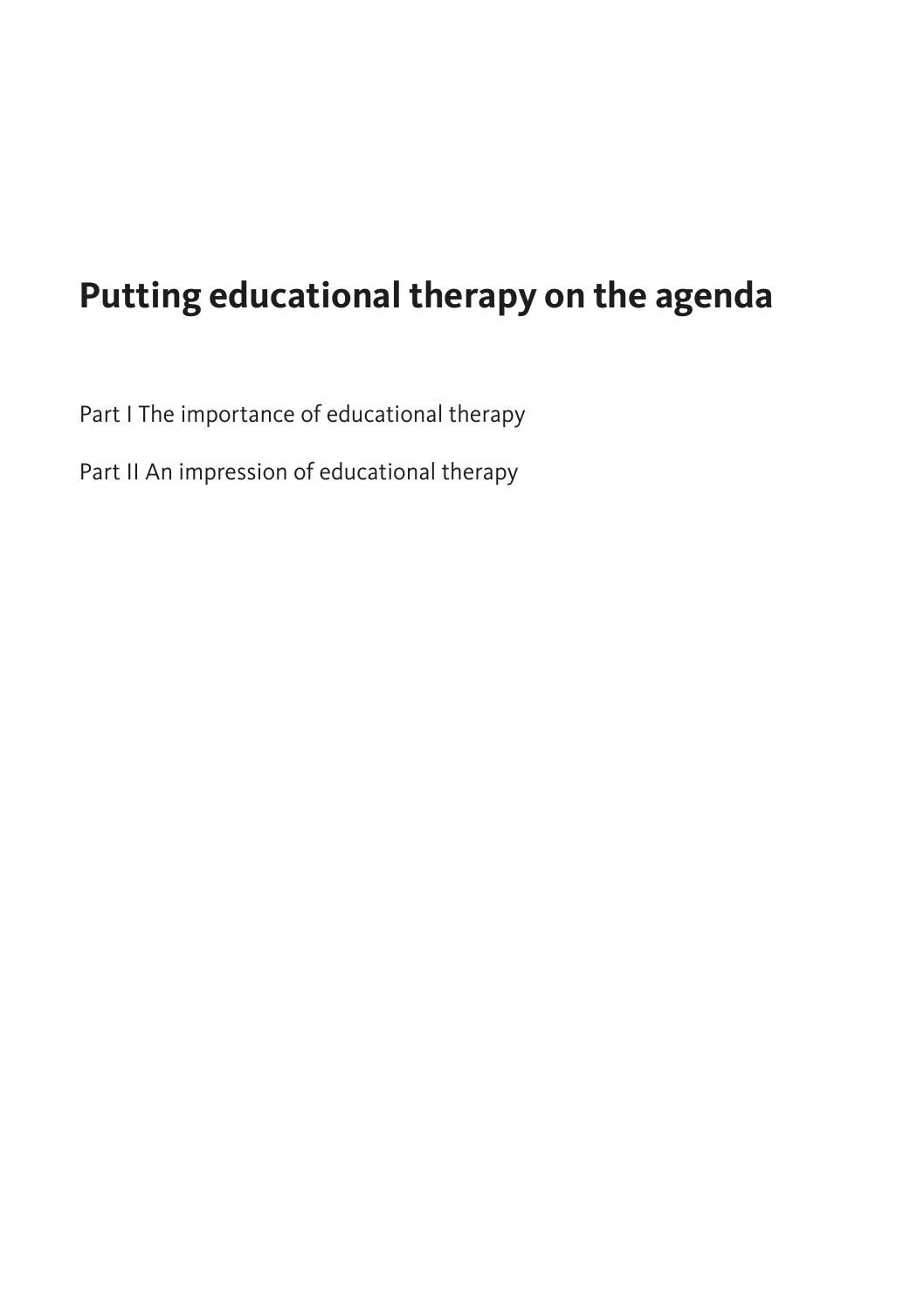#### **About part II**

It is with great pleasure and fascination that I have read the general introduction and, indeed, the entire book.

It is both of importance and a delight that you clarify to the reader the context of your book, including the roles of the writer, narrator and the other protagonists.

Your choice of this form has yielded a layered quality that may look simple yet does justice to the diversity and complexity of interactions and of the human consciousness and of people's conversations.

What a labour of love it must have been to achieve this form and how skilful to have hit upon a form that is sufficiently unfinished for the reader to experience that this is an impression of a process, but at the same time so well-conceived that you cannot but feel that all this matters.

I find your book most satisfactory and I am grateful for having been able to contribute to the realisation of this work. In great appreciation, I compliment you on this work.

I hope, with you, that it will give colleagues the courage to continue questioning and seeing themselves and the other in constant, careful dialogue.

Dr Hans Bom (16 August 2017)

- Clinical psychologist
- Family systems therapist
- Trainer (Dutch Association for Marital and Family Therapy [NVRG])
- Supervisor (Dutch Association for Marital and Family Therapy and Dutch Association of Psychotherapy [NVP])
- Educational therapist (Dutch Association for Marital and Family Therapy)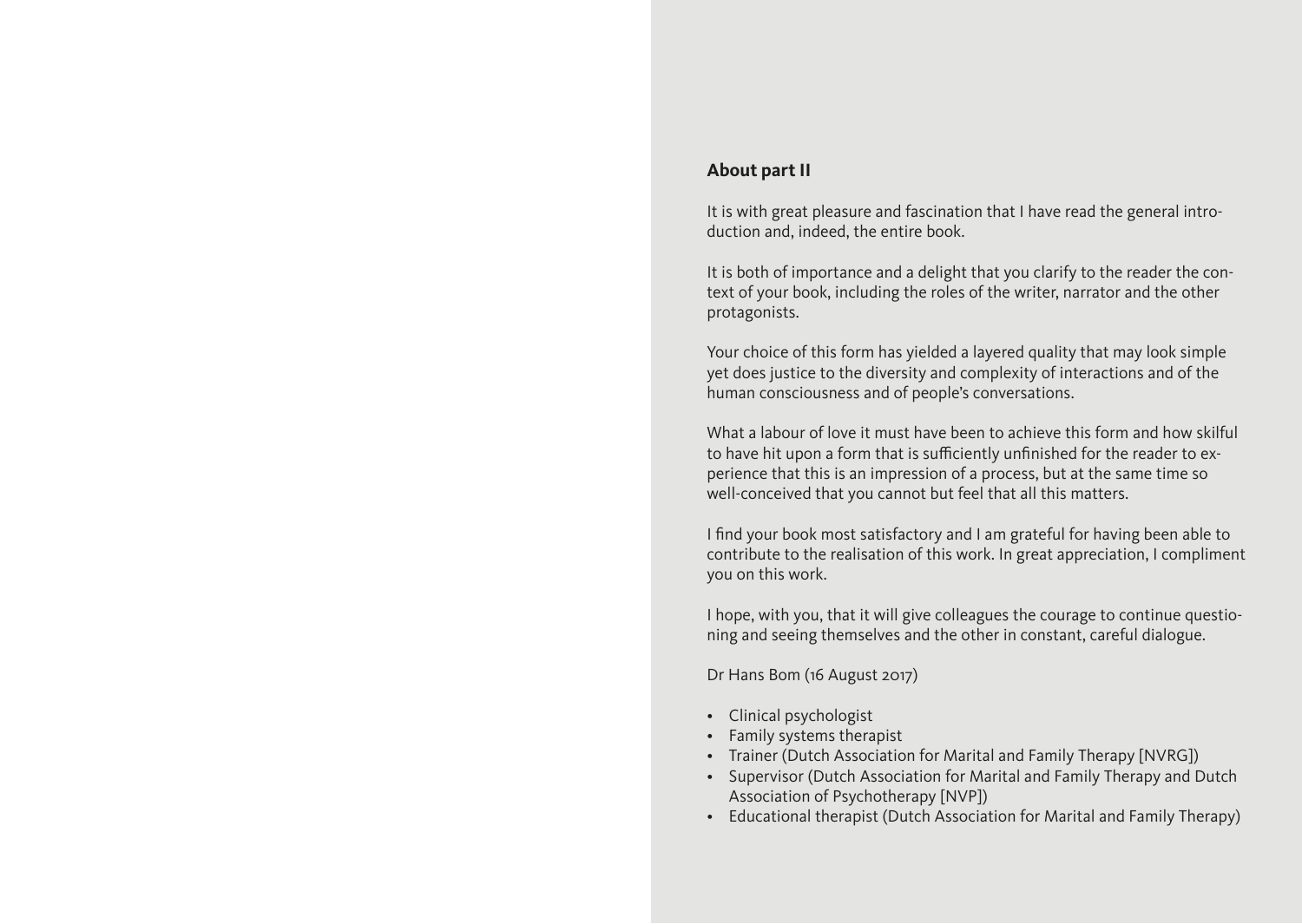# **Putting educational therapy on the agenda**

A contribution to a quality discourse within the Dutch Association for Marital and Family Therapy [NVRG]

Part I The importance of educational therapy

Part II An impression of educational therapy

Drs Monika M. Jongerius-Joras, member of the Dutch Association for Marital and Family Therapy

Physician, psychiatrist, psychotherapist (non-practising) Family-relational therapist (non-practising)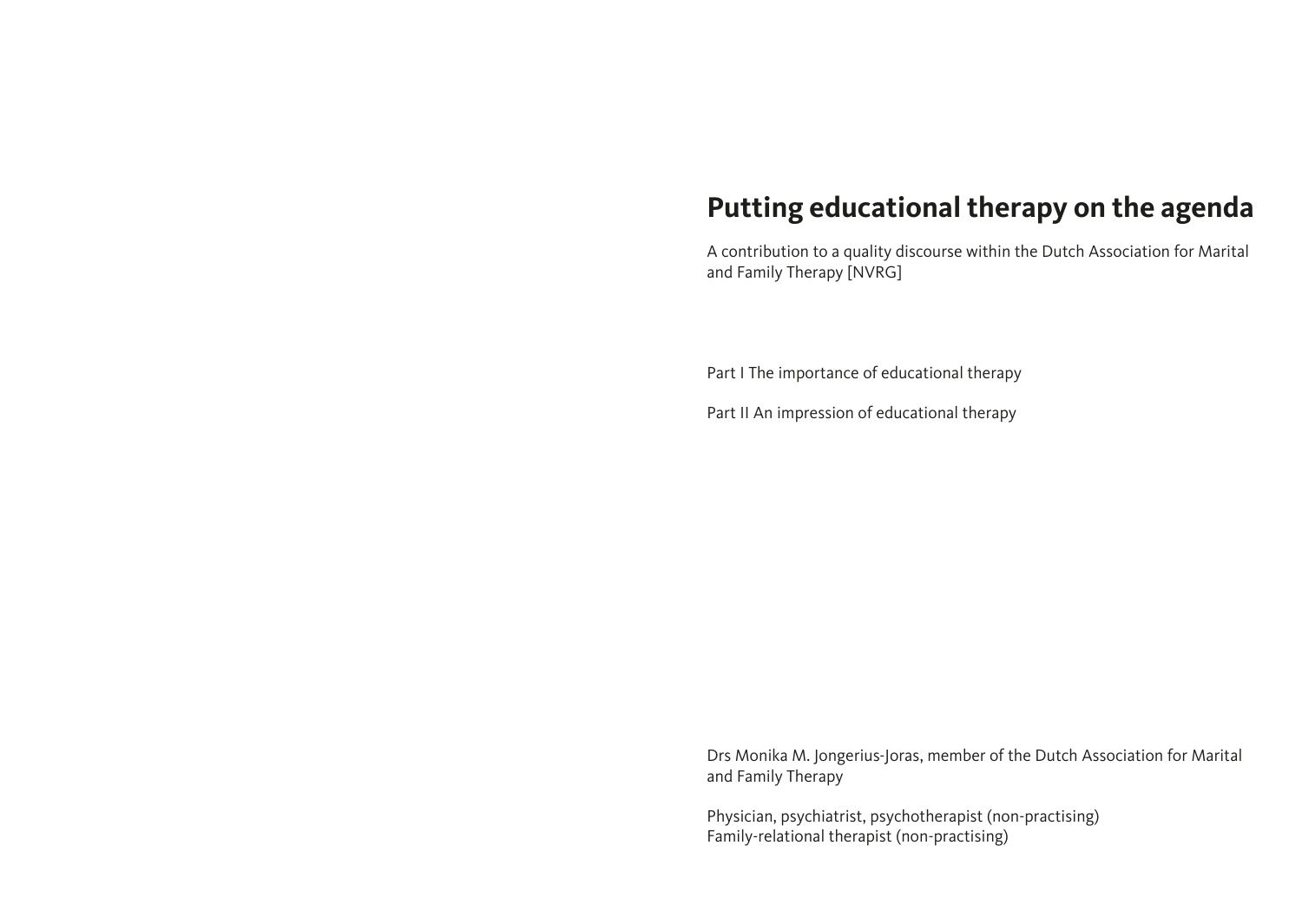## **Inhoud**

|                                                           | General introduction to the combined publication of parts I and II          | 9   |
|-----------------------------------------------------------|-----------------------------------------------------------------------------|-----|
|                                                           | Part I The importance of educational therapy                                | 13  |
|                                                           | Introduction<br>$\mathbf{L}$                                                | 17  |
|                                                           | II. Principles                                                              | 19  |
|                                                           | III. The role of the educational therapist                                  | 21  |
|                                                           | IV. The importance of educational therapy                                   | 25  |
|                                                           | V. The practice of educational therapy                                      | 27  |
|                                                           | VI. Reflection on the current situation and future prospects                | 31  |
|                                                           | VII. Finally                                                                | 37  |
|                                                           | Appendix                                                                    | 38  |
| © 2017 Monika M. Jongerius-Joras, Haarlem                 | Endnotes                                                                    | 47  |
| Monika M. Jongerius-Joras, Haarlem, NL                    | Bibliography                                                                | 49  |
| dr. Eli ten Lohuis, Taalservice Reëel, Leiden, NL         | Acknowledgements                                                            | 51  |
| Sjoukje Ziel, Amersfoort, NL                              | Part II An impression of educational therapy                                | 53  |
| The English version is only published on the website,     | Introduction                                                                | 56  |
| Angelica Siretchi from Iasi, Romania, will translate this | The impression                                                              | 59  |
| the educational therapy in Romania.                       | Concluding words                                                            | 124 |
| Monika M. Jongerius-Joras, Haarlem, NL                    | Thanks                                                                      | 126 |
| www.monikajoras.nl                                        | Monika Joras                                                                | 127 |
|                                                           | not as a paper book.<br>English version into Romanian language on behalf of |     |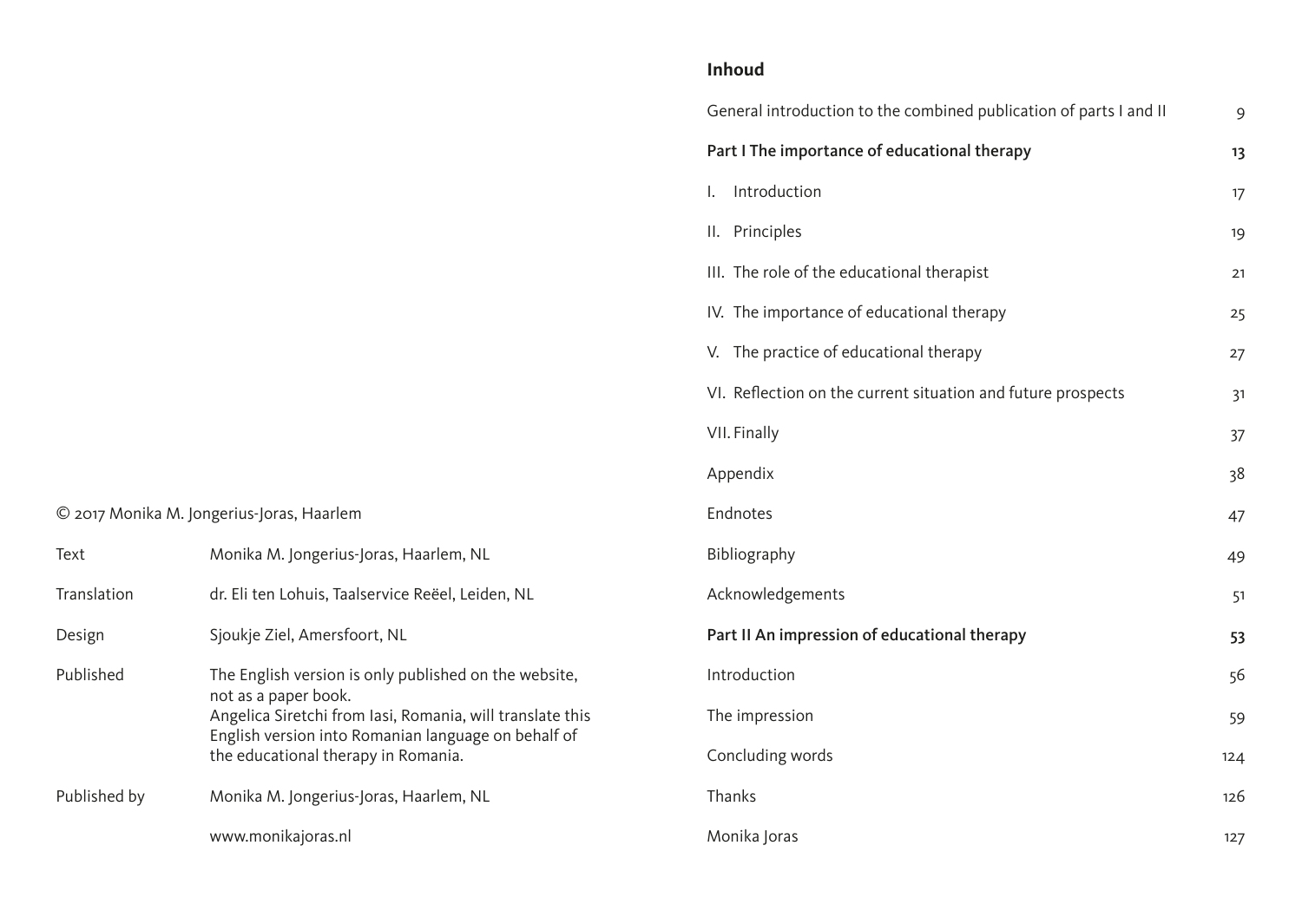#### <span id="page-5-0"></span>**General introduction to the combined publication of parts I and II**

When people asked me to tell them the story of my life, I would usually talk about that part that I felt would matter to them. What I chose to tell was always inspired by my assessment of the other's interest. My preconception that the whole story could not be received without bias was often corrected through the questions I was asked and through the other's palpable, genuine involvement. This correction opened up the space for growth in our mutual contact.

In educational therapy, the attitude of genuine mutual interest combined with an openness to correct old images is ever-present in the interaction between the two people. Every human being has preconceptions and can adjust these by engaging in an open dialogue with the other.

In my personal stories and in the story in part II, sincerity and open-mindedness go hand in hand with the realisation that our memories are in part coloured by images and stories of important others in our context. The story I would like to tell here is the story composed of many stories based on the life experiences of various people.

Interaction in educational therapy implies an emotive approach of language. Any utterance will evoke emotions to which the educational therapist responds by asking questions, not just about literal definitions but also about emotional meaning.

The invitation to reflect extended to the colleague in training is always also an invitation to reflect on the educational therapist's emotions and meaning attributions. These reflections serve him as a person and as a tool to be used in his work.

The process that evolved during an 18-month period is described in part II, not so much on the basis of literal reports but, rather, on the basis of impression of spoken dialogues.

Educational therapy serves and sustains work with family systems. This means that the colleague in training must himself undergo educational therapy in order to experience what it is like to be a patient. This experience is so valuable because the colleague will experience a side of the therapeutic relationship that he had never suspected. Thanks to this experience, he will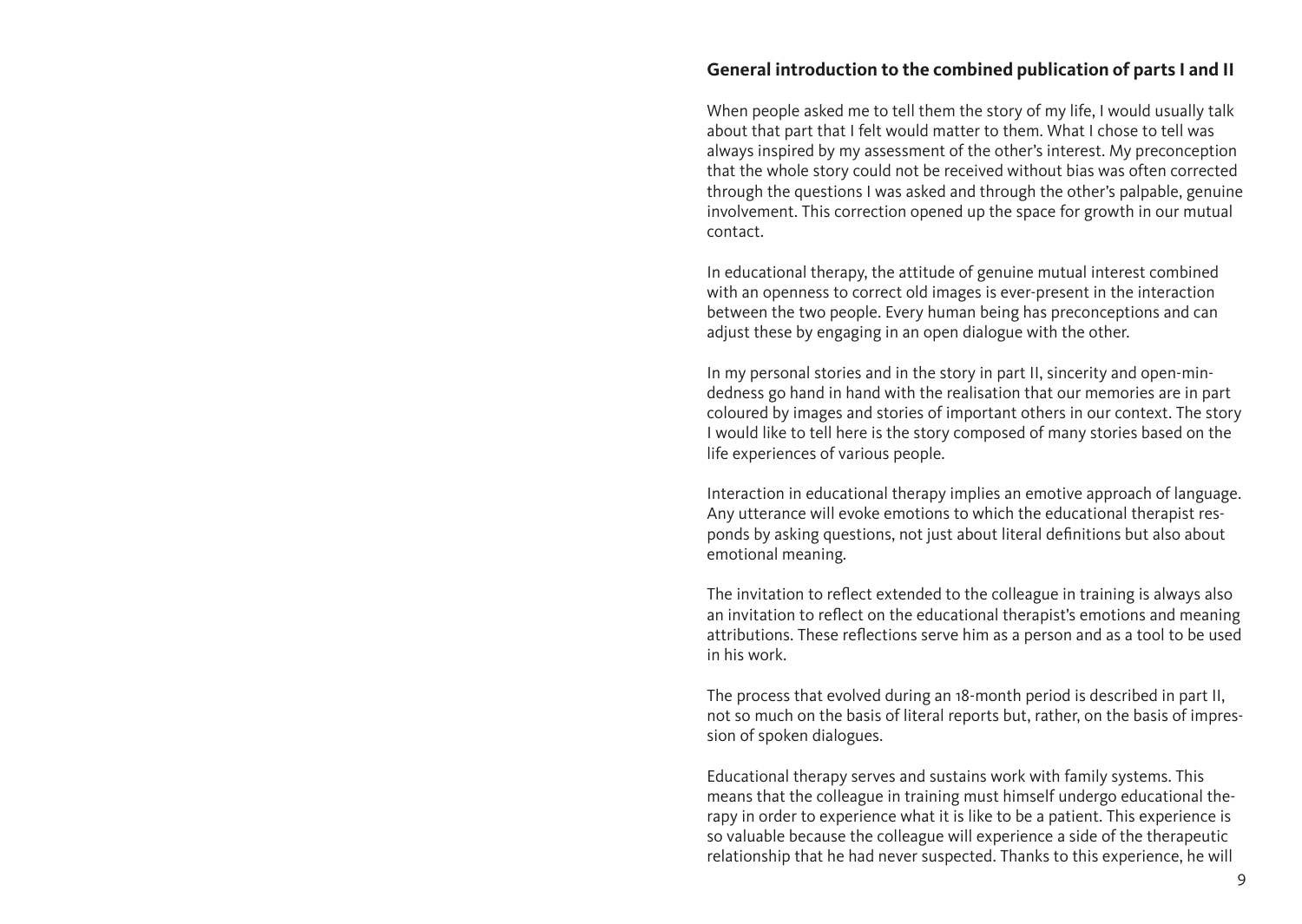conceivably be even better attuned to his clients when interacting and collaborating with all family members.

In addition to this growth in empathy and compassion, the colleague in training is likely to experience a development of his own personality during the educational therapy process. This process allows him to grow as a therapist, coach, facilitator of his own and the trainee colleague's strength. It is through educational therapy that the competency 'therapeutic attitude' receives the attention it deserves.

I have combined part I (the importance of systemic educational therapy) and part II (an impression of educational therapy) because, for one thing, part I was due a reprint but in particular because reading part I is seen as a precondition for achieving a deeper understanding of part II.

And so, the title for the combined parts is now: putting educational therapy on the agenda.

A basic guideline runs through both part I and part II that I want to mention explicitly here since it also entails a message I would like to pass on for the purpose of reflection and dialogue in my colleagues' daily life and work.

The equality of all human beings that I consider obvious is clarified by the model of the system-internal and system-external that I sketch in part I, and where I consider and describe all aspects and layers in and around the human being as being of equal value. For me, the deepest basis of the equality of human beings lies in the fact that every cell in the human body is understood and acknowledged as equal to all other cells. Behaviours and actions of different cells may be viewed and described as different, as being, for example, useful or malignant. For me, the interdependence of the cells and the different types of autonomy of cells and cell groups in our body are a daily reminder of how equal we as human beings are in relation to each other, while we also differ as to roles, functions, behaviour and interaction.

As she often is, nature is an important source of awareness. For me, the human body as a beautiful natural system speaks a language that we can understand. All the cells pairing mutual dependence with equality can help us better understand the mutual equality of people.

My second message is: keep reflecting on learned and internalised preconceptions. Do so in open and respectful dialogue with others and in a safe context.

The third message is connected with the focus adopted in part II: continue looking in a subtle, nuanced way at people who have experienced abuse of power in the context of sexual activity and continue placing the abuse in the entire system, both the system-internal and external; continue listening and questioning, involving both the party who has endured and the perpetrator. Note the **use of language** that reflects what preconceptions play a role.

I sincerely hope that this book (parts I and II) is an invitation to further dialogue about and reflection on our daily preconceptions, in particular those involving all aspects of intimacy and physicality, in such a way that we can continue to evolve as human beings, with all our possibilities and limitations.

My experience as an educational therapist has taught me that educational therapy can make an important contribution to this process of growth. My wish to share this experience with my colleagues was what inspired me to write this book.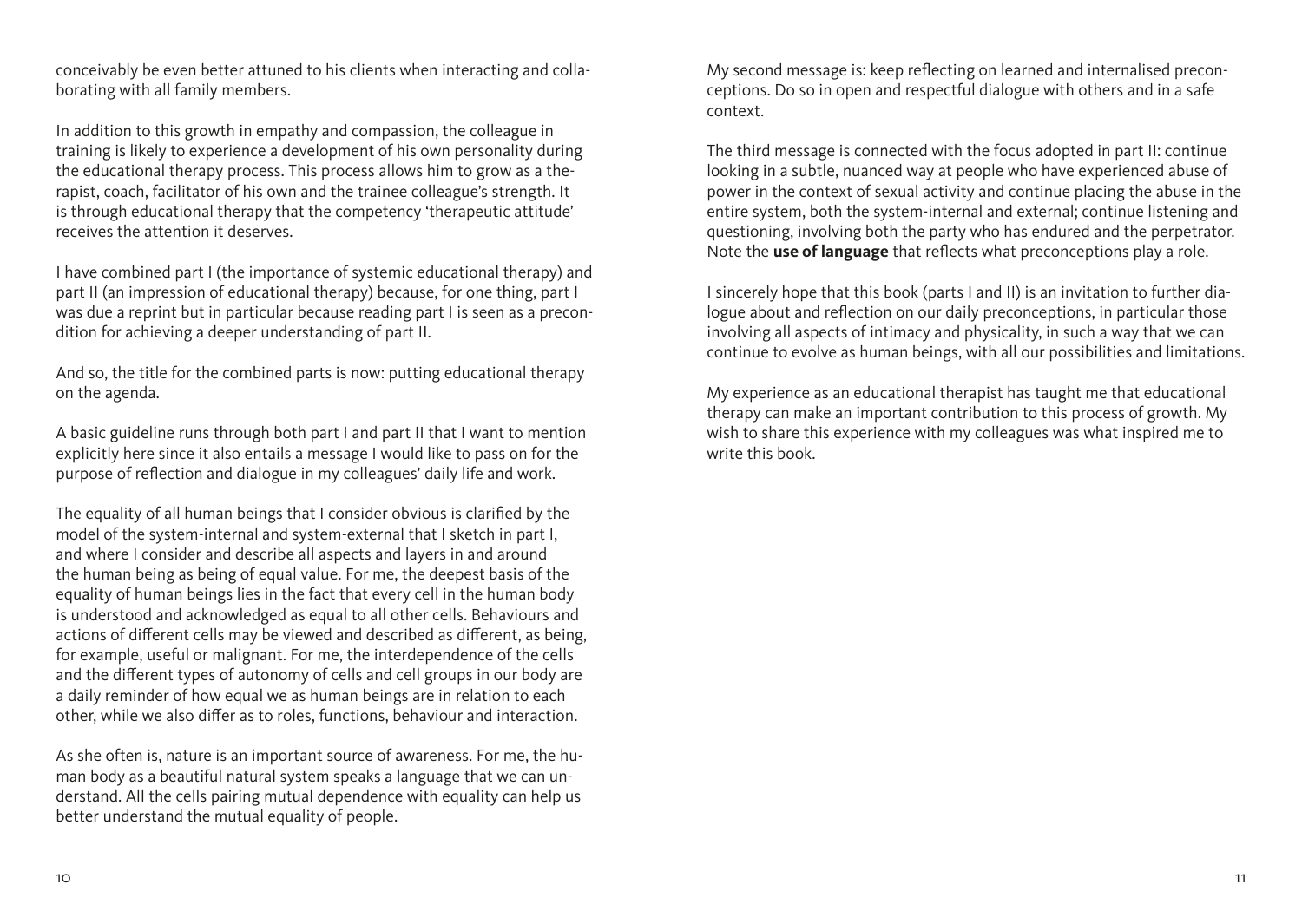<span id="page-7-0"></span>**Part I The importance of educational therapy**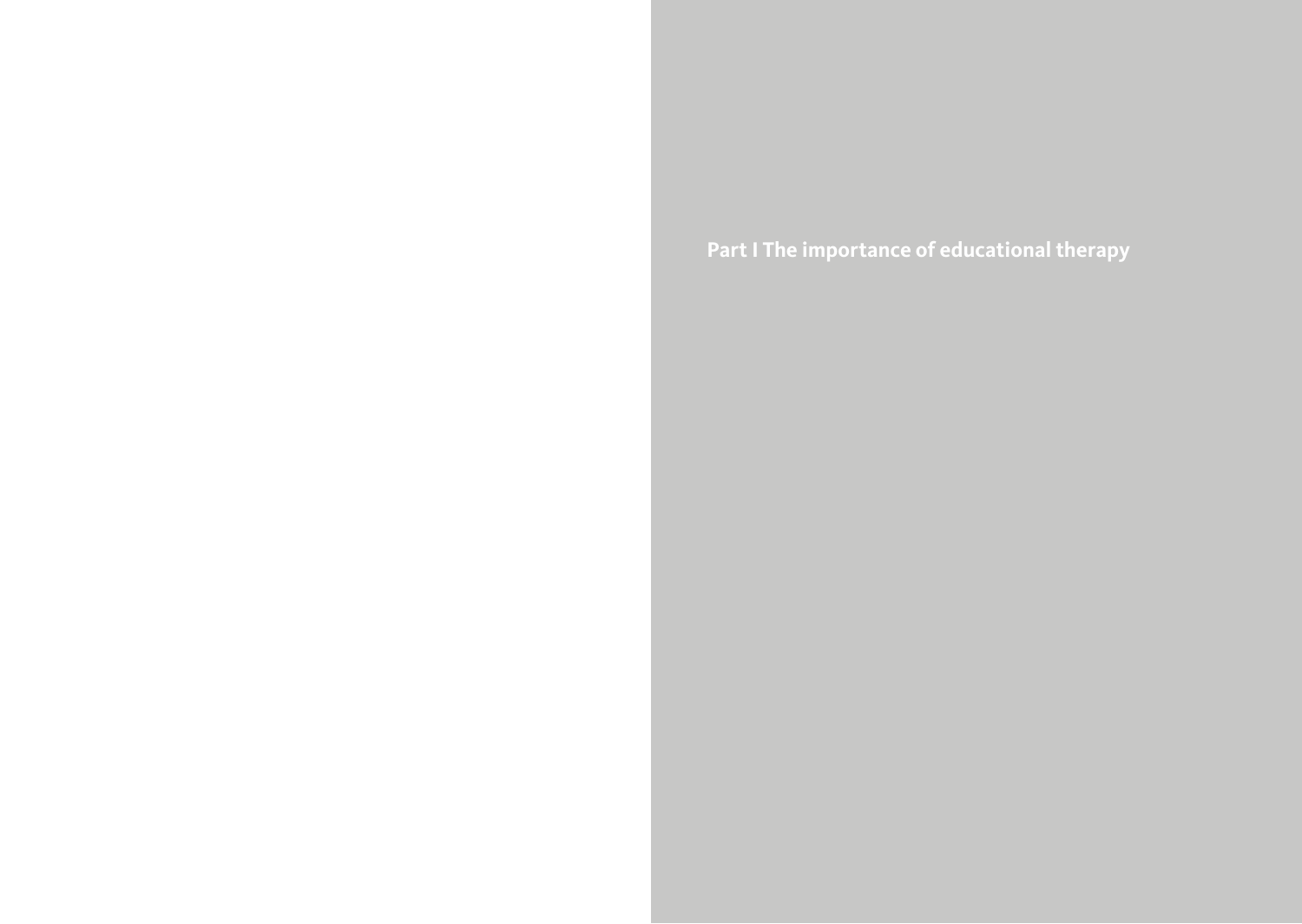## **Inhoud**

|    | General introduction to the combined publication of parts I and II | 9  |
|----|--------------------------------------------------------------------|----|
|    | Part I The importance of educational therapy                       | 13 |
| I. | Introduction                                                       | 17 |
|    | II. Principles                                                     | 19 |
|    | III. The role of the educational therapist                         | 21 |
|    | IV. The importance of educational therapy                          | 25 |
|    | V. The practice of educational therapy                             | 27 |
|    | VI. Reflection on the current situation and future prospects       | 31 |
|    | VII. Finally                                                       | 37 |
|    | Appendix                                                           | 38 |
|    | Endnotes                                                           | 47 |
|    | Bibliography                                                       | 49 |
|    | Acknowledgements                                                   | 51 |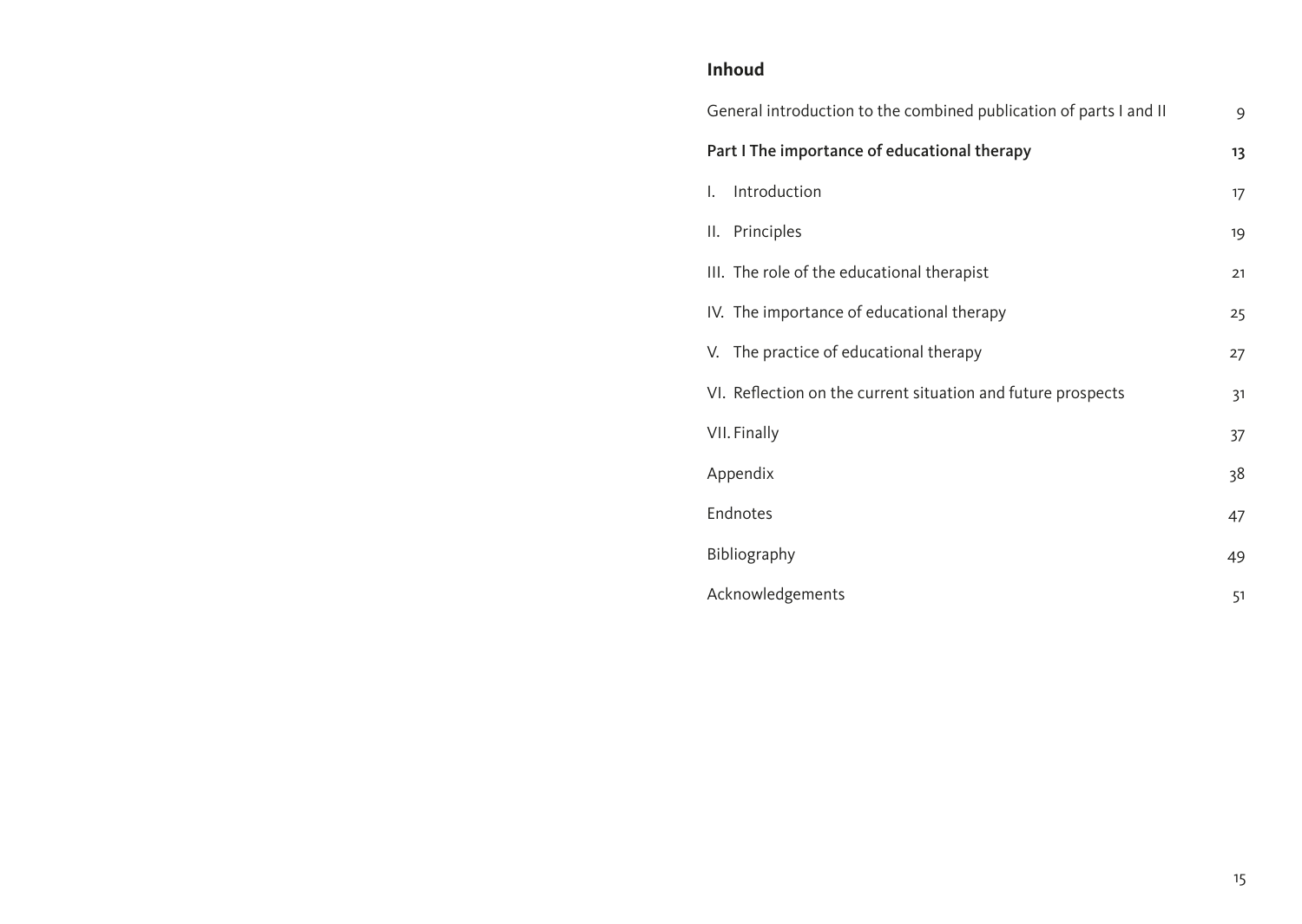#### <span id="page-9-0"></span>**I. Introduction**

A great deal has been written about supervision, and many are the courses organised for aspiring supervisors. However, this is not true for educational therapy, or hardly so. Even if the study programme does invest a great deal of time in educational therapy, as in the training for psychoanalysts, for instance, the Dutch Association of Psychotherapy does not provide any training in educational therapy. It is common practice that one simply becomes an educational therapist on the basis of one's own experiences with educational therapy.

I remember a well-respected colleague of mine in the Dutch Psychiatry Association [NVvP], a psychiatry professor, proposing that educational therapy be removed from the study programme for psychiatrists. When I broached the subject with him, he agreed that the fact that there was no specific training for educational therapists ought to be an important focal point in securing the quality of educational therapy. I mentioned research carried out by Peter Fonagy (1999) whose specific focus was the reflection-improving power of training and therapy, including, therefore, educational therapy.1

What finally emerged from the conversation with my colleague was the idea that educational therapy is, in fact, an important part of the training programme.

#### **He now acknowledged clearly the need for and the possibility of ensuring the quality of educational therapy by improving the quality of the educational therapist**.

This focus on ensuring quality has also long been an important issue in the Dutch Association for Marital and Family Therapy (NVRG, see chapter IV). At the same time, our Association has experienced how several colleagues wishing to become educational therapists consulted senior educational therapists and myself as well to ask: how do you do educational therapy? Sharing the experience of an educational therapist in just one talk often sufficed for the person asking the question to take the plunge and to apply for the screening interview (to this day the only quality test) to gain recognition as an educational therapist. The idea gradually grew in me that we, as an association, would be well-advised to put the importance of educational therapy on the agenda.

Let us see how we do educational therapy and investigate how we could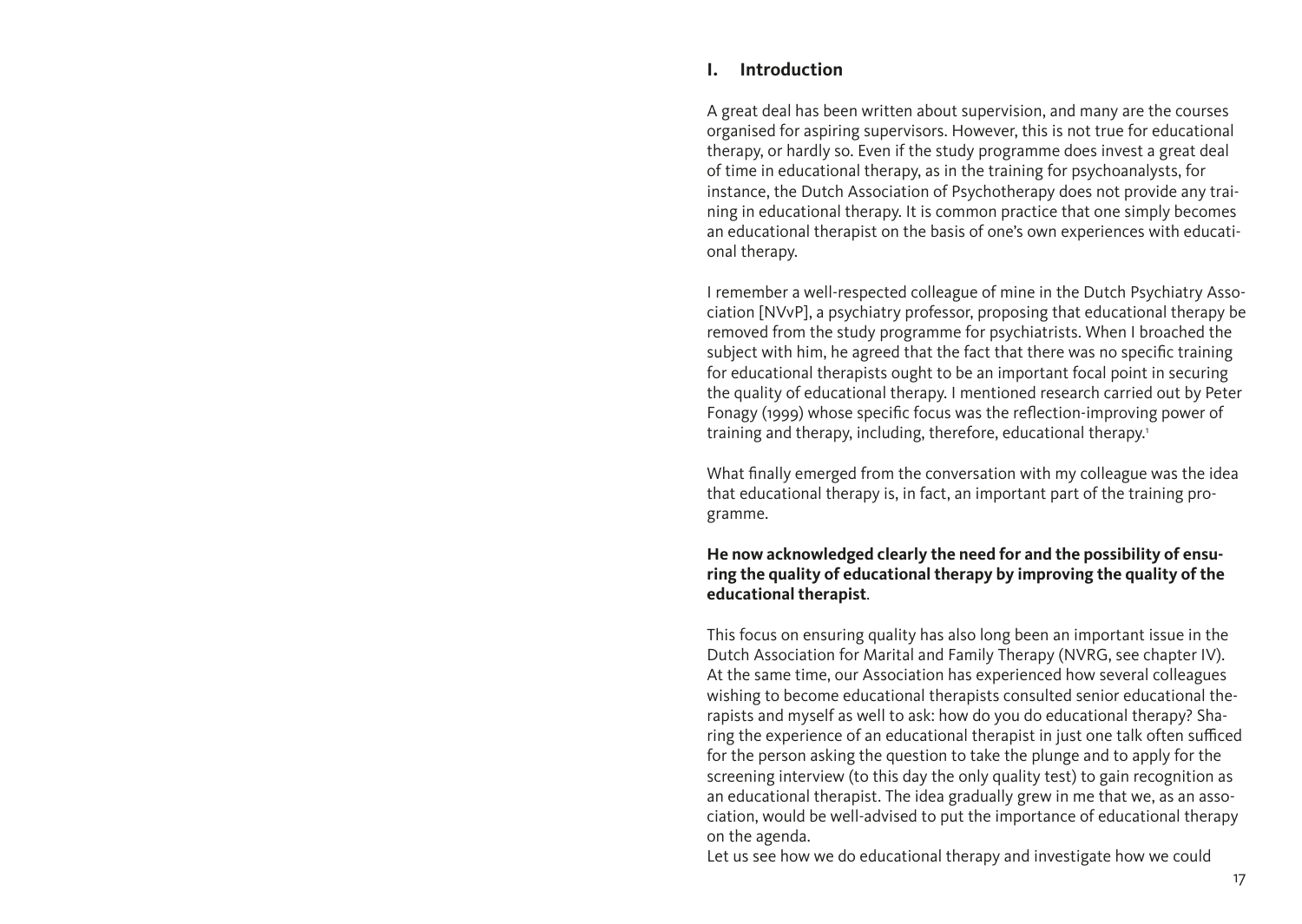<span id="page-10-0"></span>ensure the quality of both the educational therapy and the educational therapist even further.

It is thus that this book *"Putting educational therapy on the agenda"* was born. It is meant as an invitation to discuss the importance of educational therapy and ways to ensure its quality.

To benefit the thinking about the subject I will briefly set out my views on living, learning and educational therapy. Then, in subsequent chapters, I will take a closer look at: the role of the educational therapist, the importance of educational therapy, and educational therapy practice. Then follows a reflection on the current situation and on the prospects for the future, after which, and by way of conclusion, the importance of a visible vision and manner of working for educational therapists are focused on.

The appendix contains my working model, including a case study.

## **II. Principles**

The following notes will give some insight into the basic attitude I adopt in my work as an educational therapist. My impression is that what an educational therapist has already achieved and still wishes to achieve in his/her further development are important for what s/he may achieve with a colleague in training during the educational therapy. Herein, too lies my motivation for the invitation to discuss the importance of educational therapy.

Of course, in the coaching interviews as in this book, I use my experiences gained during my own training as a physician, psychiatrist, psychotherapist, family and relational therapist and my professional experiences in these fields.

My systems thinking is closely connected with my own personal life experiences and my personal development. This will be perceivable in what I write.

*The word 'learning' for me is close to the word 'living'.*

*What we call the source of life is the most fascinating thing I know and, also, the thing I acknowledge most as the phenomenon that cannot be captured in words and that I will time and again name as 'only approximately describable because never quite possible to grasp'.*

*For instance, I use the word "life" with great reverence and caution, as I do the word "inner being". Of these, too I will say that I do not know precisely what I am talking about, that I use the word reverentially and cautiously, yet anything that I subsequently say about these will be an approximate "description", never knowing for sure, seeking always, questioning each other, making word choices that may yield an image for something I am trying to describe.*

*Words are like images to me, as is the model that I have chosen to work with. I present my working model (see appendix) as an image of the many possible images of a human being's complex life.*

*We can use it as long as we keep checking that we still understand each other. It is an image that can also be understood in other languages because it can be drawn. It tries to visualise, make visible something invisible that we can look at together and talk about, all the while realising that there is more than we know, more than we experience consciously and that a model will never be perfect.*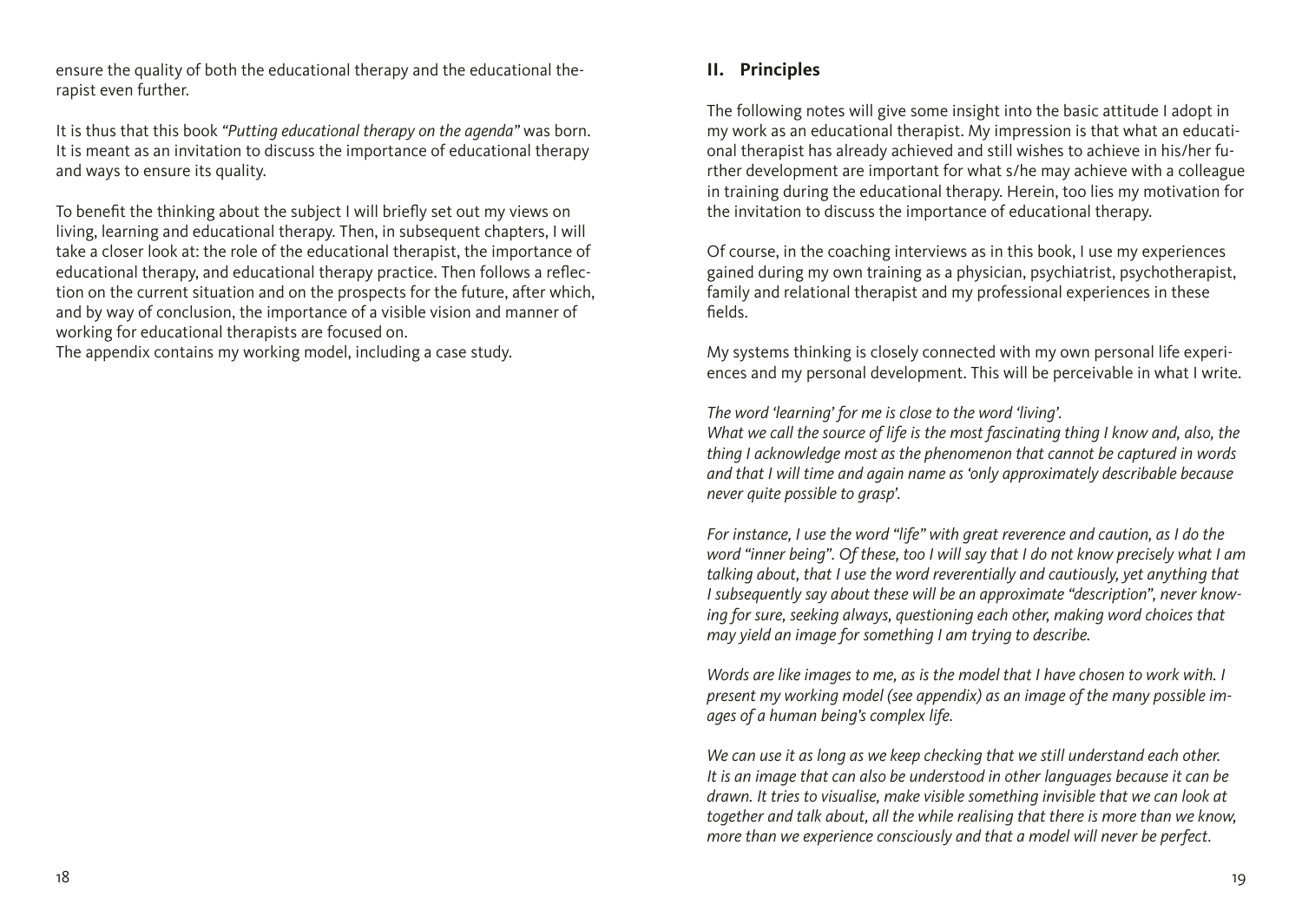<span id="page-11-0"></span>The French philosopher Frédéric Lenoir puts it thus: "We did not choose to live but we need to learn how to live just as we learn to play the piano, learn to cook, or learn sculpting."<sup>2</sup>

Learning to live, personal growth and development are the basis of the learning in our profession and the basis of educational therapy within this profession. And, "personal growth is the foundation of good care services" (Diemen-Steenvoorde, 2013).3

It is my view, too that professional growth is inextricably bound up with one's personal growth as a human being. This is also part of the reason why educational therapy features in the family and relational therapist's profession. As soon as a family or an individual enters your room or makes contact with you to register by telephone or in writing, something happens to you, you can be touched in memories of an earlier encounter in your life, for instance in your family of origin or with other important people in your first years.

Perceiving and recognizing an instance of being touched and acknowledging it as a part of you and then being able to question yourself how you will deal with it in the present contact and its context are themes that run like a thread through the learning process of your own development to benefit your professionalism.

When, in educational therapy, the colleague brings up a personal experience with a patient/client system, the conversation will turn out different than in supervision where it is discussed how to work with this system. The focus is on the personal experience and one's reflection on it. This deeply personal experience on the part of the colleague in his own personal context, who is now touched in the interaction with the patient/client system in the present situation, is part of our dialogue. Reflection is practised as the basis of conscious and competent action.

## **III. The role of the educational therapist**

*Every psychotherapist, every supervisor and, in particular, the educational therapist in educational therapy is supposed to acknowledge the importance of his professional role and the importance of reflecting on this.*

(German has various ways in which to define the term 'educational therapy': Selbsterfahrung, Entwicklung und Reflexion professioneller Rollen und Aufgaben mit Elementen der Familien (Re)Konstruktion.)

Research into the effectiveness of psychotherapy has long, and again recently, drawn attention to therapist characteristics (and thus, to educational therapist characteristics) and other factors that may play a role. According to Lambert et al. (1992)<sup>4</sup>, the effectiveness of psychotherapy depends on and is a complex composition of:

- 40% factors outside the therapy, such as: characteristics of the environment, the living environment and network of the client system.
- 30% factors of interactive common human nature (previously termed 'non-specific factors'), such as:
	- empathy, acceptance, transparency,
	- visualising a clear model that fits in with the client's ideas about himself and his problems,
	- working in such a way that clients can apply what they have learnt outside the therapy,
	- letting the client experience what resources there are and which are available to him,
	- inviting the client to attribute the therapy success to himself.
- 15% factors with a placebo effect, such as: expectation, faith in therapy, faith in the therapist and the method.
- 15% factors which are effective due to a therapy specific technique according to a therapeutic school.

The 30% factors, the 'non-specific factors', are especially important to me with respect to the development of the educational therapist's professional role.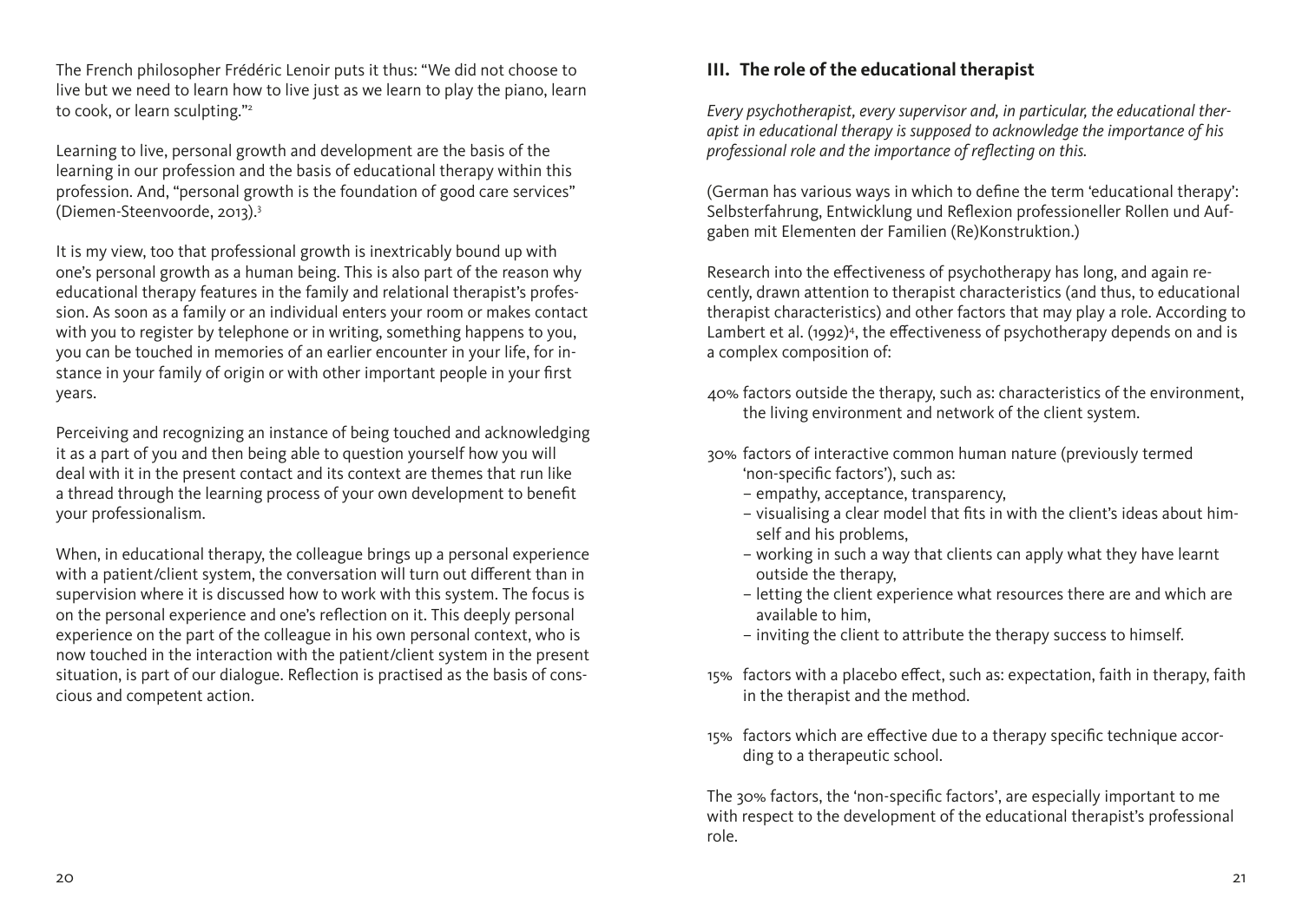In our association we have long acknowledged that there is a non-linear interrelation between the factors mentioned above. And we have also experienced that symptom severity, treatment quality and therapist quality, for instance, stand in a complex relation to each other.

Let me add explicitly here, since this is not always common practice, that attunement to the client's strengths and learning style and to the strengths of the socio-cultural context is a pre-condition for a therapeutic relationship to be effective.

Van den Boogaard (2014) adduces the notion 'compatibility' as "a **more important** predictor of treatment effectiveness than the therapeutic alliance." He defines compatibility as "agreement between, on the one hand, the theoretical model of the treatment, and, on the other, the patient's ideas about his symptoms and problems and the appropriate approach."<sup>5</sup> It is, therefore, important that the educational therapist make visible to his colleague in training what his vision and working model entail. This also implies an invitation to the colleague to reflect on his/her working model and vision, and may help him/her express explicitly what their vision and working model entail. In turn, these can then be communicated to the client.

Another interesting finding was recently presented by La Croix et al. (2013).<sup>6</sup> On the basis of their research into therapist effectiveness, they conclude that the most effective therapist has faith in his own competences while simultaneously possessing sufficient modesty and self-knowledge to be able to receive feedback on how the treatment progresses. If the therapist was over-confident (less open and responsive to feedback), the therapy proved to be less effective. The therapist's self-appraisal is a composite. Seen systemically, self-appraisal is a historic and interactional process of growth that can go on and on because it remains open to feedback and personal questions and reflections that are important both for every therapist as a human being and for his professional competencies (cf. educational therapy).

Peter Rober (2012) describes something similar. As an instrument in his work, the therapist is "a living human being in the here-and-now" with all his life experience and all his visions of the future.

The following quote from neuro-scientist Lamme fits in beautifully with this "now": "experiencing the bare 'now' is simply impossible because your whole past – genes, education and everything you have been through – determines *what* you experience. ( ...) a person who does what they find important and enjoy doing with care and attention – that person, I think, lives sufficiently much in the present moment."7

In each and every contact (psychotherapy, supervision, educational therapy), then, the role of the therapist and his attitude are of great importance (also see the bibliography).

There are differences as well as similarities between psychotherapy, supervision and educational therapy. These have been described both extensively and beautifully by many fellow educational therapists. My colleague Vera Mierop has drawn up a schematic description that I summarise here briefly:

#### **Psychotherapy** is a **voluntary choice**:

focus and request start from the client system, i.e. the wish to change or gain better insight into or more grip on problems and stagnating development. What question and/or wish to change does the client system have and how could this system, together with the therapist, answer this question? What technique is chosen depends on the needs assessment and on the therapist's specific expertise.

#### **Supervision** *is a* **mandatory** *part of the study programme*:

focus and request come from the supervisee, in consultation with the supervisor. Aim is to expand one's professional competency both in working with systems and in working with oneself as an instrument in the new therapist family/individuals system.

Awareness of work attitude and work alliance with systems is improved, and conceptual, experiential and technical levels will rise.

#### **Educational therapy** *is a* **mandatory** *part of the study programme*:

focus and request come from the colleague in training, who experiences a personal growth process as an enhanced quality in his functioning as a systemic therapist. The educational therapist regularly assesses whether the focus, the definition of the desired change, is in place, and invites the colleague in training to give feedback on the process.

This constant feedback improves the ability to self-reflect and introspect. Self-knowledge and self-appreciation may grow due, in part, to parallel processes. The educational therapist is transparent, explains his manner of working in such a way that the colleague in training could use this in his own work. The colleague in training can contribute his own work experience, in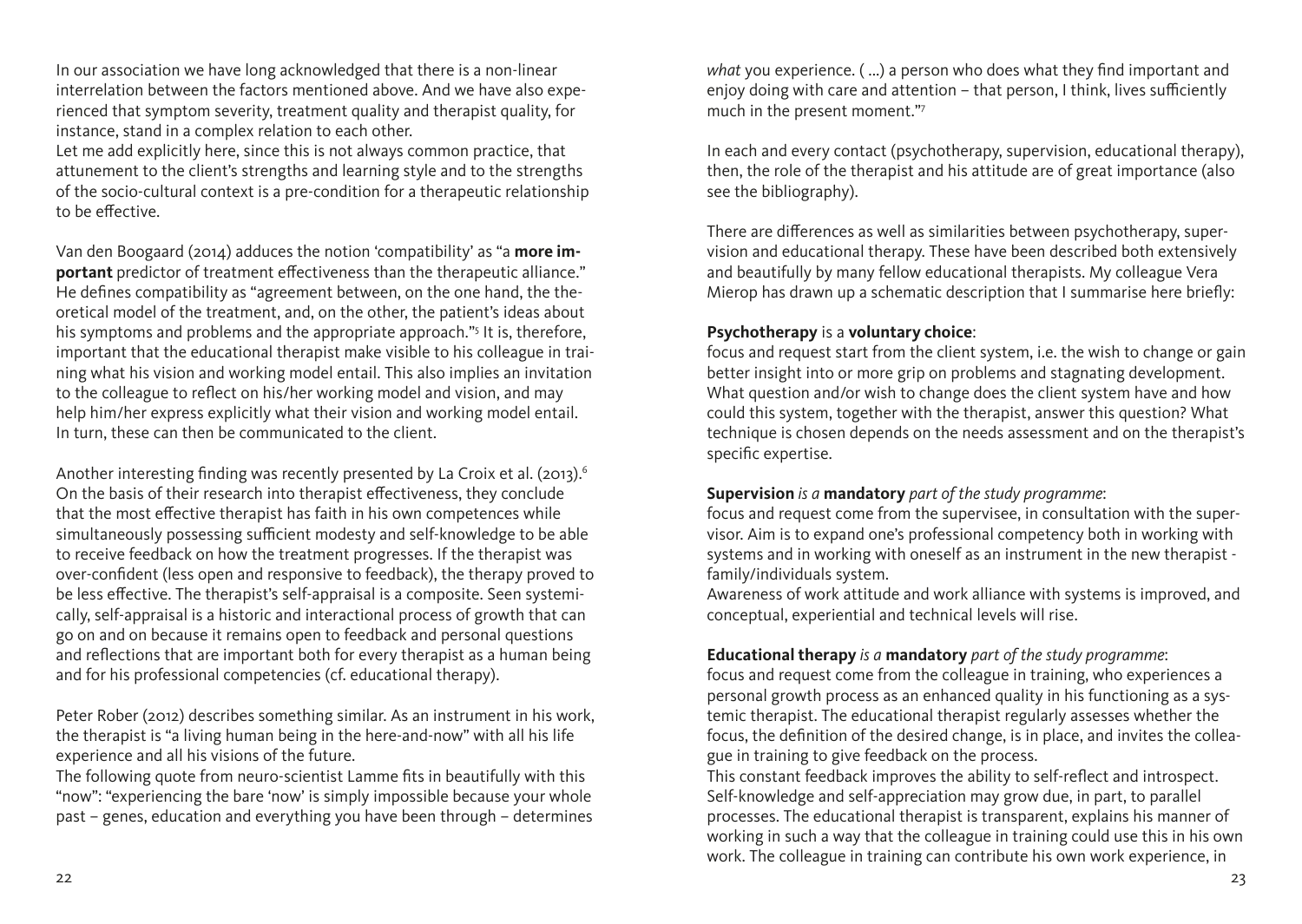<span id="page-13-0"></span>such a way that it is not so much the content of the work with the family taking centre stage as the colleague in training as a human being in the interaction with the family and with his personal experiences that cannot be discussed during supervision.

As I stressed in the introduction, I see the words that I use as images that offer openings for a dialogue about meaning attribution, the underlying stories. The word 'self' has, for instance, been described in many a book (also cf. bibliography) and new definitions keep cropping up, as with the image of the 'rhizome', a subterranean root system found with strawberries, ginger and other plants.

Jasmina Sermijn (2013)<sup>8</sup>: "A rhizome's most important feature is that it has several entrances ...(this) automatically implies a multitude.... You have to completely let go of the illusion that you could grasp someone's real, essential self."

This image comes close to the multidimensional, multimodal systemic model which I use in my work and which I explain further during educational therapy (see appendix).

## **IV. The importance of educational therapy**

A great deal, then, has been written about the value and importance of effective therapy factors and about how the therapist can deploy himself as an instrument, but very little, if anything, can be found on educational therapy itself or on training programmes for aspiring educational therapists.

Trijsburg et al.  $(1994)^9$  are among the few who have devoted attention to educational therapy. They conducted a survey among psychiatrists and psychotherapists in training about their experiences with educational therapy. Let me quote the last sentences from their conclusion:

"The conclusion is that mandatory educational therapy would not pose a burden or a problem to the Dutch educational system. However, it is wise to have the training institute decide on the moment at which educational therapy is begun, to recruit educational therapists from outside the circle of the institute's own trainers and not allow any reporting on the contents of the educational therapy to those responsible for the training."

These findings have been put into practice in the training institutes of the Dutch Association for Marital and Family Therapy.

To the present day, no new perspectives based on research or reflections on educational therapy have been added to the study quoted above. Yet any studies into the effectiveness of the therapeutic relationship may constitute a welcome incentive and an extra focus for the educational therapist's coaching or training.

Similarly, all literature and research that devote attention to the person of the therapist and to factors enhancing the effectiveness of the therapeutic process is nourishing to the 'phenomenon of educational therapy' even if the phenomenon of educational therapy as such is not addressed explicitly.

In his latest book, *De therapeutische relatie* [The therapeutic relationship], Anton Hafkenscheid (2014, see bibliography) clearly mentions as often as twice the position and importance of educational therapy, thereby referring to Bowlby (1988) and Nouwen (2008):

"the therapist must always be aware that his own attachment experiences may play a role in the way in which the therapeutic relationship takes shape. ...Every therapist is to some extent a wounded healer. ... He cannot really exploit the advantage of personal recognition (and thus his credibility for the patient) until he has sufficiently worked through his own inse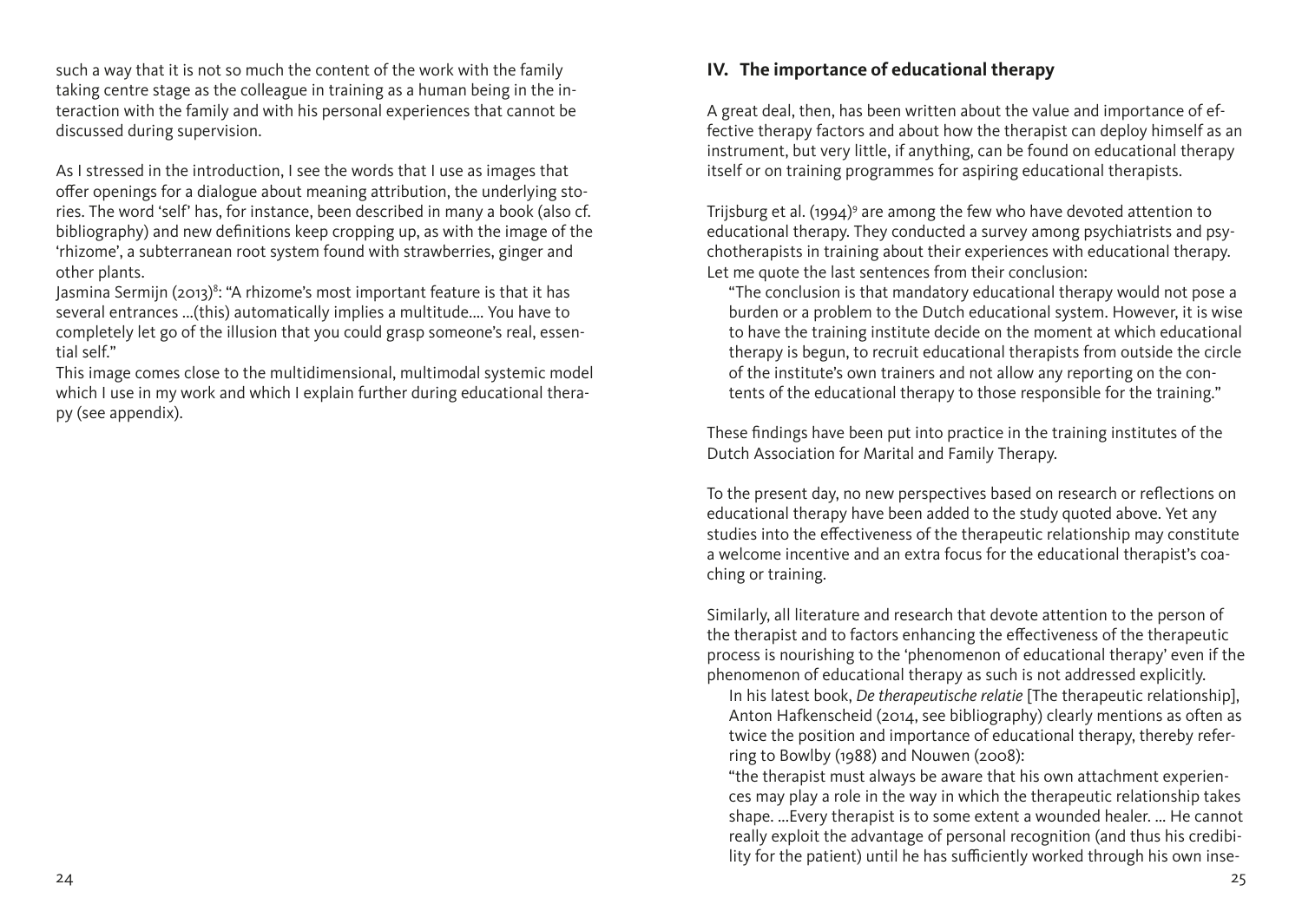<span id="page-14-0"></span>cure attachment history emotionally in a safe context (during a successful educational therapy, for instance)."

If educational therapy is indeed as obviously important for those working with people in our professional field as Hafkenscheid claims, it would seem worth the effort to investigate how we could secure the quality of the educational therapist and educational therapy even more. That is why we'll now have a look at how I work in my own practice as an educational therapist. Much of this can also be found in the new educational therapy contract.

### **V. The practice of educational therapy**

It goes without saying that each and every educational therapist has his own practice and practice experiences. I will briefly describe mine here because this will give us an opportunity, if we wish, to share our experiences as educational therapists with each other and further develop our quality.

#### *1. Application*

The colleague wishing to train in educational therapy usually applies over the telephone or via e-mail: this is where the first encounter takes place. Thanking them for placing their trust in me, I am interested to know how they came to choose me.

If the applicant lives faraway, we first try to find an educational therapist closer to his home. If that does not yield anyone, we make an appointment to get acquainted, and I explain that in this meeting we can form our own impressions of each other and that we are free to explore and choose whether we can and wish to work together during the educational therapy. The meeting is planned as quickly as possible because the colleague might look further for another educational therapist. If the colleague chooses to have an introductory meeting and we make an appointment, I always ask what the colleague might want to drink: coffee, tea, water. This gives me a chance to prepare and have these already in place. This not only saves time but is a sign of hospitable human contact among equals.

#### *2. The introductory interview*

I always start the introductory interview by saying: "Whatever question I ask, please feel free to answer it or decline to answer it; this is about you and your wishes." I also stress that I will divulge nothing of what we discuss during the educational therapy, but that the colleague in training is of course free to talk about whatever they wish. Then I invite the colleague to ask me questions about me and I sometimes show them the vision that underpins my work, as I draw my systemics thinking working model.

I further find it important to clarify that any of the colleague's important others is welcome to sit in on the educational therapy. If the colleague believes and, also, if I see that it is useful or necessary to invite these important others to the room, the colleague will give his reasons for his choice, and so will I. If our opinions differ, we will also discuss these. But it is the colleague who ultimately makes his choice, with any attendant consequences, which we also go through insofar we can observe these at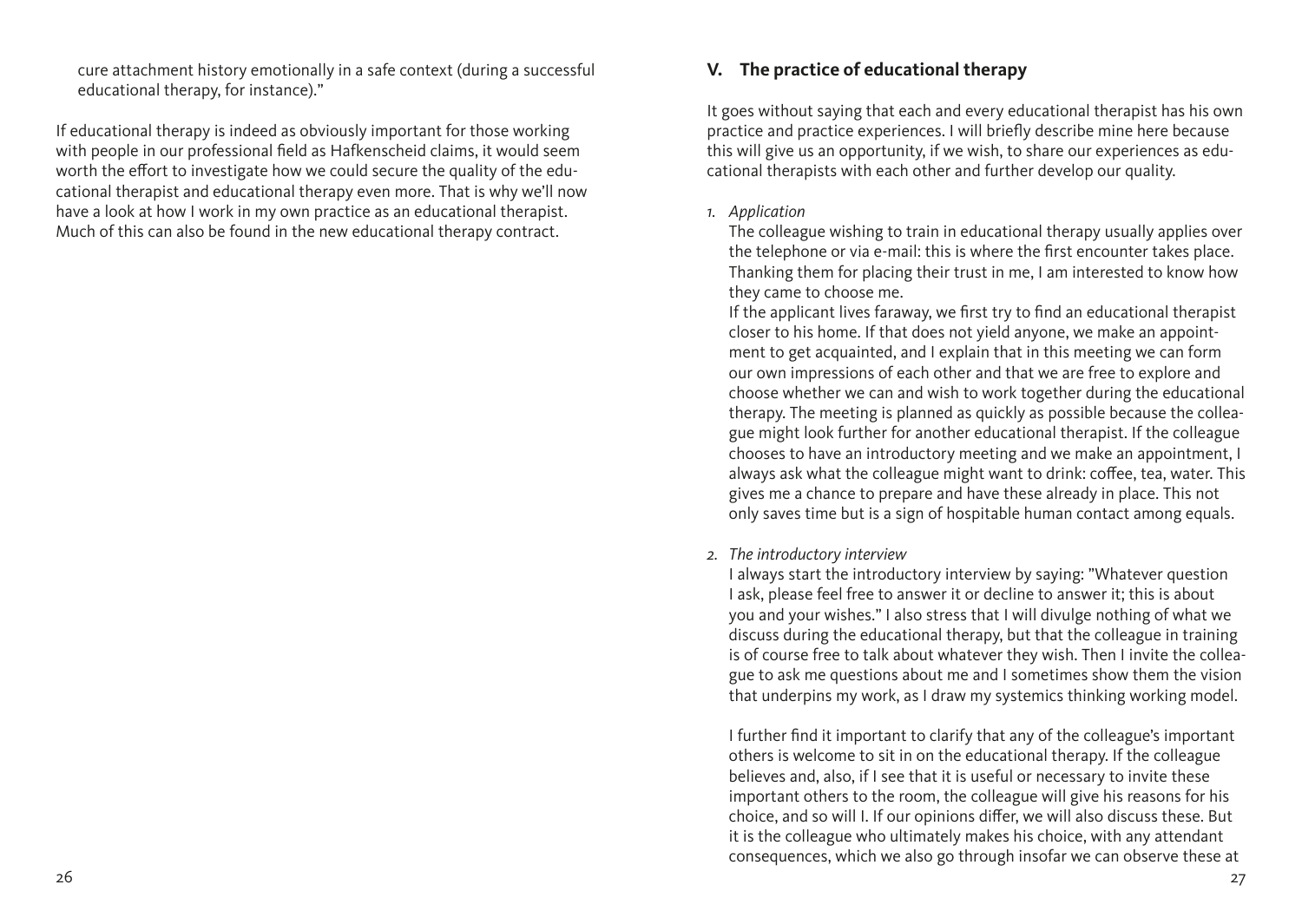this point. The ability to reflect on the inner barrier that makes itself felt when choosing to invite an important other to a talk is a very useful one. It yields a great deal of self-knowledge as well as respect and appreciation for the client systems coming to see the colleague.

My **preparation** for the introductory interview consists of:

- laying out a notepad with plenty of blank sheets to make notes and drawings on during the interviews,
- an end page to briefly summarize the session, highlighting the process,
- noting the name, address, telephone number, email address, date of birth, use of coffee, tea on the first page,
- then a number of questions I definitely want to ask and points that need to be addressed, like:
- a. logistics of the interviews:
	- 1. times, rhythm, invoice,
	- 2. planning the interim and final assessments and the announcement that I look back after each talk and that I start each new talk with the question if there are any questions or remarks that need to be addressed before we proceed;
- b. questions about contents:
	- 1. motivation to train as a professional relationship and family therapist and train in educational therapy
	- 2. qualities, inner compass in working with families and relationships
	- 3. known and suspected pitfalls or blind spots in one's work,
	- 4. *educational* question for the educational therapy (defining the problem), the focus of the desired change, what would you like to know about yourself, what part of yourself do you bring to the therapy sessions with your clients and families that poses a problem, what affects you too strongly, what do you experience as a block, what does your wish to change entail,
- c. what would you like to have learnt and achieved a year after the start of the educational therapy?
- d. training, from birth to the present moment, where was the training in systemic therapy followed, looking back and reactions to the various training programmes
- e. work context, duration, various work contexts,

personal context possibly including a brief overview genogram, religion, spirituality, giving meaning as to life and profession, culture, place of birth, ancestors, hobbies, and other parts of socialisations (graces);

Towards the end of the first meeting, I thank the colleague for his trust and I formulate a working hypothesis for myself that I share with the colleague, sometimes straightaway, sometimes at a later stage. What is important here is what part in me as a human being, now working as an educational therapist, is touched by the interaction with the colleague. I work out for myself any focal points that will keep inviting me to self-reflect. These are also duly shared with the colleague (parallel processes), and may include the point that the colleague attaches overmuch importance to what I think. What do I think about that, how does that affect me? How has the colleague developed this pattern and how did I grow up with it?

Looking back on the first interview, we assess what it was like for the colleague and for me. If we both agree to cooperate, a new appointment is made. It has only happened once in about 30 times that the colleague needed some time to think and phoned me the following day to make a new appointment and it has happened once that the colleague and I decided not to go on together, on the basis of arguments we could both express, and with the colleague quickly managing to find another educational therapist who was better suited to her needs.

Sometimes the focus is defined in too ample terms, and then I will ask for a more concrete definition before the next appointment or I will email the colleague prior to the appointment.

Or, it sometimes happens as early as the first meeting that we can focus on and address our interaction for a moment, and explore how this is identifiable in the colleague's family of origin and in his work. My own position and method of working can also be discussed then, in particular the position that I have brought with me from my family of origin and that is still visible in my way of working and interacting.

#### *3. The process and structure of educational therapy*

28 29 that we ask the genogram. The next meeting usually addresses the genogram and raises the underlying question about the focus of the educational therapy (felt block, problems, the wish to change). This is not, then, a repeat, as people often fear. I explain how we allow the focus to guide us through the questions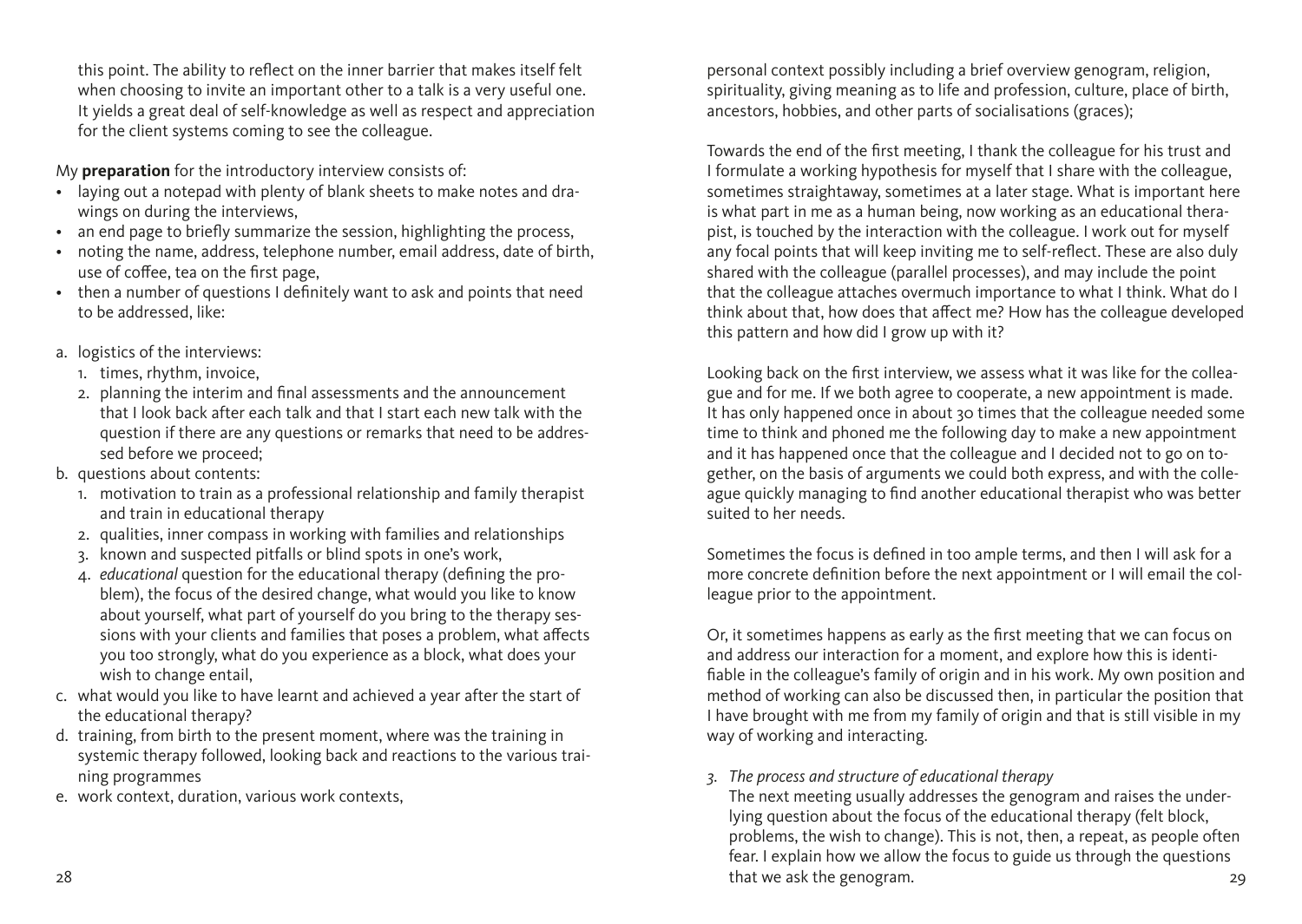<span id="page-16-0"></span>It has often happened that the colleague was subsequently eager to apply this form of working with the genogram in his or her own work with clients. For example, discussing the focus and the hypothesis of "whether or not to occupy a space", we explored this theme in the genogram together, with the colleague quickly hitting on some surprising answers to his questions as he explored the matter.

The process of educational therapy is indicated through the common thread running through it, its focus or the colleague's wish to change. If these are clearly stated following each interview, the colleague can visualise and experience the process.

Regularly "freezing" our interaction for a while during the interview and looking at it together also enhances the benefit for the colleague in that what is discovered through reflection is also experienced "physically" in a literal sense and can be transferred to the practical work with families and relationships.

If the focus is reached quickly, the colleague will define a new focus, which then becomes the next common thread. Occasionally, this happens as early as before or during the interim evaluation. It is sometimes at this stage that the colleague puts forward the case of a client, family or relationship that he is working with and where personal reflection on the interaction between him and the client system is desirable. Even though a concrete recent situation is discussed here, the focus and the colleague's desire for change remain the common thread; in other words, this is not about supervision.

Describing actual practices proceeds in a structured manner; the reality of the interviews is that the colleague prepares for the talks and that the educational therapist has no other means of preparing than by listening open-mindedly to the colleague and him/herself:

- what presents itself in the interaction during the sessions,
- how can I remain in the dialogue while being attuned to the colleague from within, and facilitate growth and enhance reflection?

The adventure that this new relationship constitutes is a metaphor: the first relationships on the part of the colleague in training and the educational therapist were an adventure, too.

### **VI. Reflection on the current situation and future prospects**

I once discussed my work experience with educational therapy with an educationalist. With great enthusiasm she asked whether this could not constitute an important coaching trajectory for teaching professionals. After all, these professionals are daily similarly affected in their own personal patterns that they have developed in their system-internal and -external. How do they deal with this once they are aware of it? How do they behave if they are not aware of it? How does the difference matter?

Very recently I heard of a colleague who had been asked to work together with a school for the benefit of its teaching staff! Awareness is on the increase in the larger systems. These systems assume responsibility for the next generation: investing in the current generation's educational quality is an in-depth investment in the next generation. As much was demonstrated in a German study dating from 2011 on the costs and benefits of early care work in families.<sup>10</sup>

When working with the seriously traumatised or when addressing hefty existential issues the therapist always runs a certain risk that this may, for one thing, cause vicarious traumatisation. This, in turn, often leads to a burnout, with the therapist having to stop working. The latter is an important reason why the colleague should learn to recognize and acknowledge his possibilities and limitations as much as possible during educational therapy, and use these as part of his natural resilience.

Another colleague who had completed an individual educational therapy in an earlier period (and had earned the required points) asked for specific systemic educational therapy after he had experienced during supervision how important the therapist's history and personal development are in working with people.

I found that working with my colleagues in educational therapy using the systemic method proved to be more enlightening and more effective over a shorter period than they themselves had expected. The fact that parents and partners and children and other important others were involved in the educational therapy deepened and quickened the educational therapy process.

In September 2014 I went to Germany with a colleague to attend a conference of a large and well-known training institute in Weinheim.<sup>11</sup> In this institute,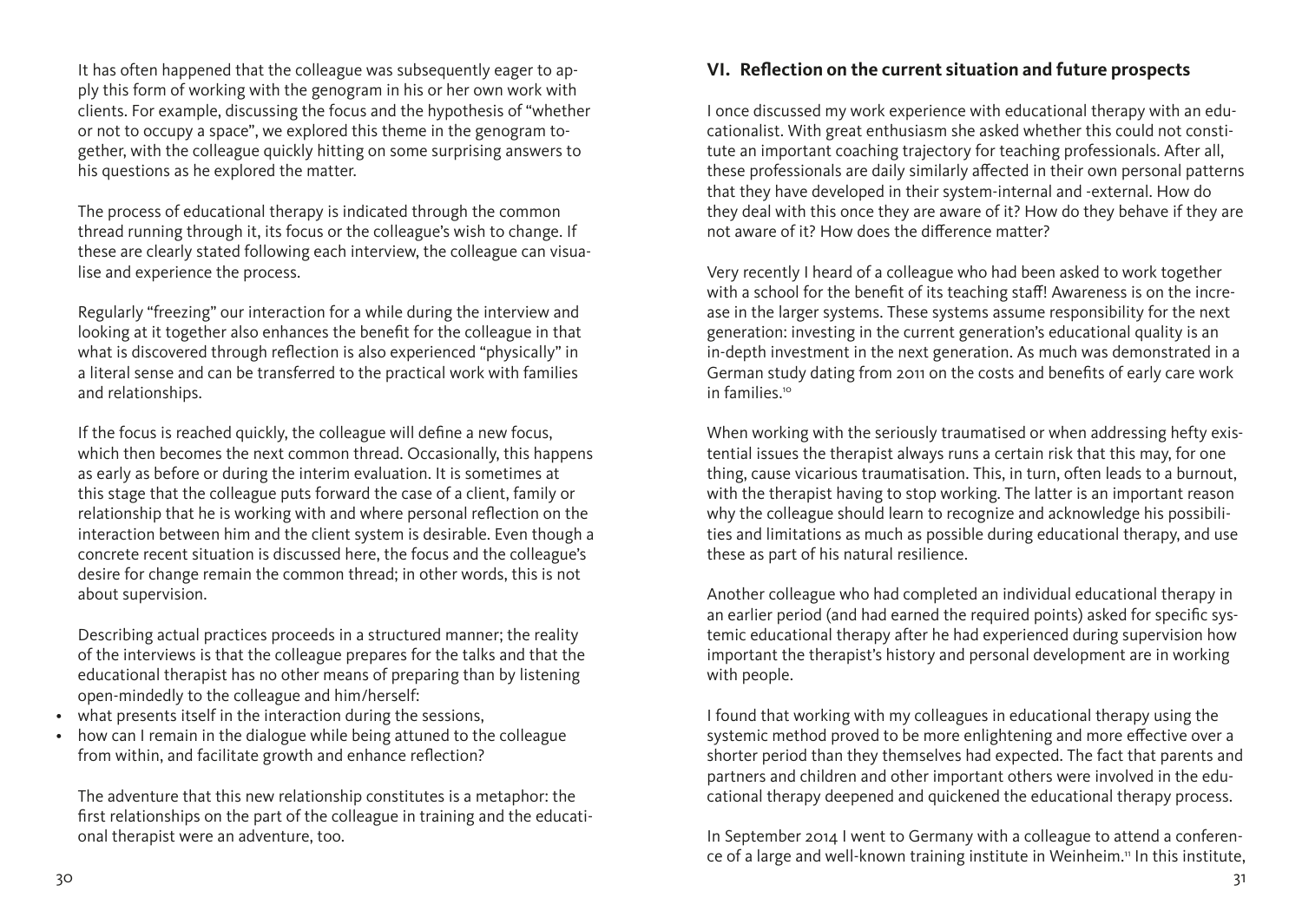educational therapy has been integrated into the whole study programme. In their restricted, private group, the members work and keep together for the length of the entire training. Group educational therapy is given either over one period of 10 days or over two periods of 5 days each, with a three-month break.

Every educator and trainer can be an educational therapist. Our question whether they did not miss the colleagues bringing along important others and being able to work with these received an honest answer: they had not considered that possibility.

But they are going to think about it. We also asked how they felt about the fact that the trainers, who, after all, also carry out the assessments in the entire study programme, can be educational therapists while they have not received any specific coaching in educational therapy. This was another subject they wished to discuss further.

In my colleagues' and my own experience, the examples live on of colleagues in training who shared with us the importance of working with, for example, parents in the educational therapist's room: an adolescent experience that was still annoyingly present in the current functioning and was recognised and acknowledged as such by the colleague melted back into historic proportions when the colleague and the parents discussed this together and the parents were able to grant recognition.

Colleagues who at first were reluctant to bring along their partners or family and were able to explore these personal obstacles were in a better position to appreciate even more those clients who bring along their partners and family members to the therapist's room.

In the Netherlands, we have especially gained experience with the educational therapy that puts the individual and his context centre stage. However, a few fellow educational therapists also have experience working with groups. I mention this because the colleagues who have this experience may well contribute to improving the quality of educational therapy.

In Romania, in the project that Anneke van Steenbergen - Postma together with a great number of Dutch trainers set up and brought to such an excellent end, I offered, together with Anneke, to give educational therapy to our colleagues there.

In Romania, we as educational therapists worked with a group of six English-speaking young colleagues for a full week; in the morning, one person was the individual "explorer" with her own focus (genogram on flipchart). In the afternoon, we worked with the focus chosen by the colleagues in "family reconstruction" or, as we also termed it, "role-playing" with the whole group around the explorer's focus. A year later, we did the same with the same group and we experienced how all the factors identified by Lambert (1992) and mentioned above had done their job.

Dutch colleagues who had met our Romanian colleagues both before the first round of educational therapy and a year later after the second week shared with us their surprise and joy at the visible change in the colleagues.

Educational therapy with an individual and his context has its advantages, and so does educational therapy in a group. Discussing this and sharing our experiences are bound to contribute to ensuring the quality of educational therapy in our association.

*Ensuring the quality of systemic educational therapy and the educational therapists of the Association for Systemic Work with Families and Relationships is a pertinent issue whose social relevance extends well beyond the Dutch Association for Marital and Family Therapy. And the Dutch Association for Marital and Family Therapy is aware of the importance of ensuring its members' quality through, also, devoting study days to subjects like "becoming more competent at competencies".*

One sign that attention is being devoted to quality is that the Dutch Association for Marital and Family Therapy has had the Programme Advisory Committee [Opleidings Advies Commissie, OAC] develop forms for members who are or wish to become educational therapists. These forms are downloadable from the Dutch NVRG website for its members:

- the "educational therapy contract", to be completed and signed by the educational therapist and the colleague in training.
- an evaluation form for the educational therapist to re-register, which has to be filled in by the colleague in training one month after having completed the educational therapy.
- an application form to request recognition as an educational therapist, to be discussed extensively during screening. In it, the future educational therapist describes his motivation, his view of himself as a future educational therapist, his views on his theoretical concept, his attitude and other aspects that are important for an educational therapist.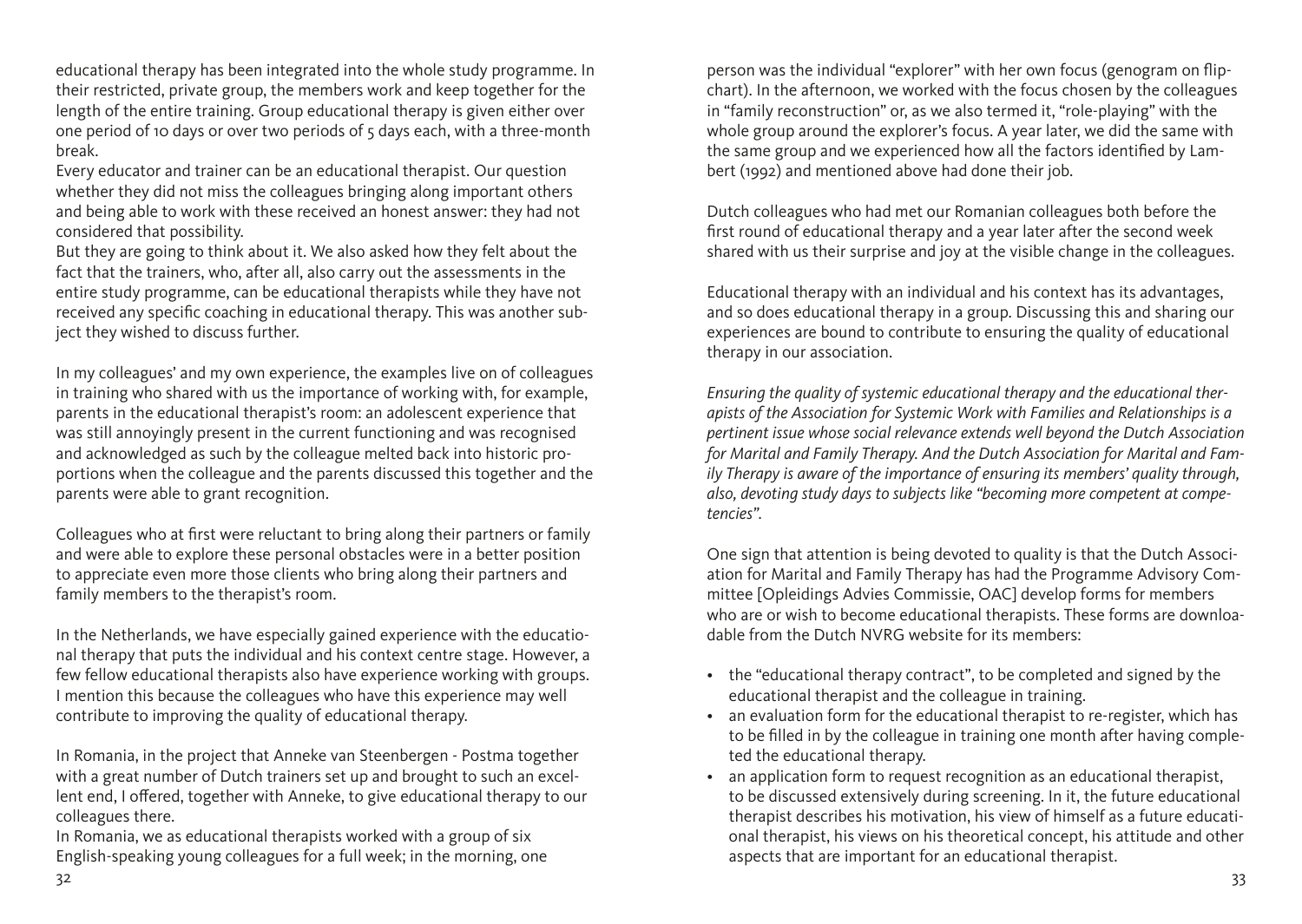Use can also be made of a "session rating scale", developed at the Institute for the Study of Therapeutic Change [\(www.talkingcure.com](http://www.talkingcure.com)) in 2000 by Scott Miller, Barry Duncan and Lynn Johnson, and since translated into Dutch by Frank Asmus, Mark Crouzen and Flip Jan Oenen.

The form can be used to give feedback about both the therapy and the therapist. The last large study with regard to educational therapy was conducted by Trijsburg et al. and stems from 1994. I would argue it is high time that further research were done.

I would also draw attention here to a study into reflective functioning before and after training or therapy that Peter Fonagy et al. (1999) conducted using a scoring procedure. They found an increased ability to reflect following training and therapy.

This book was written for my fellow trainers in the Dutch Association for Marital and Family Therapy who share my view that educational therapy is an important part of the study programme.

If we acknowledge that the quality of educational therapy is inextricably bound up with the quality of the educational therapist, we could investigate and explore together how we might ensure the quality of the educational therapist even better. I myself am thinking of several possibilities that we could examine:

- The introduction to educational therapy could take place as early as the first year of training, and in the training group. An educational therapist from outside could work a number of times with the group. This will allow the colleague in training to experience for himself how useful educational therapy actually is. The mandatory character of educational therapy can thus recede to the background.
- The colleague wishing to become an educational therapist himself could have one or more coaching talks with a senior educational therapist.
- $-$  A coaching trajectory could be designed for a group of  $3$  to  $5$  colleagues max to come together a number of times, to be rounded off with a screening interview.
- The new educational therapists could together start a peer coaching group where they feel safe.
- Assessment could be designed for the purpose of re-registering the educational therapist.

The Programme Advisory Committee of the Dutch Association for Marital and Family Therapy could use this book as a starting point when organising a study day on ensuring the quality of educational therapy and educational therapists.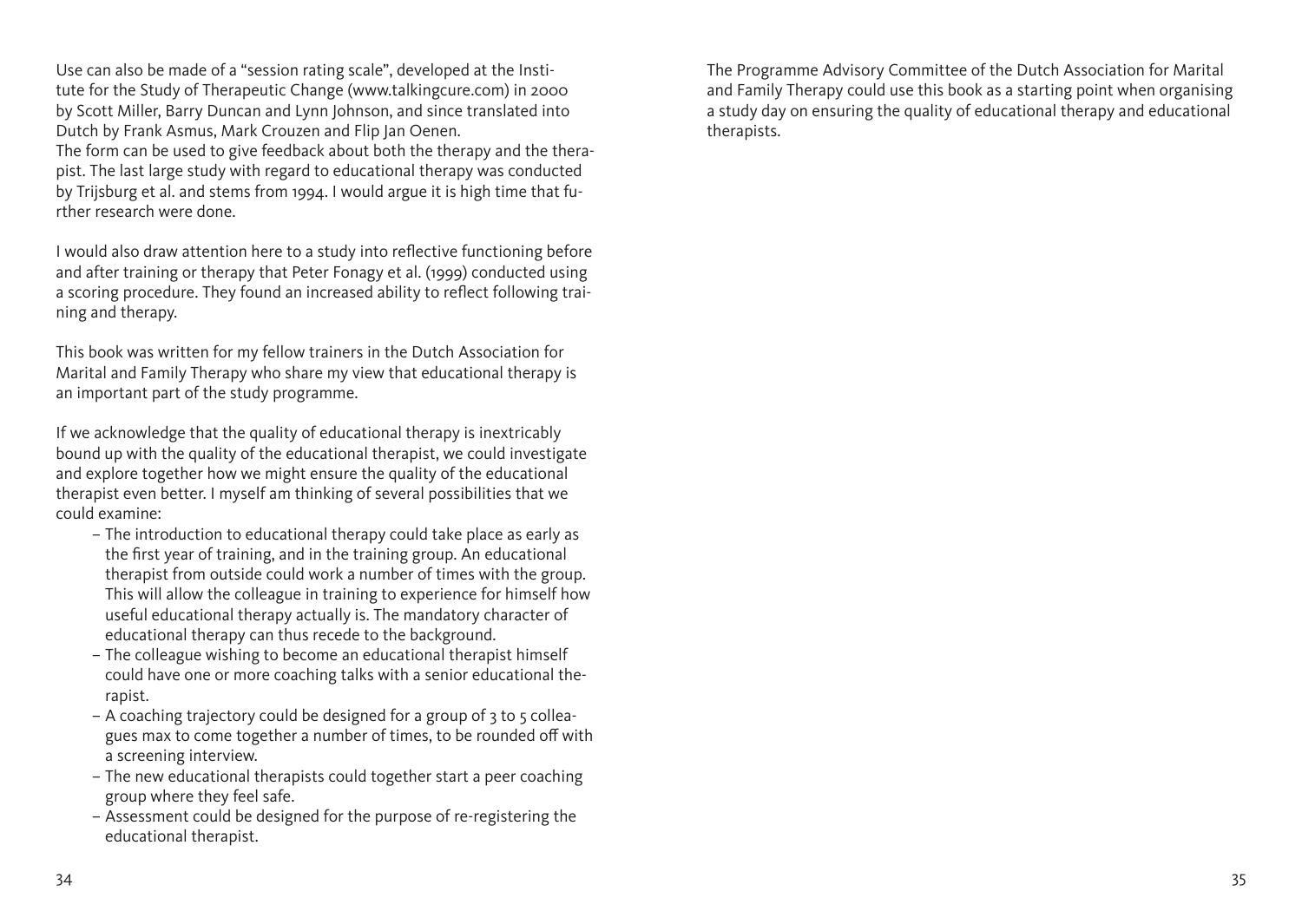## <span id="page-19-0"></span>**VII. Finally**

That I have attached my working model here has to do with the fact that I realise and acknowledge that every educational therapist has his own vision and is used to working in accordance with this.

Visualising our vision and our working model may help when checking whether the educational therapist and the colleague in training can and, indeed, wish to work together.

Informing each other of our ways of working may be inviting and inspire reflection and dialogue about our vision and about how we work with systemic educational therapy.

If we, as educational therapists, continue to learn with and from each other and keep developing our qualities in this field further, this will surely benefit the next generation of colleagues.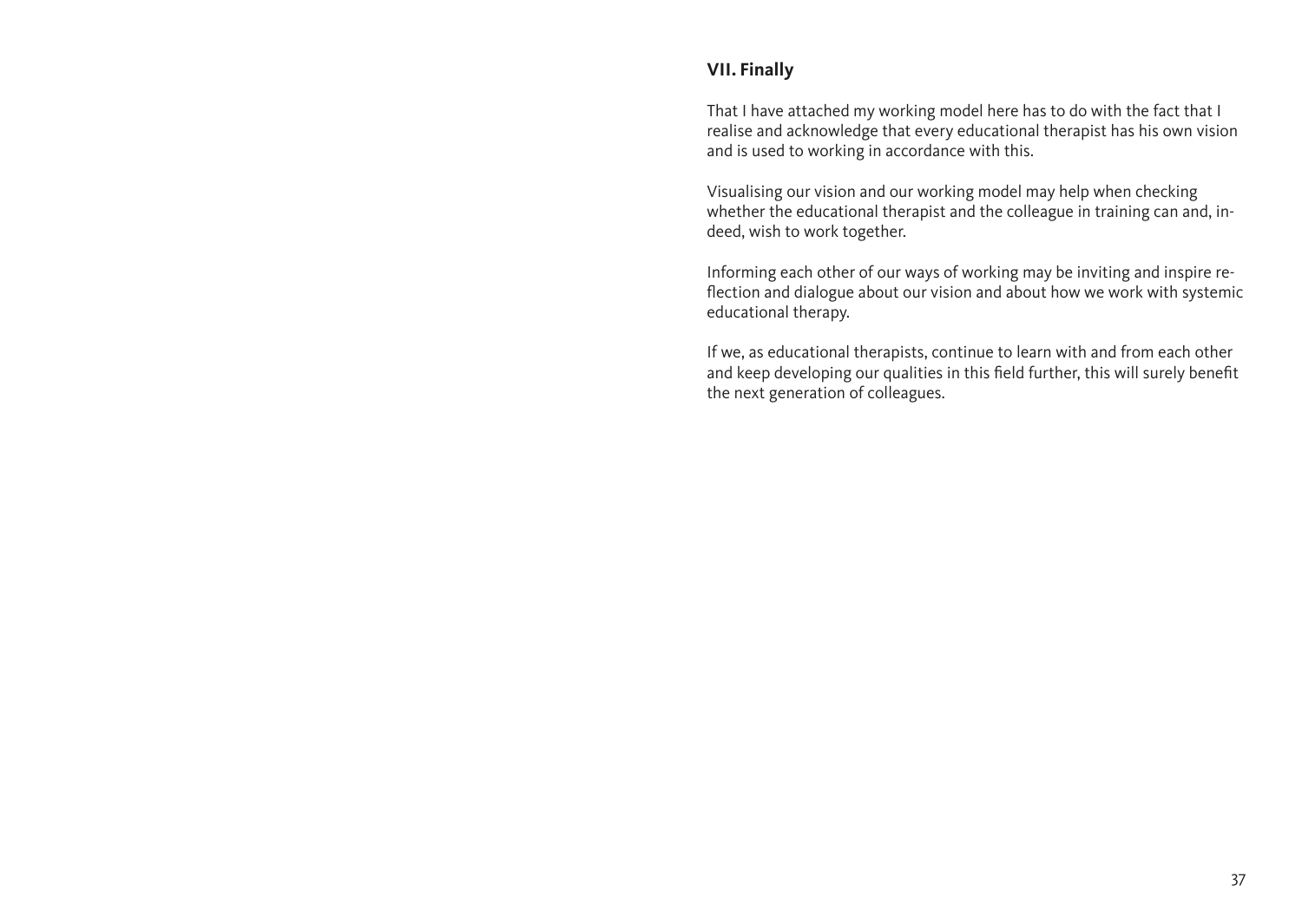## <span id="page-20-0"></span>**Appendix**

My working model

#### A.A. Lazarus (1986) M.G.T. Kwee



Seeing the human being as a bio-psycho-social being is an invitation to use systems theory as it offers a comprehensive framework for (approximate) explanations of psychological changes. Further, systems theory encompasses other theories, in particular educational therapy. A range of learning proces ses play a role at all levels of the bio-psycho-social system that is the human being. Thus, for me, there is no competition between different theoretical approaches.

All of these have their own focus, they complement each other.

In the remainder of this book I quote Kwee and Roborgh (1987), authors of *Multimodale therapie* [Multimodal Therapy, MMT], with quotes from the book in quotation marks.

The drawing, a triangle, might as well take the form of a square or a circle; there is a certain hierarchy but no value judgements have been placed in the various modalities.

"The basic elements of MMT may be separately distinguishable yet in reality form modalities that cannot be separated ... We are people who act (beha viour), feel (affect), observe (sensation), imagine (imagery), reason (cogni tion), relate (interpersonal relationship), and, moreover, are beings of flesh and blood, that is to say, have a biological dimension that can be influenced through medication (drugs)" (page  $\Delta$ ).

Important here is that the boundaries between the modalities are graphi cally shown as dotted lines to visualise that they allow interactions to take place between each other. This means that they can never function inde pendently and also that they impact each other in their functioning. **I have named this the 'system-internal'.**

"The relationship or interaction between the modalities is determined by circular rather than linear causality. Any random event in a modality is both cause and effect. The modalities can be seen as elements of an organisation system that we term the psyche. It is a network of interrelated structures and integrated processes, not so much a rigid structure as a flexible yet sta ble form within which dynamic processes take place" (page 9).

"The biological modality and the social modality constitute the demarcation of the psyche in a narrower sense. Since biological functioning is the base for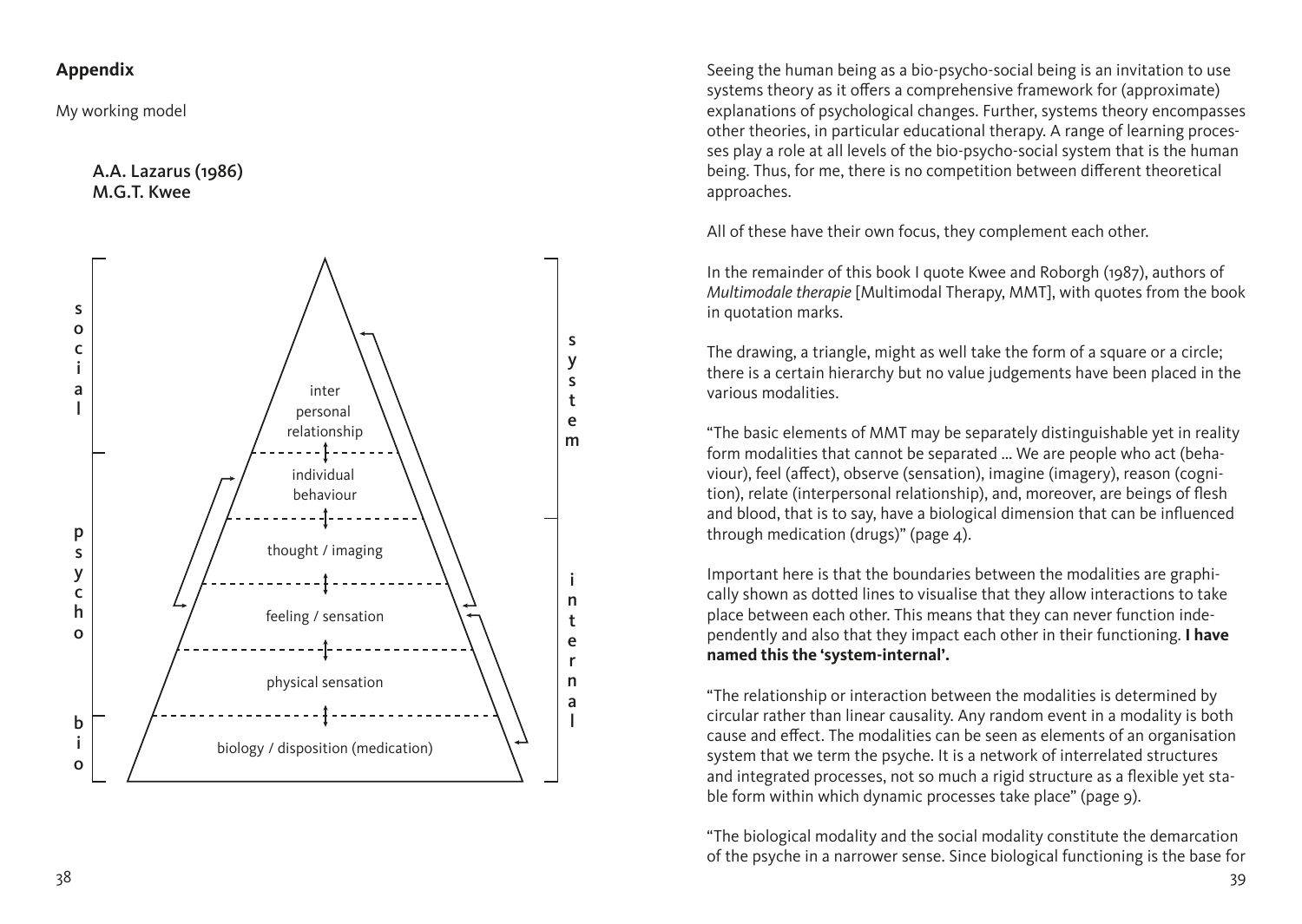psychosocial functioning, **Biology** has been located at the basis. **Sensation** has been placed above this since sensory experiences have a strongly biological base. Emotional processes are triggered by and/or stem from Sensation, which is why we have given **Affect** a place above it. Because Affect involves intervention and stimulation of **Cognition** and **Imagination** we have situated these above Affect. A modality lying between the interpersonal and other modalities, Behaviour influences the length and intensity of emotions. The **Interpersonal modality** is located at the top, whereby it should be noted that emotional responses mostly take place in a social context..." (page 10).

"Every modality is a sub-system of the entire bio-psycho-social system and is simultaneously in itself a system that in its turn consists of sub-systems; Sensation as a system, for example, consists of the sub-systems: seeing, hearing, touch, smell, taste, and others" (page 11).

"Processes within the bio-psycho-social system consist of communication, a reciprocal information exchange between the modalities. This happens, for instance, when thoughts, images transfer information from observation to the behavioural modality. Transaction is the reciprocal exchange of matter and energy between the modalities. Experience teaches that energy invested in running, for example, is invested at the expense of experiencing the emotion 'fear' .... Performances feed back the information; with self-regulation (change processes of the first order) this involves small adjustments to the system by the system. Self-transformation (change processes of the second order) is the creative ability to reach beyond physical or mental boundaries via positive feedback. Reorganisation takes place in such a way that a new structure arises. This usually manifests itself as a reaction to strong external and internal influences, with the old ways of functioning ceasing to be adaptive.

Development phases and learning processes often proceed in this way. A last concept we should mention here is **equifinality**. What we mean is that it is the current state of the bio-psycho-social system that is of importance, not what it once was. Complaints are mainly perpetuated through factors in the here-and-now situation" (pages 11-12).

These, then, are the quotes from Kwee and Roborgh (1987).

This is where my own model comes in, by way of addition to the foregoing. It has been my own life experience and my experience in working with the severely traumatised that a human being's history is inextricably bound up with his present. This model has provided me as a member of a multidisciplinary team with an efficacious image: just as the equal and different modalities interrelate and interact as a system with sub-systems, the members of a team with different disciplines and expertise can similarly interrelate to benefit the development of the system, i.e. the human being who has come to us with a wish to change. Drawing on his own specific expertise, each team member made, in cooperation with the client/ patient, a functional analysis of the complaints and strengths of the client/ patient's system-internal and presented it in the team. It was also described which specific therapy was used and what possible interactions with the other therapy interventions could occur.

We, as team members, together made a 'treatment plan' that we then submitted to the client/patient. This plan was evaluated in interim assessments and towards the end of the day treatment and during the follow-up appointments once the patient was discharged. We shared the goal and therapeutic effort aimed at to bring about the desired change in the emotional disorder as described in the manual of the multi-modal therapy (MMT) book. Equally important was a kind of parallel system: we are all very different in how we practise our profession, and as human beings (as are the modalities in the system-internal). At the same time, we are connected to each other in our goal and in our cooperation in the communication amongst ourselves and with the environment. In other words, we clearly worked in a systemic way as a multidisciplinary team, and we were able to explain this to the clients/ patients, thus also proving to be a transparent model for the system-internal of the individual himself.

As we addressed the client/patient's problems in the here-and-now, we simultaneously realised, being systemics workers, that the individual cannot be seen separate from his system-external, his current relationship and family and the family of origin, or the people in his work situation and social context. These were therefore involved actively in the therapy, also because they held a great deal of resources and because they engaged with each other on a daily basis at home or part-time at work.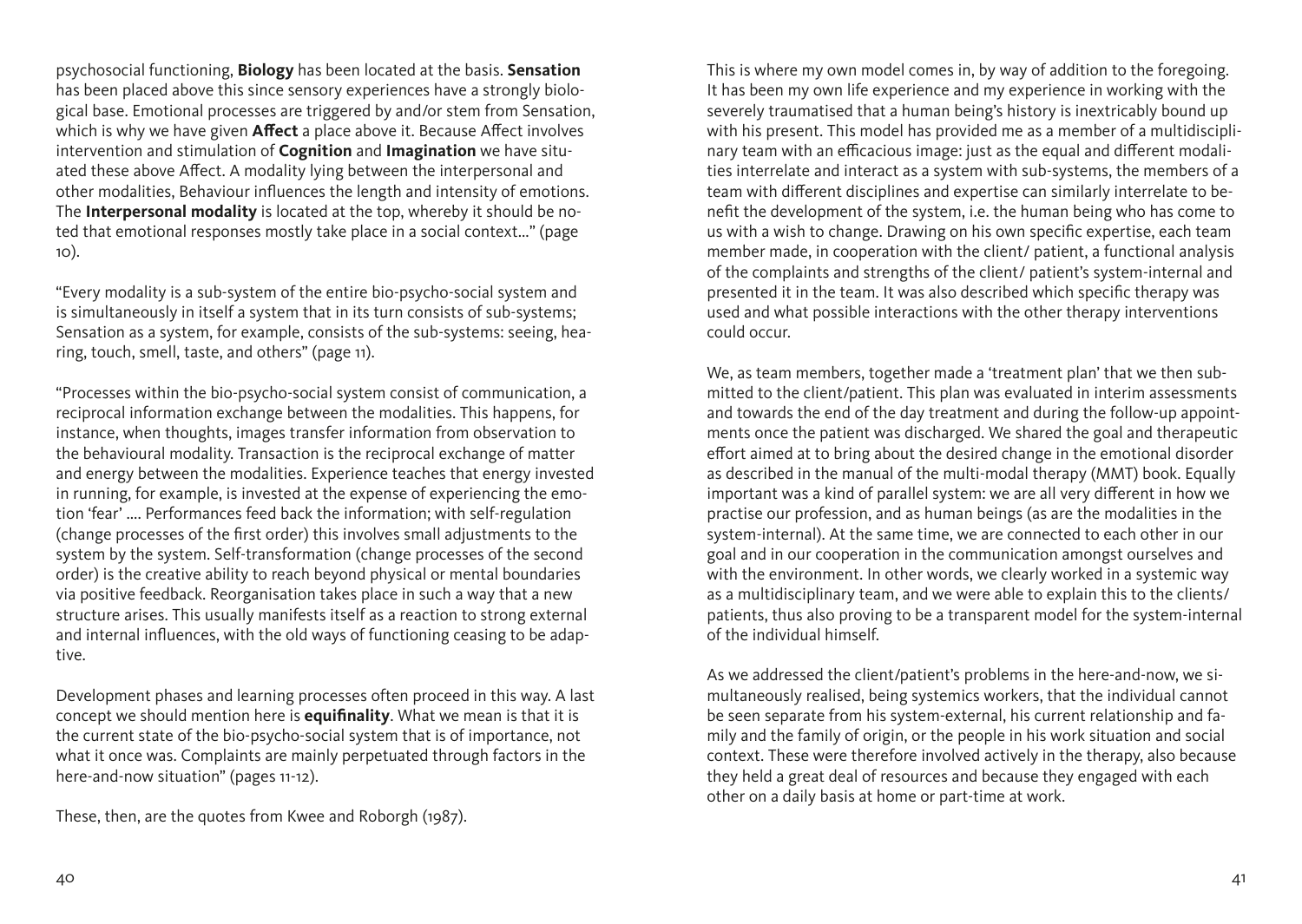The therapy process was said to enable one to see the wood for the trees again, as the evaluations during and following the therapy process revealed. Further, defining the problem(s) at all modalities proved to have surprised patients/clients and opened up possibilities for a new perspective on the problem and boosted their motivation to bring about the desired changes. Indeed, this is about the current situation in which a human being's bio-psycho-social system "stands" and which this human being brings to the fellow educational therapist with his problem definition or wishes for change. However, as I use the word "stands" I immediately visualise a tree that can only stand upright thanks to its roots and the soil and the context surrounding it.

Thus has come about my own model, by way of addition to equifinality: the here and now cannot be seen as separate from past and future. Survival mechanisms that seemed useful and necessary in the past can turn out to be actual obstacles to one's functioning in the present. They seem to linger on until the old experiences and survival mechanisms have been identified, recognised and acknowledged, in such a way that they can be replaced with newly learnt and developed adequate coping mechanisms.

Duly considered, the drawing of my model for a human being resembles a tree with roots and branches, with the trunk being the place where transition streams flow up and down between birth and the present moment, intending to flow on to the branches of the future.

#### **Using the model in educational therapy**

In the first or a subsequent meeting with the colleague I first of all explain Kwee and Roborg's model, based on A.A. Lazarus's, with the system-internal and its dotted lines. I draw a circle around the triangle. For me, this circle denotes that it is impossible for us to know everything and describe in words what goes on in our system-internal. It is for me important to remain open to new developments, knowledge and surprises ranging from a biochemical to an emotional level. Then, I share my view that we are all born with this system-internal and I draw the same encircled triangle at the bottom of the page. I connect the modalities using time/development lines from birth to the present (see drawing).

On the viewer's left I draw a timeline from birth to the present. This can be described visually through outside influences, context and important others in all life stages, empowering and traumatic experiences at all modalities in

all life stages, on both socialisation and value systems and on such sub-systems as physicality and sexuality. All types of education and training and relational experiences, physical changes, health, sickness and death are addressed.

Then, I clarify my view that long before birth, a great many influences have been leaving their impact on the ancestral genetic material, on the DNA, RNA and on all other structures of cell content and cell membrane. What I can then list includes geographical context, religious context, culture, ethnicity, socio-economic context, sexuality and gender roles, education and spirituality. There are more influences, which I do not all know, but I am open-minded and will ask about these, using, for example, the genogram. It is important to realise that these contextual influences have also left their imprint on the genetic material, not just on the colour of the skin and eyes but also on the disposition of all modalities and sub-systems of the system-internal. All these go to determine both the possibilities/strengths and the limitations/boundaries of the disposition of all modalities; but they also determine how these modalities interrelate and how they, together as the system-internal, relate to the system-external.

To the right of the tree I then draw the line symbolising the development and learning process from birth to the present. Learning to identify, recognise and acknowledge, to accept one's dispositionally acquired possibilities and limitations is the basis for learning to deal with these and with the influences from within and without.

Survival mechanisms that we have learnt because we had no coping possibilities or they were hindered can be acknowledged as having been temporarily helpful in an early stage of life. Now, however, they may cause any further development to stagnate and may even lead to tissue damage and pathology. This, too can now be acknowledged and recognised. It is only then that the appropriate/desired coping mechanisms can be explored and practised. These, in turn, may bring about increased further development and recovery or enhanced self-management and skills for dealing with the present situation.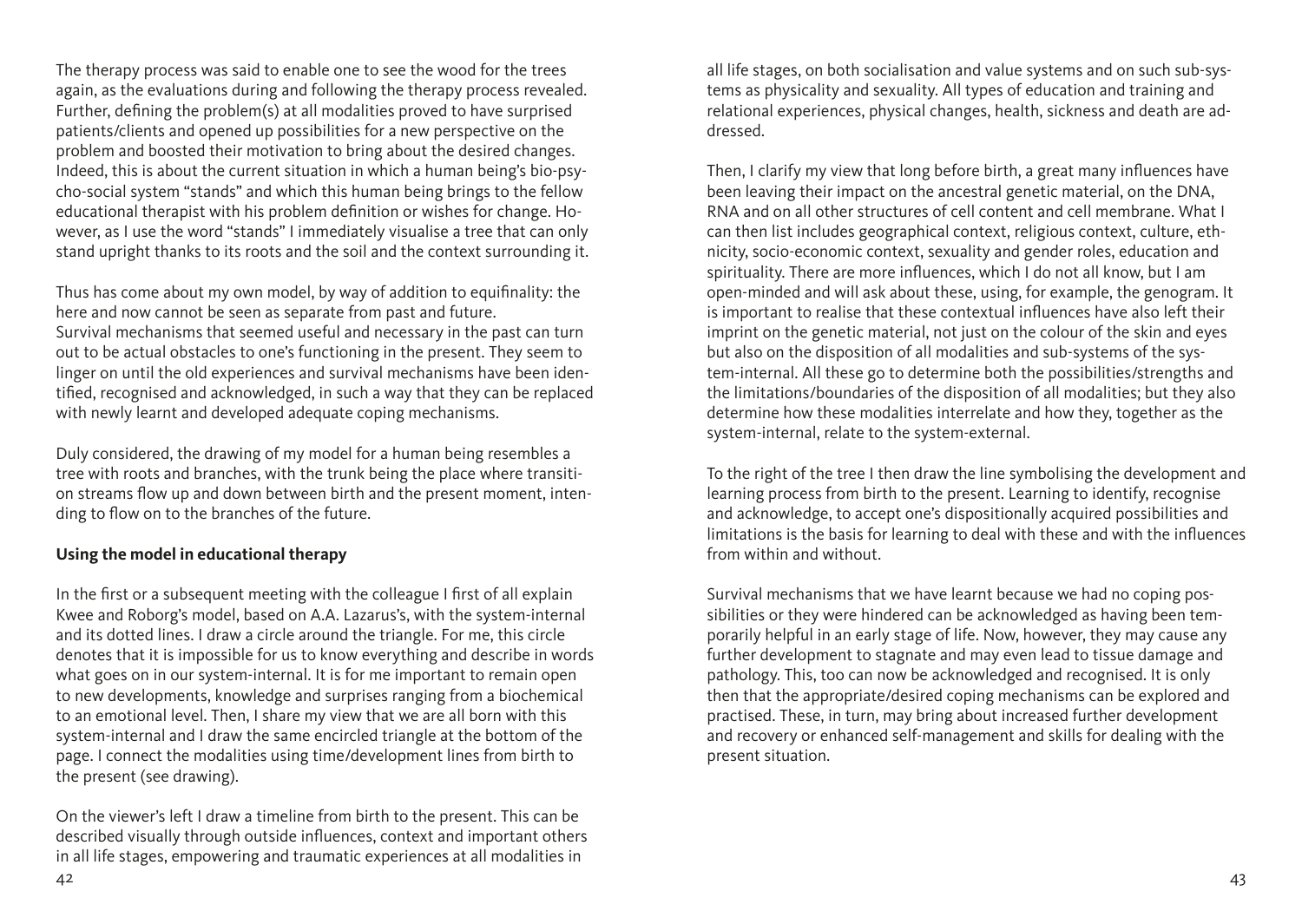### **System-internal and system-external**

## **both separate and inextricably bound up with each other**



#### **An example:**

Martin discovers that his cognition, which is in essence inextricably bound up with all other parts of the system-internal, yet exerts a kind of dominance that could almost be termed a tyranny. This leaves no space for the other aspects, so these are then suppressed or they go underground and dominantly resurface at unexpected and not always welcome moments in undesirable behaviour or interaction. He defines his focus thus: he would like to examine where this tyranny comes from and change it. He wishes to bring about a more equivalent interplay of all his inner layers.

The context of his history discloses how his natural disposition for warm-heartedness and cuddling has obtained a negative label: mother stands for super-emotional behaviour, such as cuddling, which had a strong sexual orientation. She also openly had affairs with other men. This behaviour was condemned by both her environment and Martin. This was not how he wanted to be and how he wanted to treat himself and others. The image Martin had of his mother when he was seven was shattered, with mother knocked off her pedestal, when he accidentally found out that she had slept with another man. The frustration, sorrow, anger, powerlessness hit him so hard that only cognition could help him cope. He had also imbibed this thinking power from his father's interaction and communication with him. Father would constantly emphasise his responsibility to him: Martin was not to feel, he had to think, study and achieve. In his internal system, cognition and emotion were played out against each other within his complex loyalty conflict as an either/or phenomenon, not realising that cognition and emotion are inextricably bound up with each other and that they stand in an and/and position where they mutually influence each other.

Since the emotions were disapproved of and Martin as a child felt dependent on his father's judgement because he needed him, he did not get the chance to learn the coping mechanisms for dealing with emotions. Cognition took over as a survival mechanism. For this, he received his father's approval. At the time, this was a useful mechanism that now, in the present, may receive recognition as a survival mechanism (rather than encounter opposition); now, however, he experiences this mechanism as troublesome, and he has the possibility to feel what he feels. Being able to recognise this as being a part of him as a person and learning how to deal with this was something he experienced as liberating.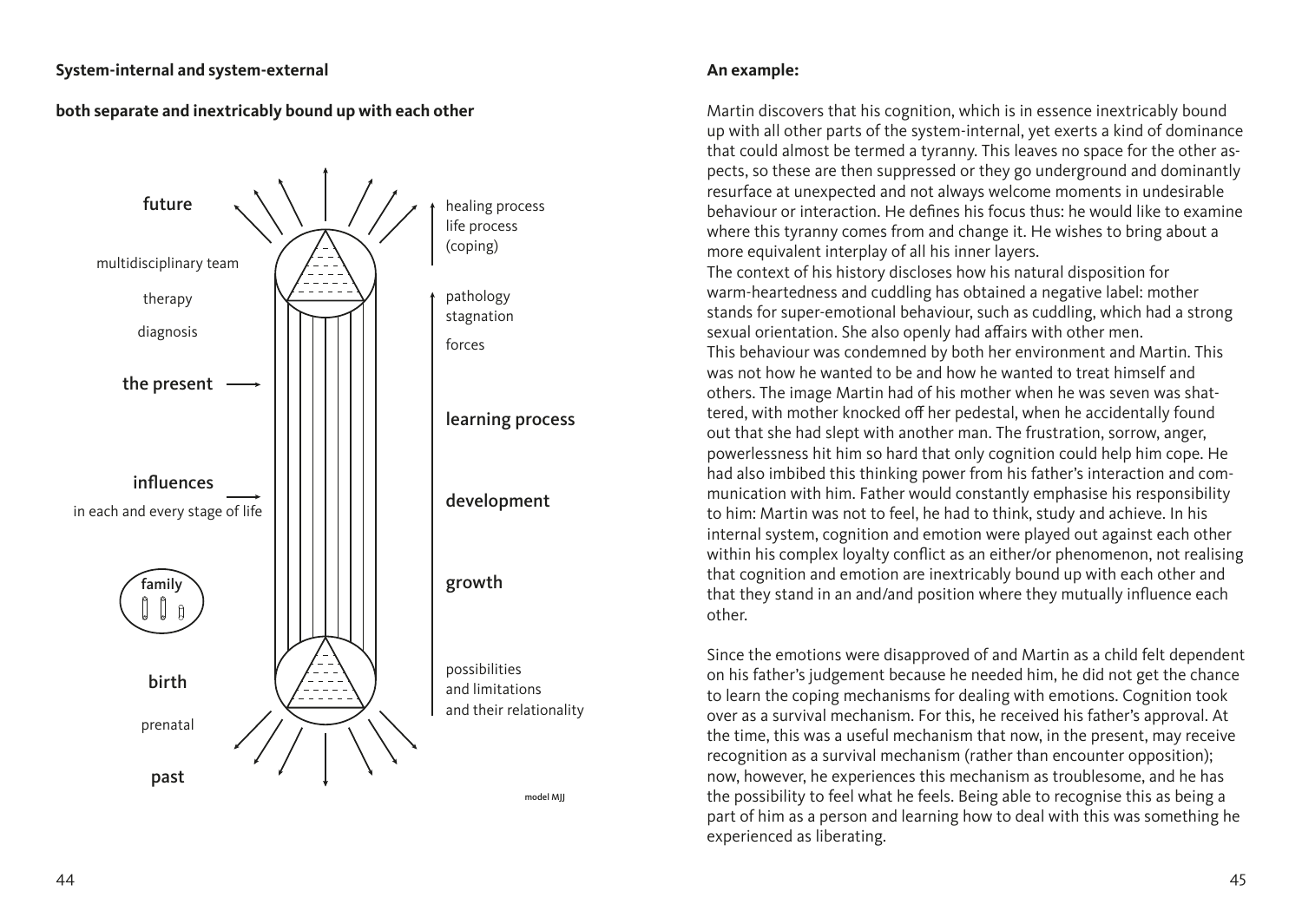<span id="page-24-0"></span>His natural biological disposition, his sensitive physicality, his emotions, his perceptions, his cognitions, his individual behaviour and his interactions were given a place, in all equality, around his inner round table to engage in an internal dialogue. The present adult internal system was able to look upon his childhood development and the influences it had received from the system-external with acceptance and love.

His own experiences had already taught Martin that survival mechanisms automatically withdraw when adequate coping mechanisms are being learnt. His body, his faithful companion, had been telling him on a daily basis that it wanted to be heard and seen. It demanded attention for such various feelings as listlessness, overeating and drinking, sadness, fear and powerless anger.

He was now able to listen to these and ask: What suits me? Will I continue with the old images about cognition and emotion as if they are each other's opposites? Will I use my own knowledge and life experience and make the choices that suit me? How much do I still depend on other people's judgements?

This, then, was Martin's example.

To conclude, I would like to say with regard to this working model that it has been such a joy for me to work with it, especially so because clients and colleagues with whom I worked could give feedback on the model. This has supported me and them in our desire to learn and keep developing.

## **Endnotes**

- 1. P. Fonagy et al. (1997), Reflective-Functioning Manual, for Application to Adult Attachment Interviews, version 4.1. (N.P.I. translation by I. Stoker, May 1999).
- 2. F. Lenoir (1962), Petit traité de vie intérieure, Paris: Pocket, impr. 2012.
- 3. Dr R. van Diemen-Steenvoorde (5 Oct. 2013), lecture at the VNVA conference (as the inspector-general of Dutch healthcare).
- 4. M.J. Lambert (1992), "Psychotherapy outcome research: Implications for integrative and eclectic therapists", in J.C. Norcross & M.R. Goldfried (eds.) Handbook of Psychotherapy Integration. New York: Basic Books.
- 5. M. van den Boogaard (2014), "De invloed van compatibiliteit tussen patiënt en behandeling op de effectiviteit van de therapeut", Tijdschrift voor Psychotherapie 40(2): 121-142.
- 6. K. La Croix et al. (2013), "Is de ene therapeut beter dan de andere? Een verkenning van therapeuteffecten in Nederland", Tijdschrift voor Psychotherapie 39(3): 172-186.
- 7. V. Lamme quoted in M. van der Heijden, "Ergens tussen zojuist en straks", NRC, 26 October 2013.
- 8. J. Sermijn (2013), "Rizomatisch denken in de systeemtherapie", Tijdschrift Systeemtherapie, 25(2, June), 72-85.
- 9. Trijsburg et al. (1994), "Leertherapie in Nederland", Tijdschrift voor Psychotherapie 20(1): 2-30.
- 10. U. Meier-Grawe & I. Wagenknecht (2011), Expertise Kosten und Nutzen früher Hilfen, Köln: Nationales Centrum Frühe Hilfe. www.fruehehilfen.de
- 11. I.F. Weinheim (2015), Kurse im Gesamten Bundesgebiet, Institut für Systemische Ausbildung & Entwicklung. www.if-weinheim.de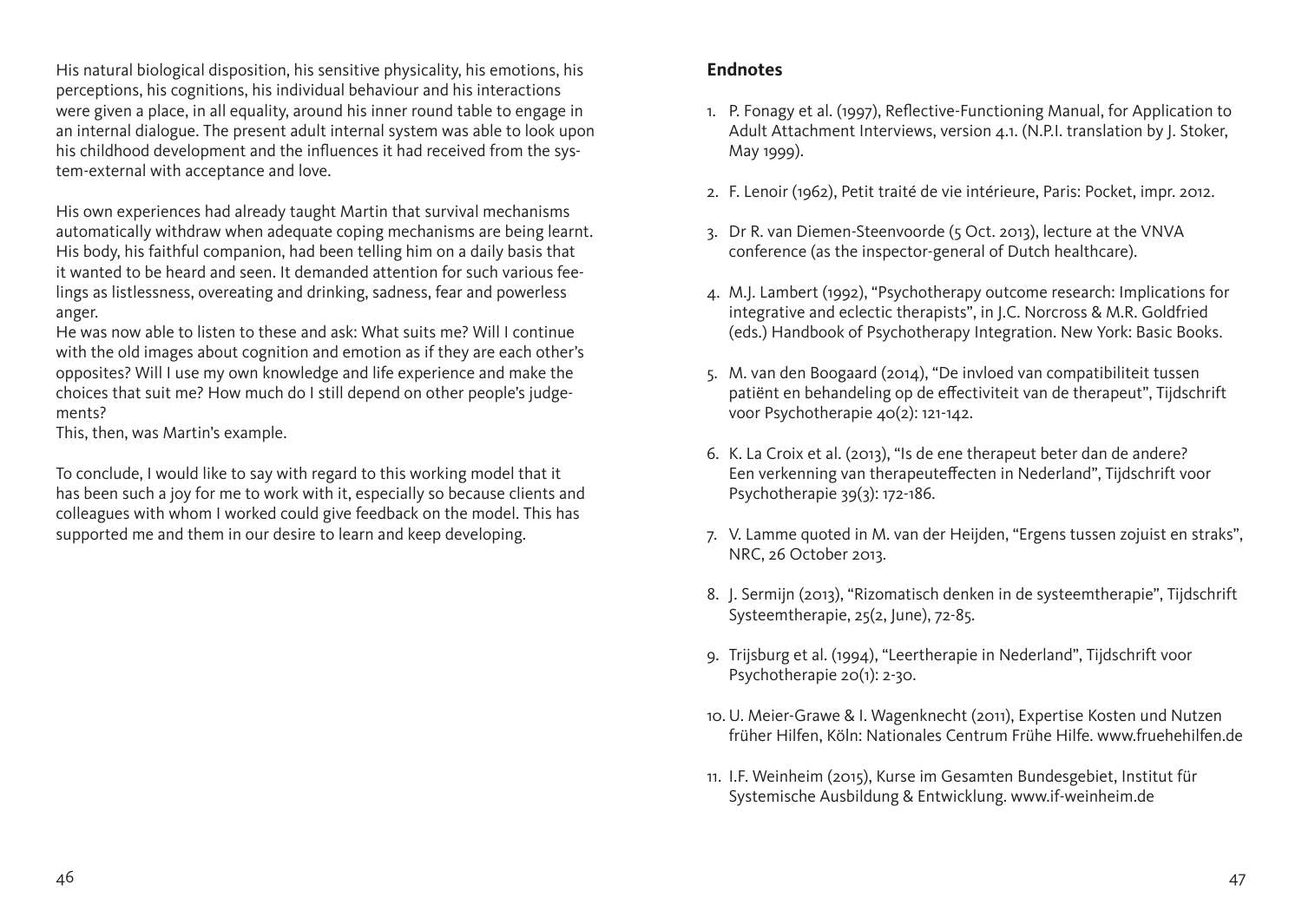## <span id="page-25-0"></span>**Bibliography**

For me, it is important that anyone reading my book has acquainted themselves, or will do so, with the contents of the books in the bibliography. I have no wish to repeat here what has already been said so outstandingly before. These books can also be used when coaching/training educational therapists.

Baldwin, M. (ed.) (2013), *The Use of Self in Therapy,* 3rd ed*.* Routledge, New York and London.

Ellenwood, A.E. & L. Brok (2012), *Shake-up: Moving beyond the therapeutic impasse by de-constructing rigidified professional roles.* Sylvania, Ohio, USA.

Hafkenscheid, A. (2014), *De therapeutische relatie.* De Tijdstroom, Utrecht.

Jessurun, N. (2010), *Transculturele vaardigheden voor therapeuten, een systeemtheoretisch behandelmodel*. Coutinho, Bussum.

Kwee, M.G.T. & M.R.H.M Roborg (ed.) (1987), *Multimodale therapie, praktijk, theorie en onderzoek.* Swets & Zeitlinger B.V., Lisse.

Lazarus, A.A. & Joseph Wolpe (1966), *Behavior Therapy Technique*s*. A Guide to the Treatment of Neuroses*. Pergamon Press, New York.

Levine, P.A. (2011), *De stem van je lichaam, trauma's helen met je eigen lichaam als gids.* Altamira, Haarlem.

Nerin, W.F. (1986), *Family Reconstruction: Long Day's Journey into Light* (foreword by Virginia Satir). Norton & Company, NY, London.

Rexwinkel, M. et al. (ed.) (2011), *Handboek Infant Mental Health: Inleiding in de ouder-kindbehandeling.* Van Gorkum, Assen.

Rober, P. (2012), *Gezinstherapie in praktijk. Over ontmoeting, proces en context.* Acco, Leuven/Den Haag.

Savenije, A., M.J. van Lawick, E.T.M. Reijmers (ed.) (2008) *Handboek systeemtherapie.* De Tijdstroom, Utrecht.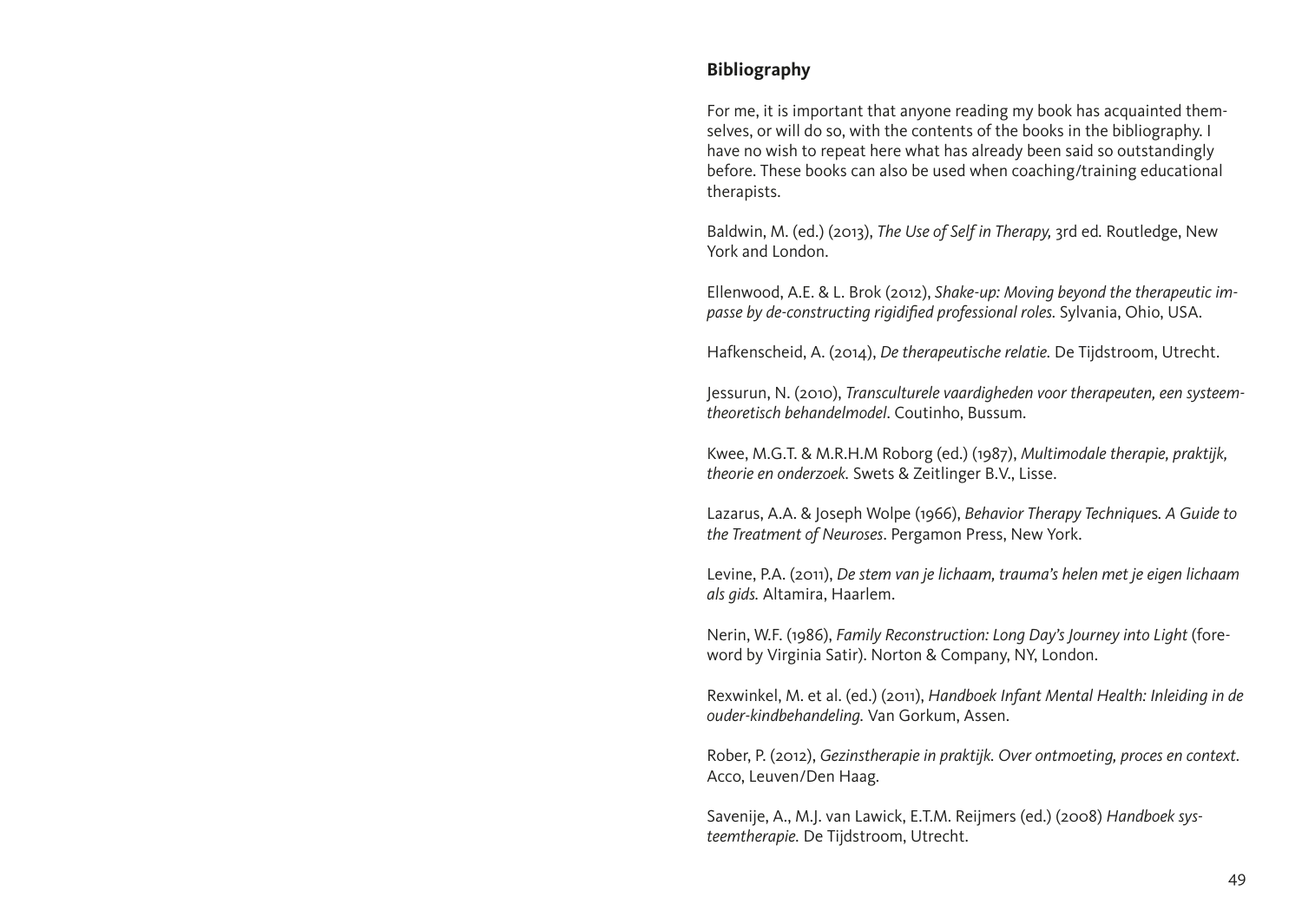## <span id="page-26-0"></span>**Acknowledgements**

My heartfelt thanks go to Dr Ludwien Meeuwesen, who was my sparring partner in 2014 when I was working on this book and whose constructive feedback kept me going.

Thanks also to the members of the Dutch Association for Marital and Family Therapy [NVRG], the training committee and the trainers of the Dutch Association for Marital and Family Therapy who hold the quality of the educational therapist and educational therapy close to their heart.

I would like to express my thanks to all those who have invited me to join them on the adventurous road of educational therapy.

I thank them for their trust in me and for creating opportunities for learning and growing together in this context.

Monika M. Jongerius-Joras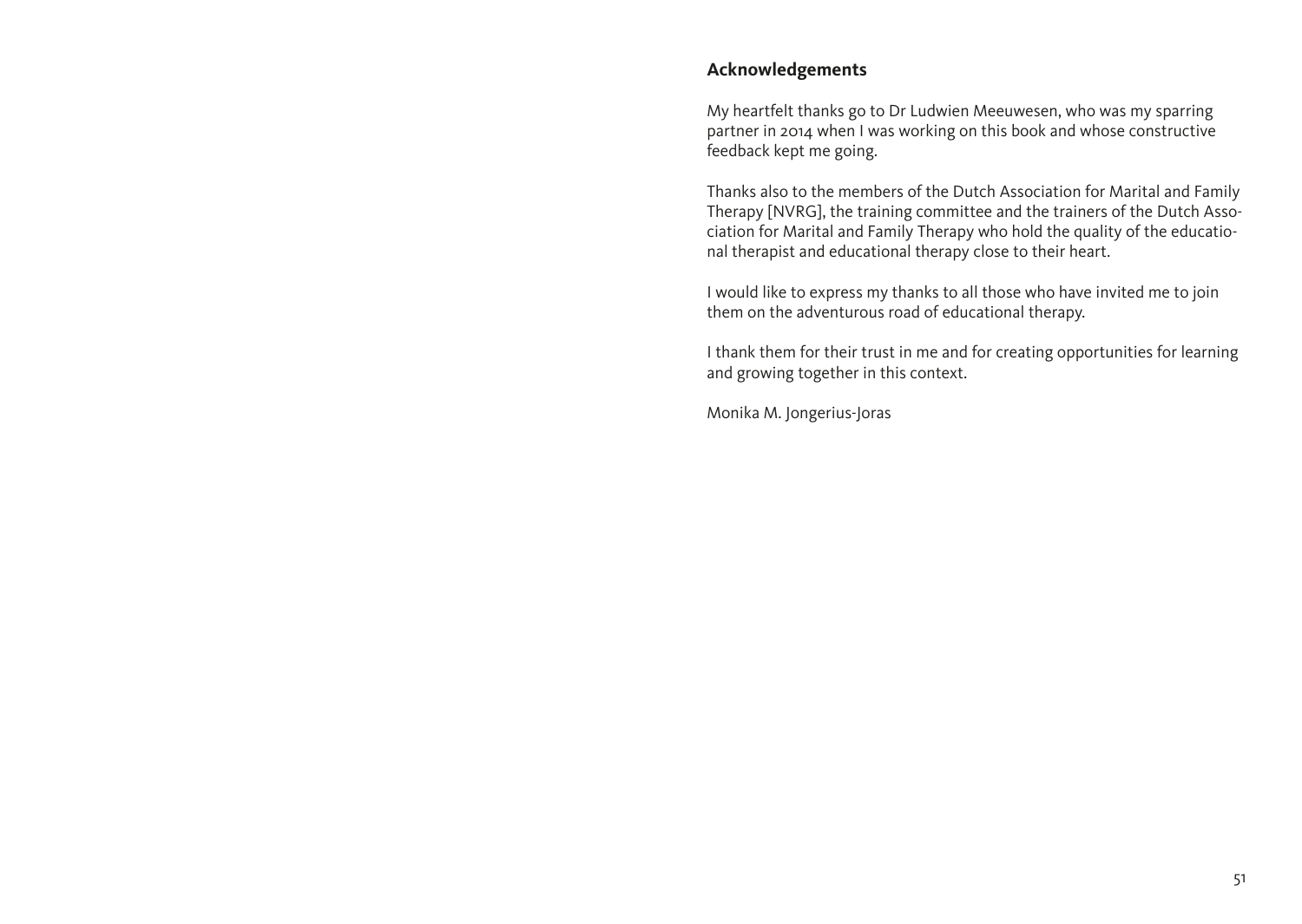<span id="page-27-0"></span>**Part II An impression of educational therapy**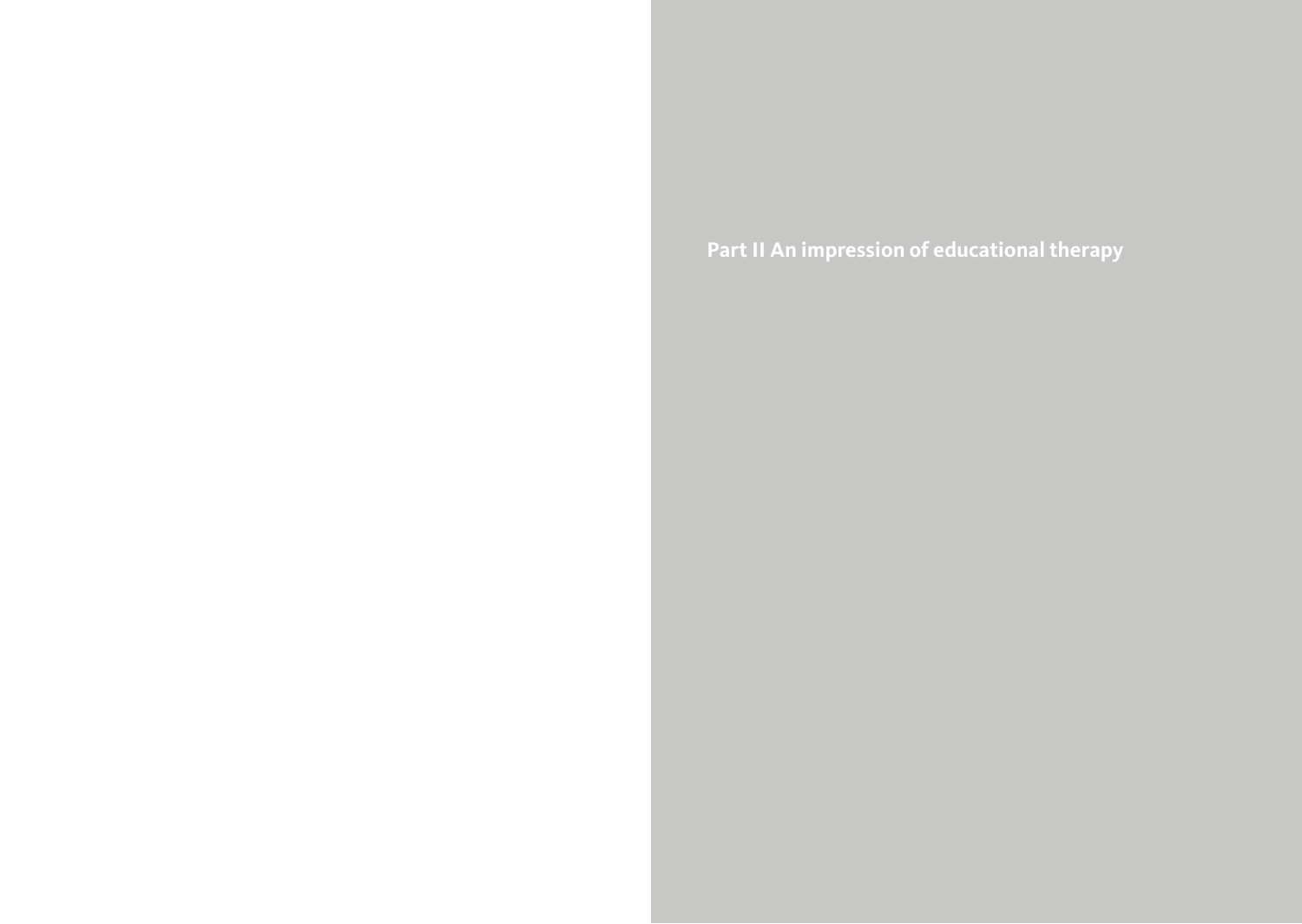## **Inhoud**

| Part II An impression of educational therapy | 53  |
|----------------------------------------------|-----|
| Introduction                                 | 56  |
| The impression                               | 59  |
| Concluding words                             | 124 |
| Thanks                                       | 126 |
| Monika Joras                                 | 127 |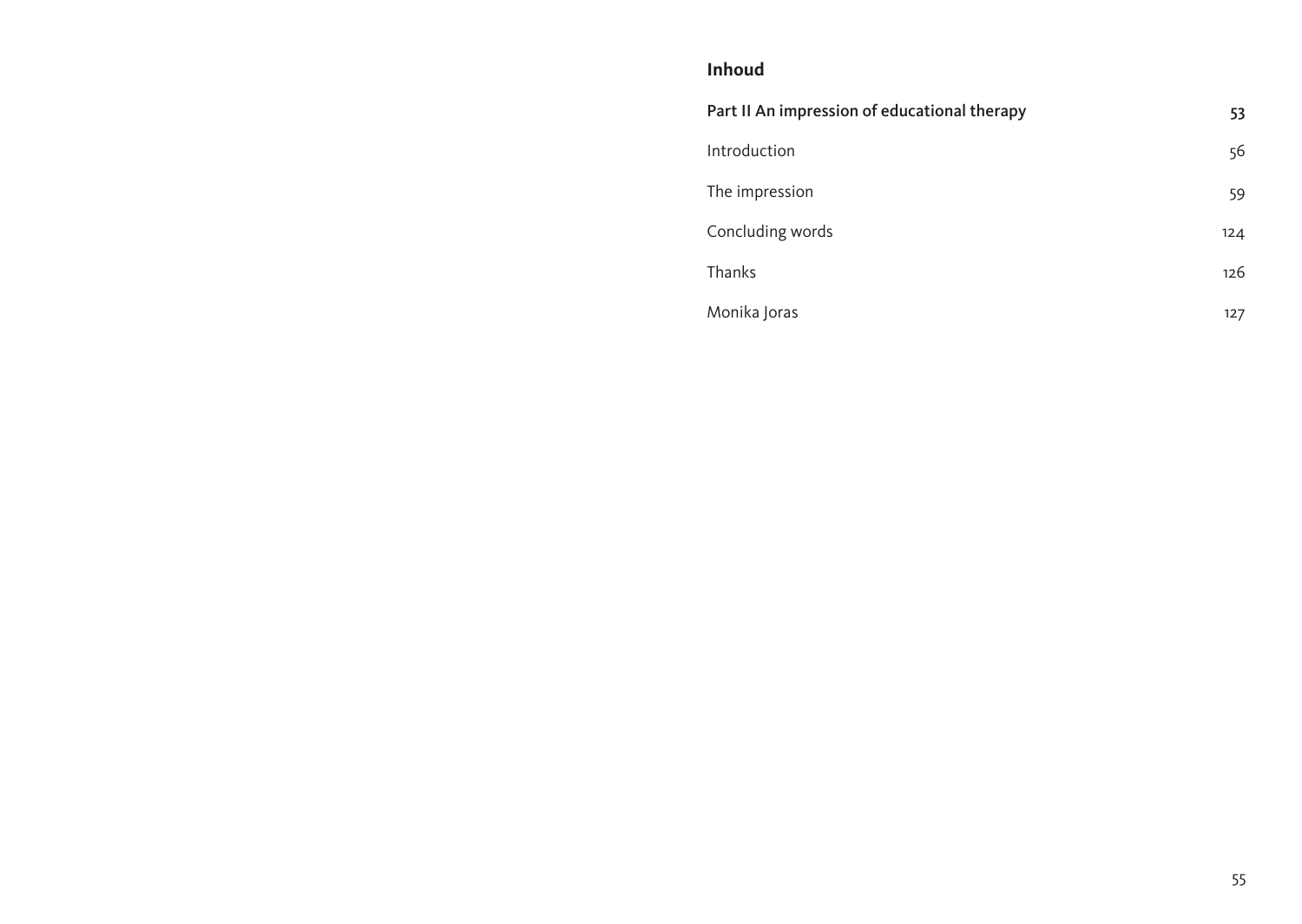### <span id="page-29-0"></span>**Introduction**

*'Decision: As of today, the government orders every person wishing to teach others to follow a course in systemics educational therapy.* 

*Desirous to set a good example, the government will itself enrol its members on such a course.* 

*The aim is for a teacher to get to know himself as much as possible and to be surprised by his growing self-knowledge. Only then can he be open to others who affect and touch him. If he is able to reflect on those aspects and layers where he is touched and can identify and acknowledge a personal life theme, he can first reflect on this recognition instead of responding automatically to the other and more readily choose an action that is attuned to the other's request.*

*Obviously, this government action requires educational therapists who are very well trained and who can handle their life experiences at all layers and parts of their human-ness so expertly that this will benefit their trainees in their own growth process.'*

When I woke up, I was not even startled by this dream. But it did make me realise once again how important I feel educational therapy to be: a message I hope to have passed on in part I, *The importance of educational therapy*.

As I subsequently set out to give a wider view of educational therapy, linking it up with a description of its substantive process, I discovered that there were other important substantive messages I wished to pass on. In order to stay highly focussed on my process, I asked a colleague and friend for feedback while I was writing.

When I related my dream to my friend and colleague Tijno and told him about my motivation to attempt a description of the educational therapy process, he offered to think along with me. Tijno is a trusted psychologist and psychotherapist as well as systemics thinker with whom I can very openly share and discuss substantive views on working together with people. He appreciates how difficult it is to write descriptively rather than literally and he was prepared to look over what I had written down with me. And, he was happy to reflect with me on my views and the messages following on from these.

I told him: 'As early as 2014 I wrote the first book, *Leertherapie op de agenda* [*Putting educational therapy on the agenda*], in my capacity as a trainer for my colleagues in the Dutch Association for Marital and Family Therapy (Nederlandse Vereniging voor Relatie- en Gezinstherapie, NVRG). In it, I describe why I find educational therapy important and what structure educational therapy could have. I also present the thinking and working model that has influenced and inspired me. Now, in 2017, I would like to follow up with a second book, *Een impressie van een leertherapie* [*An Impression of educational therapy*], where I focus more on the content of educational therapy. For more information on the practice of educational therapy and on how to choose a focus, the reader is referred to the first book.'

Both books are intended for fellow educational therapists and colleagues aspiring to become educational therapists. The books are here combined since the first book was due a reprint and it serves as an introduction to the second book. From this point, then, I will speak of parts I and II of this book.

My motivation to write this book stems, first of all, from my wish as surfaced in my dream. Secondly, I find it important that therapists are aware of their own views and concepts, that they can reflect on these, indeed, can put them forward as input for a dialogue with colleagues and with their patients, even. By means of a model I outline my vision of the human being as a system-internal and a system-external. It is this vision, visualised in two drawings, that I would like to share and contribute to the dialogue. I have clarified my vision via drawings in my work with clients and patients. I experienced concretely how important and fruitful this explanation was in our interaction as we worked together.

A human being is seen as a bio-psycho-social (bps) being. This vision entails an invitation to listen to the human being from a systemic theoretical approach. Educational therapy based on this vision also fits in with learning theory. A range of learning processes plays a role at all levels of the human being as a system-internal and system-external.

56 57 usly influence each other. The basic elements of all aspects of the bps system are all equivalent, in the same way that all the cells in our body may be different yet are of equal value. The sub-aspects of the bps system are in constant circular interaction with each other, whether or not perceived consciously, they are active. They can be described separately as subsystems where each has its own components, but they cannot function independently of each other. They continuo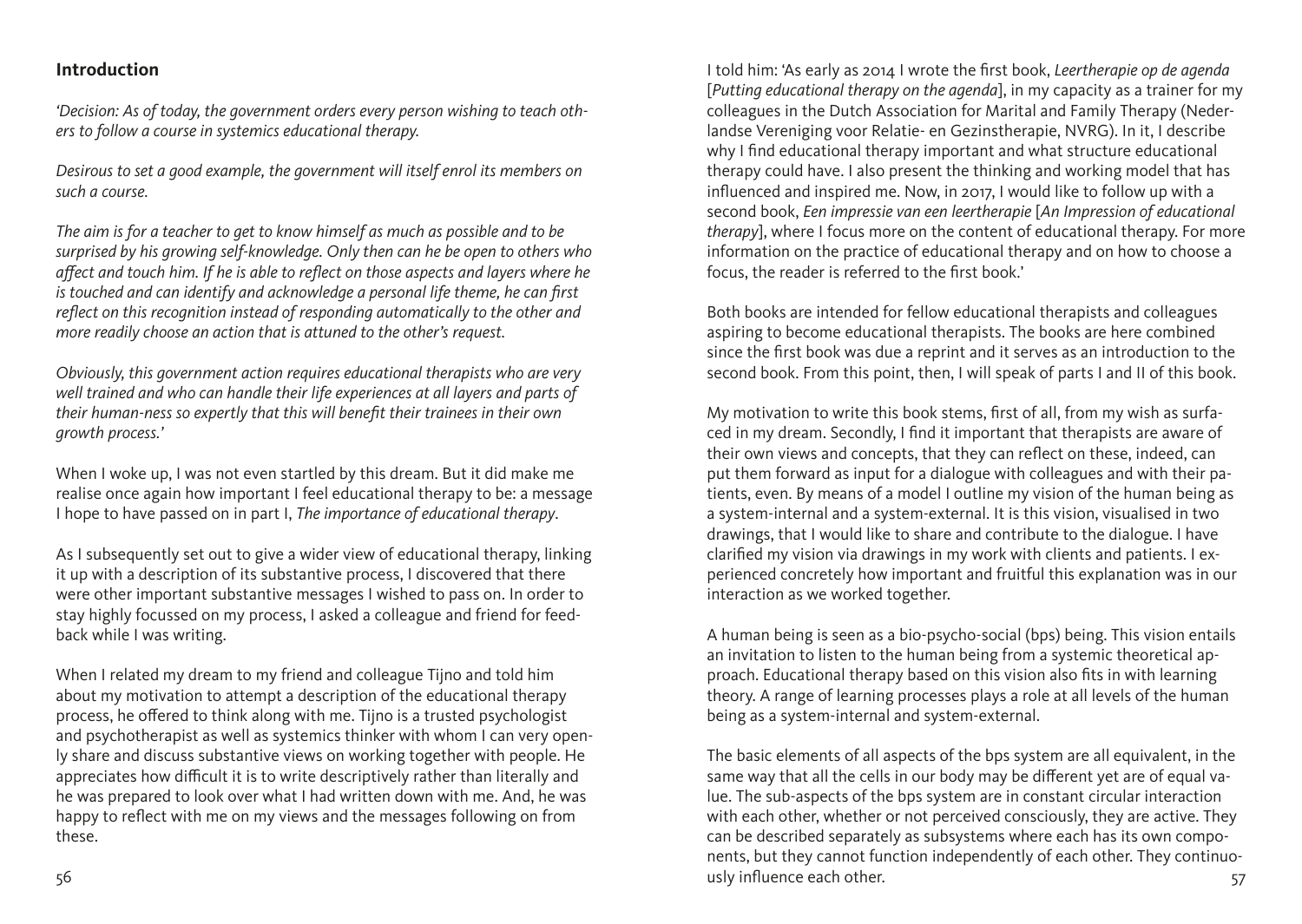<span id="page-30-0"></span>To this image of a system-internal I have added the system-external that involves all aspects of a human being's context, including the continuous circular interaction between the aspects of the system-internal and the system-external, an interaction that continuously influences how we develop in the course of our lives.

It is well before our birth that the dynamic process of human development begins, whereby we cannot overemphasize the influence of genetic material. As human beings, we are also placed within a context and its impact on our development, which is not of our own choosing but has been lent to us for the duration of our lives; a context that, moreover, can vary in the course of our life. Within our context we all encounter stereotypes that shape our thinking and that underpin the cultural norms of the group into which we were born.

The constant interaction between biological disposition, individual context and the wider social context is a combined interplay that is in constant development in every human being's timeline, is sometimes obstructed or severely hindered, can even be disturbed. It is different for every human being, and unique.

Educational therapy aims to be a process where we examine which stereotypes have influenced our thinking and living from before our birth and during the timeline of our development, and, in particular, which stereotypes inhibit our development. Reflecting on this can create space for the recognition and acknowledgement of these stereotypes. And then the question can be asked: how do I handle these? These reflections may help us regain control over these stereotypes that dominate us and restrict us in our personal development and in the interaction with our environment.

## **The impression**

While writing about educational therapy I have learnt a great deal myself as I reflected on my own views and concepts. However, it is in dialogue with colleagues and friends who read my first draft that I have learnt most.

From this parallel process I chose the following form:

In conversation with Tijno, who also works as an educational therapist, I started with an explanation of my own vision. I talked about my considerations and shared my views, reflections and ideas. Together we read and briefly reflected on the dialogues that I had written as impressions of a year-long educational therapy.

We talked about our thoughts and feelings on the subject. Tijno shared with me that it is very difficult to describe a process that takes up a whole year and supports me in my effort to see the power of restraint.

Sharing our reflections as personal impressions and views, I submit them here as an invitation to readers to engage in joint dialogue.

I will call the educational therapist in the educational therapy dialogues described here Paulien while the colleague in training is named Anne. Both are fictitious characters. Paulien, Anne and the person described by Anne as John are not existing colleagues. However, their stories are based on real-life histories.

Tijno: 'My position is straightforward: I read, ask questions and offer feedback from my own background as an educational therapist and colleague. You are the writer, with responsibility for your opinions. My first question: how do you see the position of the colleague in training and the position of the educational therapist?'

Me: 'Paulien and Anne are each other's equals, both will learn from each other and have their own responsibilities and expertise with respect to the educational therapy process. However, the educational therapist is the trainer. Here, too, equality is not sameness. Diversity among adult people need not be labelled hierarchically, though; it simply exists and is recognised and acknowledged as such. A student receives something and is responsible for whatever he does with it, the trainer teaches, offers something and is res-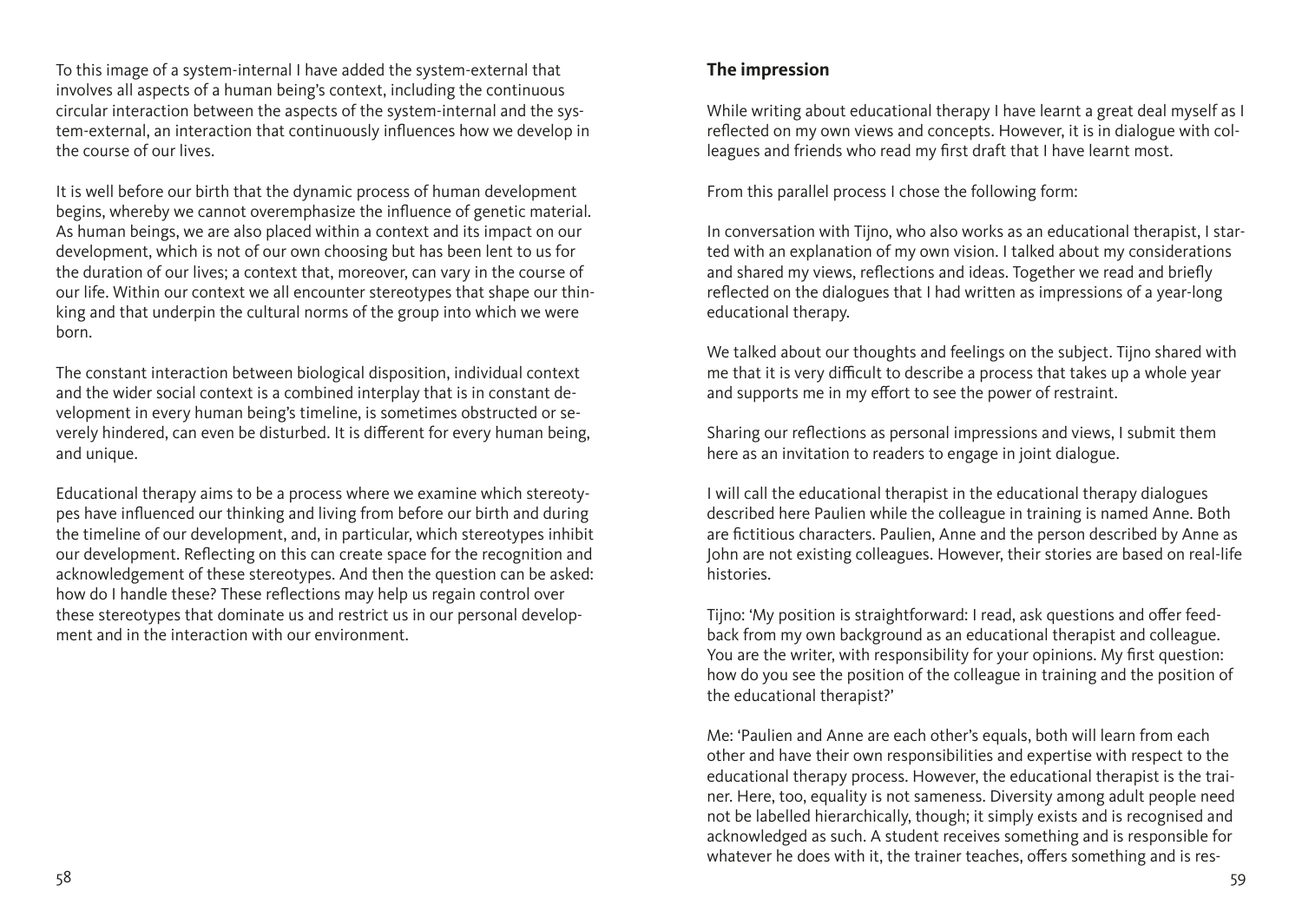ponsible for that. Difference of power, of influence does not have to be labelled vertically: it may very well be experienced horizontally as a difference that helps people enrich each other.

I have roughly used my own words as much as possible to convey both the educational therapist's reflections and the invitations to reflect and the stories and reflections that the colleague in educational therapy puts in.

The educational therapist has to make choices all the time. What recognition of her own life and life stories evoked in her will she present to the colleague in training? A parallel process takes place with what the colleague in training has experienced in her private life and, in particular, in her work situation. The colleague in training's position within the therapy context is by definition constantly addressed during the educational therapy.

The educational therapist's questions take an investigative and facilitating approach: will Paulien's questions enable Anne to dig more deeply into her personal perception and reflections during her development process? Will Anne be able to use these to learn and develop herself in her everyday life and, especially, in her work with families and couples? Can the relationship between Paulien and Anne create space for new development opportunities and a new openness to the future for both of them?'

Tijno: 'Knowing you, I would say that you are especially concerned with the roughly imagined rendering of a process. It is impossible to take in all of reality; much will be left out and there are no pretensions to absolute truthfulness.'

I nod: 'Yes, each representation, every image of Anne and Paulien's realities made and conveyed to the reader here will inevitably remain a construction on the part of the narrator. This construction can become a subject for discussion in dialogue with the reader and amongst readers and can, after its deconstruction, be formed into a new reality.

In this way, a supposedly objective truth and objective reality are constantly brought up for discussion according to the possibilities and limitations of the narrator's and reader's thinking, feeling and physical experiencing.'

60 61 Tijno: 'An apt metaphor here is that of the rainbow: the various colours stand for the relative and many-coloured truth of the development of one's talents.

The light that falls through the prism and divides into the colours of the rainbow could symbolise the continuous quest for even more desirable insights that tie in better with one's own possibilities and limitations as to personal development in the context of daily life.

In this process, being touched in one of these colours and layers in your personal development can be viewed as a challenge and an invitation to set out on an investigation and then choose what you want to keep or rather let go of or change.'

Me: 'Yes, that's how I see it, too. Allowing yourself to be touched may be a sign of receptivity and being in flux. It may create an opening for the enjoyment of things for what they are, and possibly for work on things a person might wish to change. Since this is an educational therapy process, growth as a therapist, as an instrument in the service of others, takes centre stage. Obviously, any change that the colleague in training wishes to bring about is inextricably bound up with the human-ness of the therapist.'

Tijno and I read Paulien's account of her introductory interview with **Anne:**  'During the **introductory interview** Anne puts forward the **question she has chosen**. She has recently experienced a specific motivation to start her educational therapy: the fact that she, a married woman, has met a married man, John. They have been deeply affected by each other.

How is she to deal with this in such a way that all those involved can grow from the experience and nobody gets needlessly hurt? The answer as such has already been given:

Two years ago, Anne and John broke off their contact after four dates because John had been too deeply affected by their contact, which was jeopardising his present partnership. He did not want this to happen. She respected his decision and on her part also broke off relations, her main argument being that she does not want him or those dear to him to suffer unnecessarily. She is able to allow in and experience her feelings about this loss. She knows that she is better at enduring her own pain than the pain suffered by others. She consciously feels many aspects of her pain, such as her intense feelings of disappointment, powerlessness and the wish to enforce contact, to breathe new courage into the other, to change the other into a man who can have a relationship with both herself and his partner.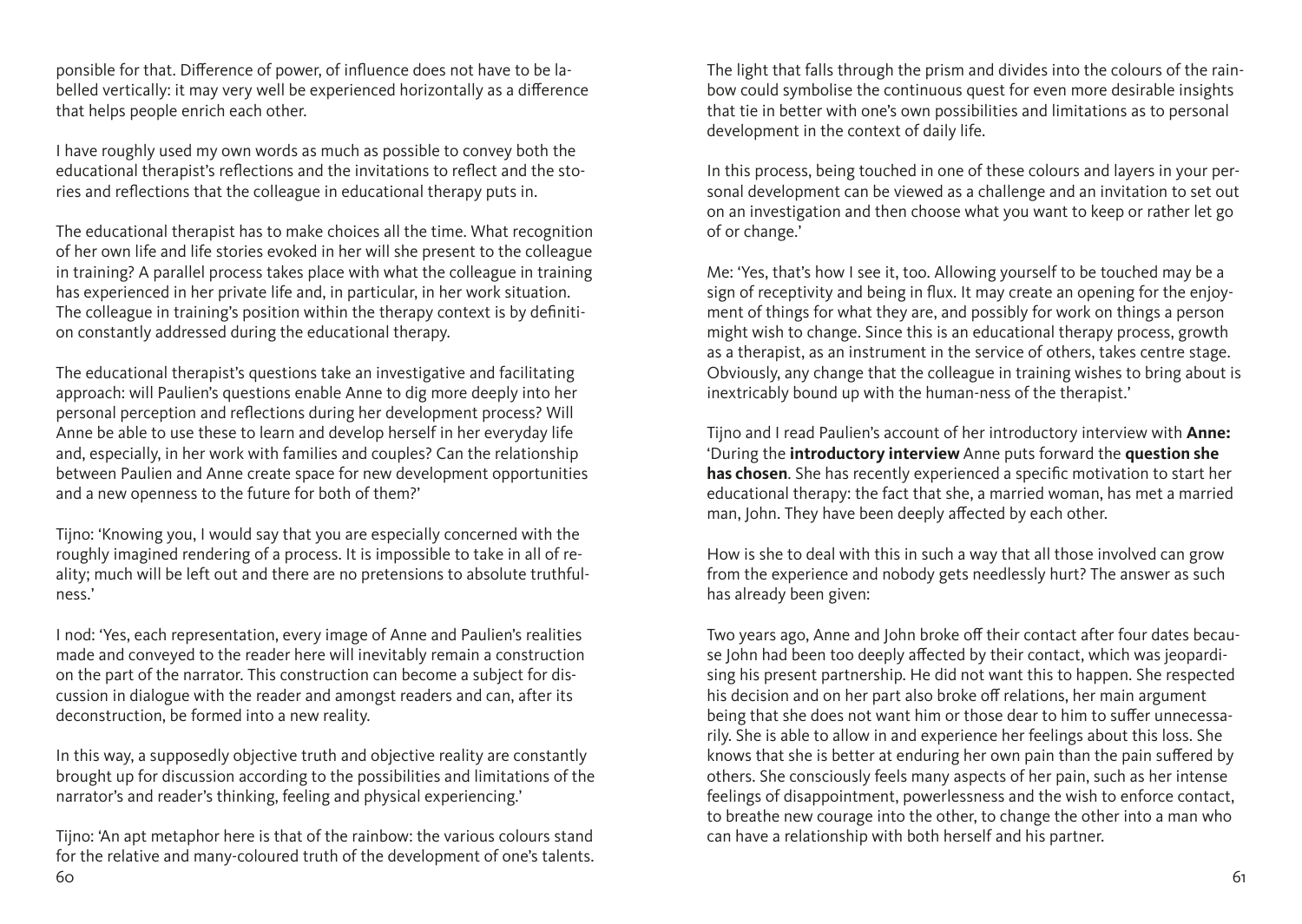In this pain she also experiences and accepts, as she has done earlier in her life, the pain of her limitations, her transience and the finiteness of her life.'

Tijno: 'This background to the question is not only complex but also still very relevant. During the introductory meeting Paulien will have to ask quite a few questions in the safety of their early contacts to get Anne to formulate a question in as concrete terms as possible.'

Me: 'Yes, I read here that Paulien thinks that Anne's formulations are too abstract, and she probes further. Paulien describes how she finds Anne to be very sensitive. She feels that this is why she dwells in rather abstract and circuitous descriptions. Perhaps Anne thinks she is safe in these. An idea she may have built on the basis of earlier experiences. Paulien has asked her about this, both respectfully and concretely.'

Tijno: 'It is important that she can first experience a new kind of safety before she lets go of what to her are safe, old ideas and concepts and their resulting behaviours.'

Anne finally defines her concrete question and focus that are to be central in the educational therapy as follows:

She wants to explore and comprehend even better her sensitivity to non-verbal contacts and physicality as part of her intimacy with another person. She would like to be better at managing sexuality as a force that can be harmoniously integrated into her human-ness. She wants to grow in her experience of intimacy in more aspects of her life that she can enjoy.

She wants to explore and work on how, relative to her focus, her idealistic longing for a human being who is as much her equal as possible can become more realistic.

She would also like to learn how to deal with the bashfulness that she observes in herself and in others when talking about physicality so as to encourage rather than inhibit personal development.

Being a marriage and family therapist who every day works with couples who ask questions about, among other things, faithfulness and unfaithfulness and the impact of experiences with third parties on their relationship, she wants to get to know herself as much as possible in this respect. She would like to relate to this kind of situation in her own life in such a way that she can handle it and will be able to invite the couples that she works with to contribute their discoveries and experiences to the dialogue if they wish to work with these.

She also chose this focus because she believes that developing physical sensitivity and eroticism involves a colourful and constant process from cradle to grave and as such an equal part of one's development as a human being.

While explaining her systemics model, Paulien describes how she sees the place of Anne's focus in it: 'Already anchored in a baby's biological disposition, sexuality is from birth constantly subject to the impact of perception, observation, imaging and meaning attribution¸ reasoning and acting, in short to all dimensions of the system-internal that every human being has, and is therefore different for every human being.'

The system-external, with relationships and interactions, with judgements and cultural meaning attribution, also interacts with biology, indeed, has a generations-long interaction on the genetic material. The social impact on the biological sex that we term gender is subject to more biological influences than we think or have knowledge of today. That is why so much research has lately been conducted into the impact of hormones and, in particular, the stress hormone on gender.

In this sense, Paulien does not see intimacy as inextricably bound up with sexuality; rather, she views it as an experience at all layers of the model that mutually influence each other. How a person thinks about intimacy affects his individual behaviour and feeling, and his treatment of other people.

Anne talks about her own vision. Preconceptions and stereotypes about the subject have been instilled in her too, both in her own cultural family context and in the wider cultural context where she lived with her family. She has also acquired the attendant standards and norms systems. Her idealistic views on intimacy and sexuality touch on the reality surrounding her.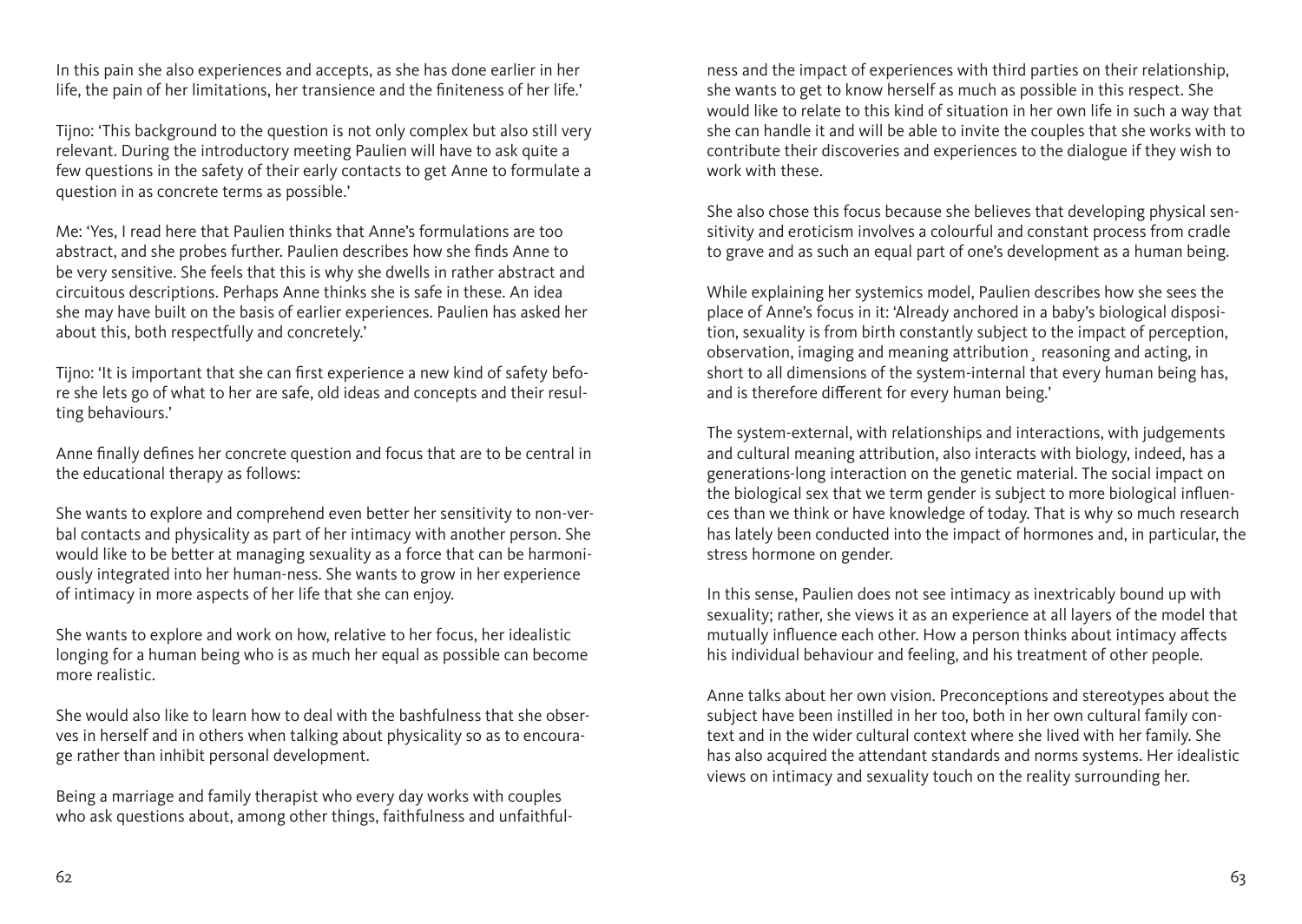In her summary, Paulien describes her own first impressions from the first interview. She is particularly struck by the 'idealistic versus realistic' theme, and by the fact that Anne tends to sidestep the issue by calling herself a romantic person. Paulien will share her impression with Anne in the first talks. She will ask if Anne also has a question on this subject, and if so, whether this question can be explored together when they make a genogram.

Tijno: 'When I read this, Anne touches me in my own vision on physicality: I also believe that more attention should go to disposition and development of intimacy from birth but also to the vision that encompasses the physical and sexual aspects and layers of a human being. This sort of attention is lacking in parenting and in education.

The fact that adults tend to overemphasise sexuality or declare it taboo together with the fact that research has shown that  $40$  per cent of all children have experienced sexual abuse leads one to suspect that views about sexuality are often one-sided and that sexuality is usually taken to be synonymous with sexual intercourse and orgasm.

Figures from the World Health Organisation (2014) show that every year over 16 million unwanted children are born of girls aged between fifteen and nineteen.

Research also indicates that in places where it is easier to talk about sexuality, the use of contraceptives is improved and abortion figures drop. Awareness raising through traditional and modern media has greatly affected how sexuality is handled in everyday practice. The historically developed connection between sexuality as a taboo and abuse of power will remain an issue that requires attention if we wish to examine and change the inequality between women and men.'

I also find it important, for myself and for the purpose of the reflective dialogue with Tijno, to share here the differentiated definition of sexuality as given by Ms Dr J. Rademakers:

Sexuality: biological sex, gender identity, sexual preference.

Physicality: sexual responsiveness including experiencing pleasure, touching and being touched, the ability to enjoy and find pleasure in your body, attitude to nakedness, sexual behaviours and ways of love-making.

Intimacy: the wish and the ability to engage in interpersonal contacts and relationships, cherishing and cuddling, being in love and courting, feelings of bonding and safety.

By way of general information preceding the descriptive impressions of the dialogue between Paulien and Anne, I also share with Tijno the following aspects of my views on how Paulien works as an educational therapist. The model of the system-internal and -external that she uses and their description can be found in part I of this book.

There, it is also explained that the choice of a focus constitutes something of a common thread. During the interim evaluation and the end evaluation it is discussed whether this focus has received sufficient attention. It is also checked if the first focus can be rounded off. Usually, the choice of a subsequent focus follows on organically from the previous one. This next focus can sometimes place even more emphasis on concrete work experiences with people in their systems.

It is then that subjects like being touched in the therapeutic interaction with clients and questions how to deal with this can be put forward. These questions are of such a personal nature that they cannot be addressed during supervision.

During the entire educational therapy process, the educational therapist will obviously and constantly bear in mind the guideline that this process especially serves to enhance the colleague in training's growth, in particular as a human being and as an instrument when working with family systems.

As described in part I, Paulien explains to Anne during the introductory interview how she works and what model she has adopted.

Anne chooses to work together with Paulien. She already says so at the end of the first interview. She prefers to be with a woman with whom she can feel safe when reflecting on the theme she has chosen.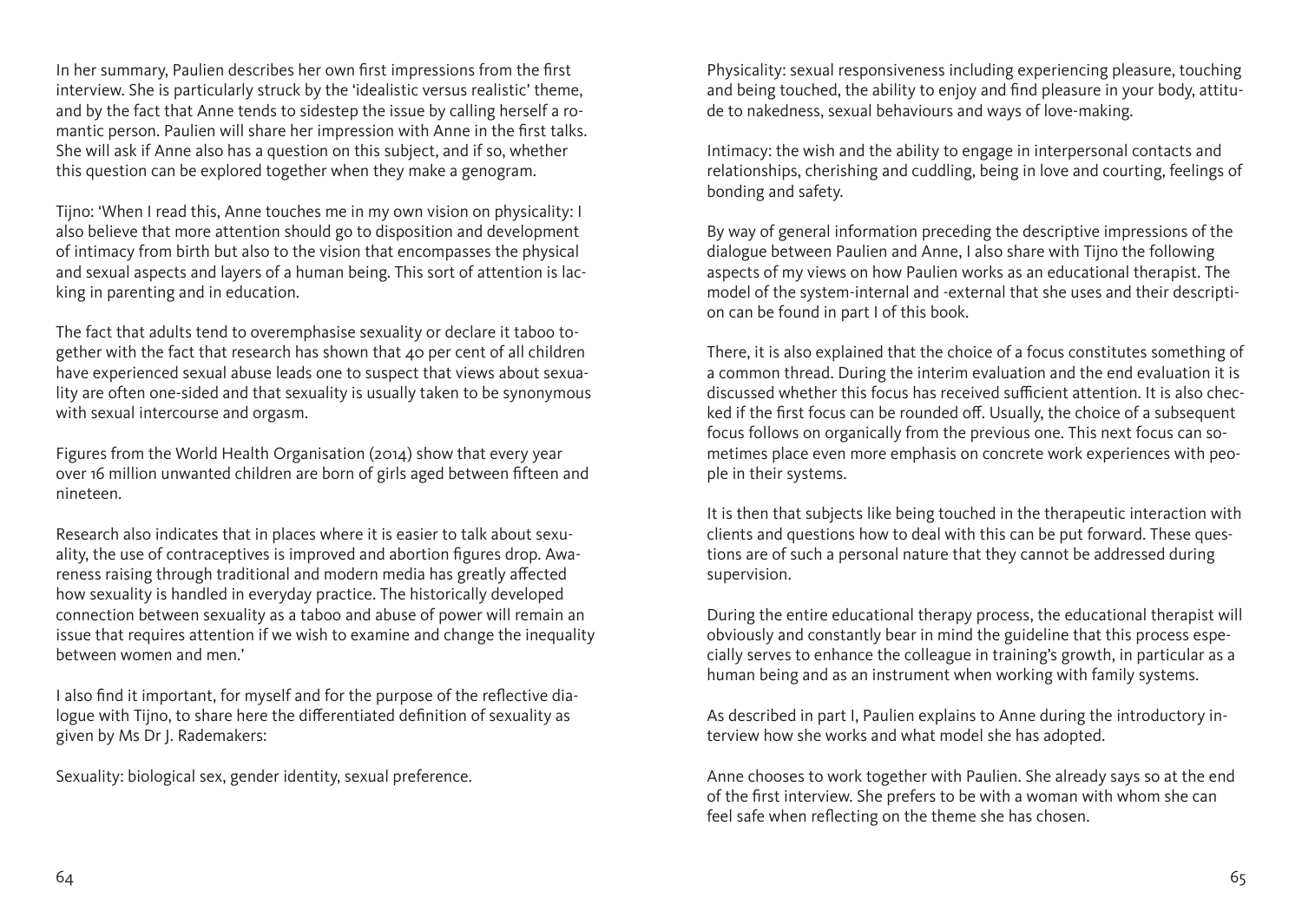Paulien, on her part, also wishes to work with Anne. She approves of the focus chosen by Anne because she feels that she can receive Anne's question and story and can allow herself to be touched by her story in the layers where she will again come upon similar experiences that she herself has had. She can use these to benefit the colleague in training as she shares, through questions, whatever relates to her own question.

Paulien's constant interaction with Anne forms a parallel system with the interactions that Anne has with the people that she works with. The educational therapist regularly discloses this parallel system by momentarily 'freezing' the interaction between herself and the colleague in training. This allows a permanent reflection on the interaction between Paulien and Anne, with this interaction remaining visible and in motion.

Frankness about being able to work together in educational therapy is of the utmost importance given the therapeutic relationship that underpins the efficacy of the cooperation. For this reason, too it is important to make clear, during the very first contact, sometimes as early as on the telephone, that both parties leave open during the introductory interview whether or not they wish to work together. After all, it is already on the phone or in their emails and during the introductory interview, when Anne and Paulien express their ability and willingness to work together, that the process starts.

Experience has taught Paulien that she cannot prepare for the contents of the sessions that are to take place within the agreed period. She has learnt that she can allow herself to be touched by what happens during the interviews, and, she is able to observe and reflect on this. From this will come the questions and impressions she is to put to the colleague in training. She will also describe this process to her colleague in training, visualising it as well she can.

The safety in their interaction is important for both. This, too is a parallel system, an example for the colleague in training's work with his client systems.

A brief description of Anne and Paulien's personal context:

Forty-two-year-old Anne was born in South Africa in 1975 from South African parents, descendants of Dutch farmers. Her dizygotic twin sisters were born three years later.

Her father was a small farmer who, although he did not support apartheid, had to fight in the war, while her mother strongly opposed this. He was severely traumatised as well as physically injured during the insane fighting that he wished he could have remained aloof from. Anne says that her mother and the children suffered from her father's untreated post-traumatic disorder. His intense, unacknowledged inner powerlessness expressed itself in a form of power abuse within the family that was not accompanied by physical violence and thus went unnoticed for a long time.

When Anne was fourteen, her parents sent her to the Netherlands. She went to a girls' boarding school where she could attend grammar school. There, she met a teacher who acted as a personal coach to her in a respectful and loving way and introduced her to spiritual values from various cultures. This relationship deepened her process of self-reflection and self-knowledge. It has always been of great value to her, both as a student and a professional.

Sixty-one-year-old Paulien was born in the Netherlands in 1956 from an East-German mother, who had gone into hiding in the Netherlands in 1941. Although of Jewish ancestry, she did not practise her religion. Her East-German father, born in a little village near Dresden, and married to her mother in 1939, fought as a German soldier in Russia. He ended up in a hospital before the end of the war due to a frostbitten foot. This saved his life: he did not have to return to the front. He was allowed to join his wife in the Netherlands in June 1945.

As the narrator, I take the liberty of adding some descriptions of possible inner thoughts and visible non-verbal interactions on the part of Anne and Paulien. I also want to take into account what might be going on in their heads. I show their possible bodily reactions and visible interactions. I describe my and Tijno's associations and reflections on themes that come up for discussion, both on Paulien's and on Anne's part.

I have italicised the dialogue between Anne and Paulien. The dialogues serve to convey the impression but do not give an overall picture of the interaction between Paulien and Anne.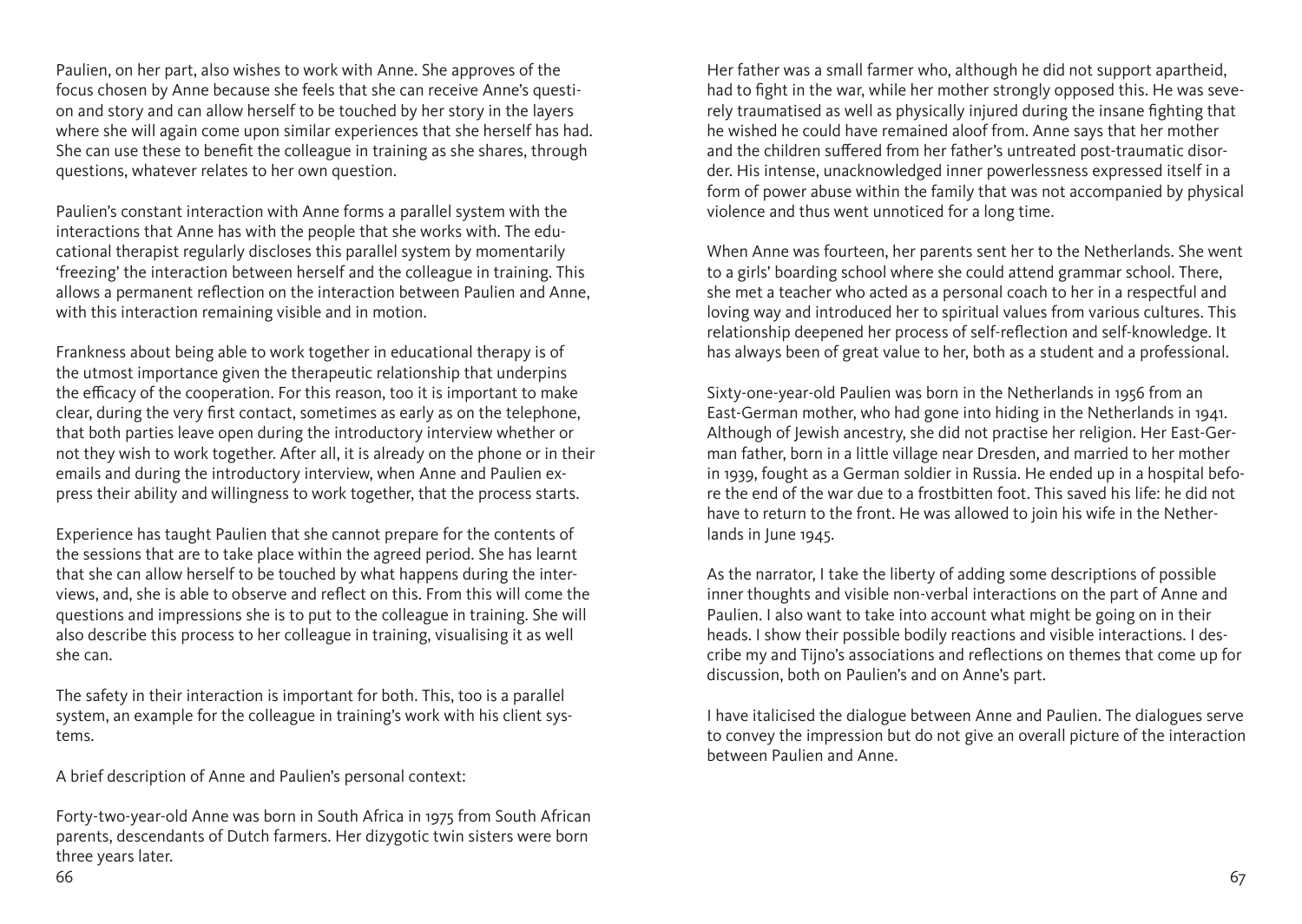As Paulien asks Anne to state her focus more concretely, it turns out that Anne would first like to examine how her idealism and sense of reality relate and how she has learnt to handle these. She would like to become more realistic in her inner life. As realistic as she can be in her everyday life, so idealistic is she still in her inner longing for unity, especially in a relationship with a man. Keeping in mind her focus, Anne starts to draw her genogram. As she does so, Anne recounts stories from her early childhood where her focus plays a role. At Paulien's request, she also shows some pictures from this time:

**Anne:** '*We are all right together, mother and child. I am a child that was lovingly conceived and wanted by both parents. What joy to be bound so to mother, over nine months long. We listened to each other two weeks longer than nine months as we delayed the birth.*

*"Together we are safe," my mother keeps telling me, her child in her belly, because outside, people are fighting each other in an insane war, with deadly violence.*

*It is not until the doctor speaks up – "If the child isn't born spontaneously, we will have to get it" – that we, together, mother Toos and her daughter (oh yes, Toos senses intuitively that I am a girl, she's even got a name for me: Anne) are delivered on 14 July. We don't want an induced birth, we ourselves know when the time is right and we have sensed that the small world around us is prepared to protect us. A clear, small haven surrounds us in our village, which on a smaller scale in our street treats inhabitants with a different skin colour peaceably. As yet unconsciously, or possibly already slightly conscious of the great uncertainty that I call life, I, already grateful, receive the love that is as it may be.'*

**Paulien:** '*What makes you stress that you have your own say and influence at the birth?'*

**Anne:** *'The image of the then context that rises up in me is that of being totally at the mercy of an environment where war and discrimination, power abuse and degrading behaviour continually determine everyday life.* 

*This existential powerlessness is something that my mother experienced. She also knows about these experiences from the stories of her parents and their situation. These old stories have taught her how her ancestors dealt with these things. She will not be ruled by powerlessness but she also allows in all the anger and* 

*indignation that she feels in her heart at the injustice around her. This allows her to focus on what is within her possibilities, on the influence that she does have.'*

**Paulien:** '*So, your mother focused on the child, on you. She even construed this meaning attribution and the image in herself. She thus found her own ways in which she had a voice and kept a grip on the traumatic wartime that she otherwise had no influence over. Did you think this up later or did she tell you about this?'*

**Anne:** '*She told me, and the women in her environment that she could trust, a lot about this. As a child I was often there during these conversations.'*

**Paulien:** '*The idea that forms in your mother's mind is an idealistic image that helps her survive and lets her act according to her heart while the realistic situation would sooner invite to fear and feelings of powerlessness. Can she continue to behave actively and act adequately because of this image?'*

**Anne:** *'Yes, I think so, but it must have cost her an awful lot of energy, besides experiencing the happiness of having a child.'*

Paulien listens to her own life experience that is being touched: *'Did you never see your mother powerless or frightened?'*

**Anne:** '*She is not disposed to fear or intimidation on account of any feeling, image or behaviour of powerlessness whatsoever. Her character is her salvation, and I think that in the nine months I spent in her belly she familiarised me with her feelings and coping mechanisms. From a very stage, I learnt a lot from my mother, both through verbal contact via sound waves and through non-verbal intimate contact via the veins. And, I must have inherited something of her character and of her ancestors' character.'*

Paulien realises that Anne digresses a little here before she can continue with the possibly looming experience of powerlessness on account of her father's abuse of power. Anne focuses on the strength, Paulien follows her, just as conscious and keen. Anne first recounts her own influences in this war situation. Paulien moves along with her, at the same time keeping an eye on this overall theme: *'How do you experience "predisposition" in the model that I put before you?'*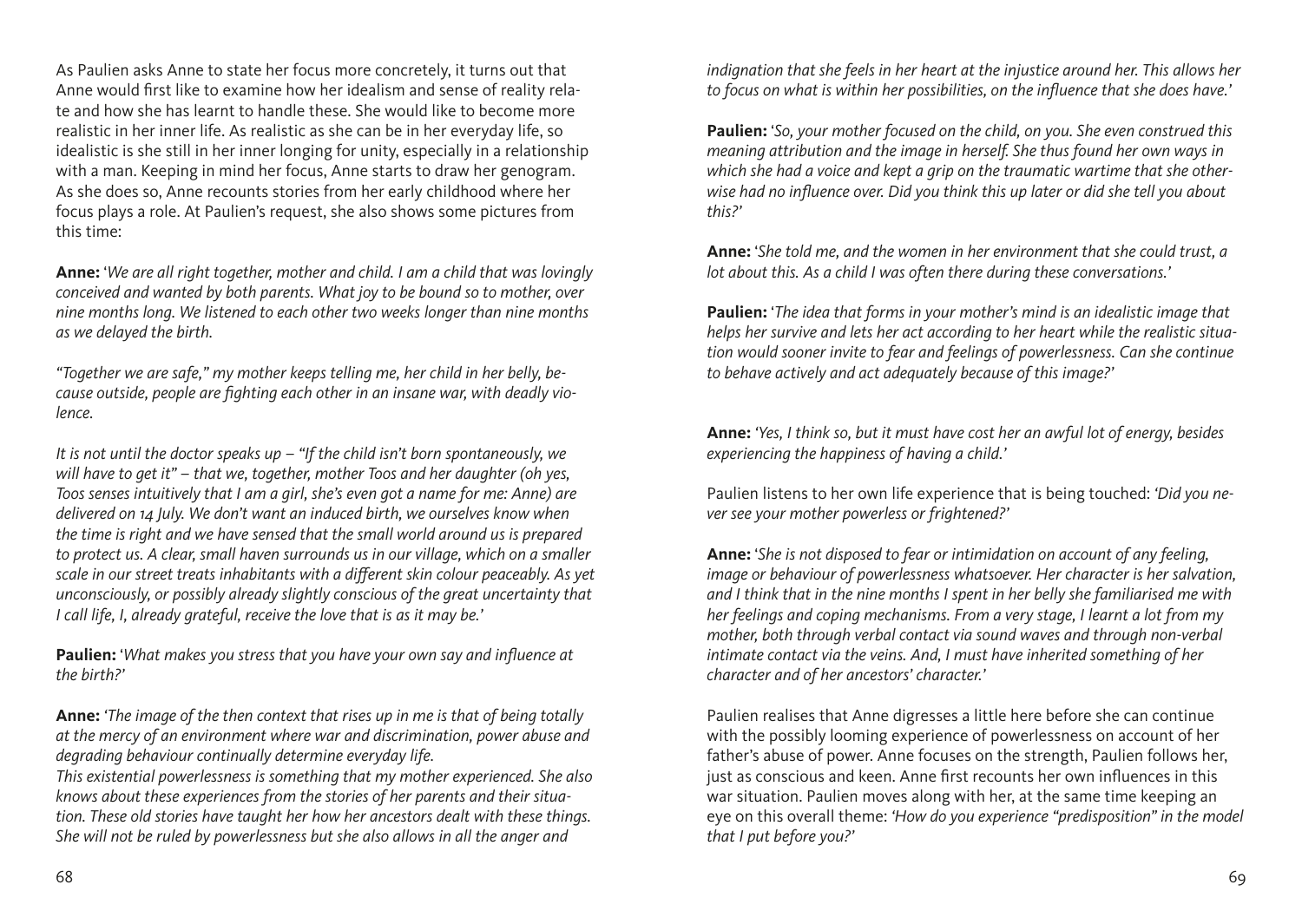**Anne:** *'Predisposition has been an important basic theme all through my life. Just as in your model I have both feet firmly in my predisposition. I mean 'predisposition' at every layer of the system-internal, predisposition that I received unasked. More poetically, I could even say that I experience my predisposition, my being what I am, my acceptance of this, as a source of strength. Only then come awareness and acknowledgement of my limitations, and recognition and acknowledgement of my possibilities in any situation. It is also because I recognised my own vision in your model that I chose you to be my educational therapist. For I think that both my possibilities and my limitations have been given to me as predisposition. These are what I will have to work with.*

*I realise that my image of myself in the context of my socialisation and my biological predisposition are so specifically mine that they have determined the course of my whole life and that I wish to remain faithful to these. In the early*  days, I often felt that I was alone in this, while I now feel how much I have in *common with other people, with women especially.'*

Anne's appreciation for Paulien's model alerts her to the fact that this may become a pitfall in the present educational therapy. Anne may be projecting onto her educational therapist her wish to find somebody who is as much as possible her equal. She puts this to Anne, who acknowledges as much. As the interaction is frozen for a moment, Anne also recognises such wish projection as an interaction that some of her clients in her work use in relation to herself.

Probing, Paulien asks about Anne's strengths, realising that this approach may also be useful in Anne's work if clients expect too much of her as a therapist: *'What touches me is how you talk about you and your mother. Because it seems that the age difference aside, you and your mother have an equal relationship: you are allowed to just be, you are welcome. At the same time, you need each other to cope with life.*

*And the thought occurs to me that you would desperately love your mother and, later on, other people, including me, to closely resemble you. How do you see this?'*

**Anne:** '*Yes, I recognise both. I need equality and equivalence.'*

70 71 Anne is quiet for a moment, listening to herself. Her cheeks flush, her breath comes faster: *'Yes, my longing to see my likeness in John was very great, I experi-*

*enced myself as a young child. Not in a realistic sense matching my present age, but I saw idealistically in him what I wanted to see. I can now also recognise it as an old desire to be one with my mother, safe and warm.'*

Anne keeps listening to herself in silence. Paulien is moved that Anne can openly share her pitfalls with her. It gives her the courage to disagree with Anne and she is less afraid of making mistakes or not meeting Anne's expectations. She can now make these expectations a subject of discussion. In the parallel process she will now be able to share her own pitfalls with Anne. This will help Anne reflect more consciously on any pitfalls or blind spots in her work with families.

Anne also seems relieved that she is allowed to acknowledge her inner child and to initiate dialogue with her inner child: *'Could my need for equality be rooted in my longing for equivalent likeness and could life experience have made me wiser and more realistic?'*

**Paulien:** '*Being in love often transports us into a different state of consciousness, allows us contact with our inner child. You discover this as you experience it more often. At least, that's how I've experienced it.'*

Anne watches Paulien attentively as the latter shares this with her. She senses that Paulien does so because she has the courage to share even these experiences without fear of satisfying Anne's longing for equality too much.

**Anne:** '*I know that I invariably distinguish equality* and *equivalence in therapeutic conversations. To me, the latter is a fundamental given, a principle, an attitude in being human. It always was for my mother as well.'*

**Paulien:** '*What do you mean "for your mother as well"?'*

**Anne:** '*She had no problem whatsoever to accost a well-known doctor or a civil servant, for instance, and ask them questions. To her, they were people employed to serve other people.'*

Tijno and I look at each other after reading this dialogue. For myself, I recognise the fierceness and intensity of the propensity for equality, which indicates that the inner longing for it is very much alive. It is also a sign that it can be discussed and that it can be transformed, from an old image with all its consequences into a new image of equivalence. That the notions of equa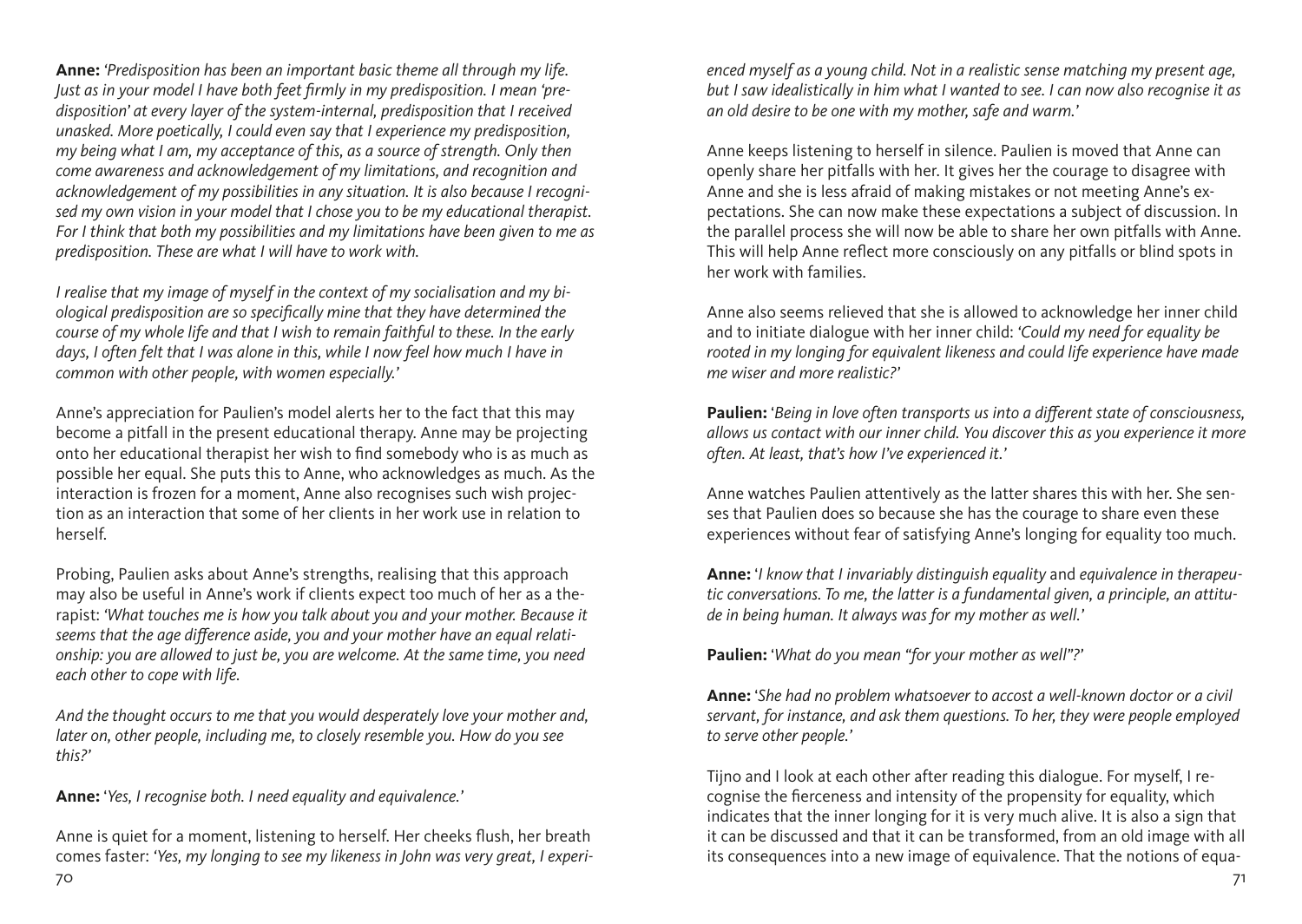lity and equivalence are used interchangeably may be due to their different use in other languages.

Tijno: 'It is not so much about banishing old longings and images as about recognising, acknowledging and handling them in different situations. In Paulien's model, the images have an impact on how we feel and behave. If we can transform these into desirable images once we have recognised and acknowledged them, and can then internalise these altered images, we will discover that our feeling, our behaviour and the interactions change as well. Part and parcel is also the experience that we learn most by trial and error.'

Me: 'Anne is a fast learner and her language is almost too beautiful to be true. It is more poetry than prose!'

Tijno: 'Yes, I can still read the woman in love in her words and I can also see that she is a mature woman with a lot of life experience who is not afraid to address this specific theme in her educational therapy.

I am now curious to learn how Anne sees the connection between equality and equivalence with respect to her experiences with this man, John.'

**Anne:** '*Let me just say a bit about my experiences in my relationship with John. In our first contact I was touched by his expert remark about non-verbal aspects of our work. As a professional woman I experienced a gratifying equality. A bit later I was also touched by his remark that I inspired him. That inspiration was mutual. You could see it as a meeting together as if it were a homecoming, allowing yourself to need each other in your similarities and in your differences. It was such an intensely great pleasure for me, I think, because it touched on my first life experience with my mother.'*

**Paulien:** '*That is one hypothesis for your need for equality. I would like to ask you to find at least two more hypotheses.'*

Anne looks up: Paulien is asking for at least three hypotheses. One hypothesis may narrow one's vision, finding three hypotheses means 'to leave space open, as Paulien stresses, to not allow any learnt image or preconception to narrow one's vision.

**Anne:** '*I'll have to think here for a minute... Another hypothesis could be that as the oldest child, my position meant I had to look after the young ones. But I didn't want to feel superior.* 

*If I let this sink in for a moment, I experience old feelings, images and expectations that I used to struggle with. I can vividly picture them, and I can feel my heart pounding.*

*If I go back in time, to my schooldays, I recall that it soon became clear how talented I was. I was a good student and I attracted attention as the child of simple farmers. And so, I came to be placed on a pedestal. When the teacher was called away, she would ask me to take her place in front of the class and keep an eye on the other pupils! That was not to the liking of every classmate. I may have been given this talent but that surely didn't make me better than my classmates? I can picture that scene too and I realise that that is where my aversion to education with large classes was born.*

*A second hypothesis could be that I literally, as the oldest child and a talented pupil, was very early on given an amount of responsibility that, really, was too much for me.*

*I experienced the inequality that others started to foist on me as a painful reality that also confronted me with fiercely jealous behaviour on the part of my sisters and classmates. That pain may possibly have made me more alert to how diverse people's talents can be and how people can nevertheless remain each other's equal.'*

Tijno is surprised at the speed and eagerness with which Anne addresses Paulien's questions: 'She is quick to make a connection with early experiences. But she can also quickly return to her present life and knowledge, possibly in order to steer clear of other early experiences that are too painful to relate. She doesn't appear to like painful experiences, tries to hold on to her strengths, just like her mother did. Fine in itself. Provided she acknowledges the pain.'

We sense in Anne's answer a step towards the subjects that she finds more difficult.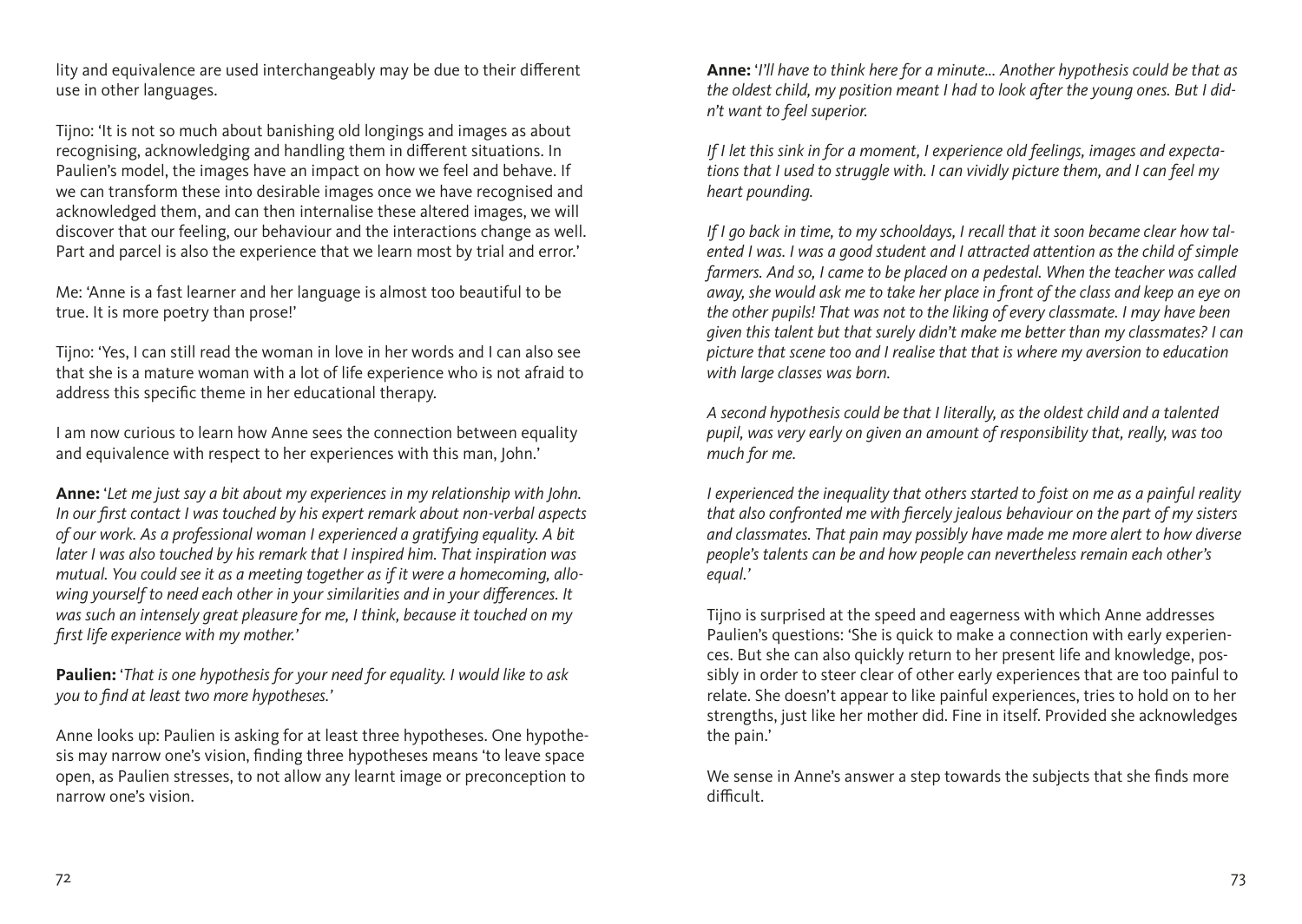Subsequent meetings extensively address the painful experiences from the dangerous war context. Paulien listens a great deal during these sessions. Her own life experience and her memories are stirred up by Anne's words as well.

In her work as an educational therapist Paulien has experienced that the questions that the colleague in training asks during the educational therapy stem from the answers that are already lying dormant in her and that are facilitated by the invitation to reflect. They are then ready to be discovered by the colleague in training herself. In this way, Paulien is gradually making herself redundant by letting Anne experience that she makes the discovery herself.

The pros and cons of being the oldest child are discussed. Anne reflects on her own hypotheses. Being visually inclined, she can see in her mind's eye old situations and hears her mother's old stories. She can experience them anew and recognise and manage attendant feelings.

**Anne:** '*The first year of my life flies by because my mother and I are mostly alone. My father is away, fighting in an insane war he never wanted. My mother talks to me all day, so that I learn to speak before I can walk. Neighbours sometimes look in to see who my mother is talking to. In those days, every visit was suspicious and my mother was known for her disapproval of the unjust and discriminating fights. Equality, decency, humanity and peace came first with her. Neighbours who appreciated her for her warm-heartedness and spontaneity warned her, in the interest of her child, to keep her opinions to herself. It was only two years before her death, when she was almost ninety years old, that my mother told me a part of her life story, a memory from the war, which helped me recognise and pinpoint a pattern of assuming responsibility that I had instilled as the oldest child.*

*When I was eighteen months old, my father – by nature an open and sensitive man, and hence so vulnerable – came home, on leave, but bearing all his terrible traumatic war experiences. He raped his wife, and nine months later, she gave birth to dizygotic twins, two girls, my only sisters.*

*Even as a child I sensed and saw that my mother struggled with these two children. Looking back, I can still feel the responsibility and the need to bring about a connection between my mother and my sisters.*

*Fortunately, my mother was allotted a fourteen-year-old girl who came to work* 

*for us to do her compulsory social year. Later, this girl – she is still alive and has a good memory – told me that she came to love us. I can still sense that love whenever I see and talk to her now.'*

**Paulien:** '*Being the oldest child of four, I recognise that position, and its pros and cons. It is not for nothing that both of us have become family therapists. Whereabouts in your body did you feel touched, in the here and now, by John and what, do you think, made it go so deep – all the way to your earliest memories and experiences?'*

**Anne:** '*Even when I think of him now, picture him, I still fill up. My skin tingles with a warmth and tenderness that is unconditional. I can see so many resemblances with myself, in all layers of my human-ness that it is like looking into a mirror. He calls up in me the old experience of being so near, of being so open to each other as I felt my mother and I were. I still experience it as intensely pleasurable, as a gift, even though I realise that we differ greatly and we will never see each other again. At the same time, I'm also touched by his resemblance to my father. John is very sensitive in body and soul. He can be touched in every cell of his body, by music, for instance.'*

Paulien hears how Anne talks more freely about her longing for equality.

**Anne:** '*My longing for physical contact with John is rooted in the old tender experiences with my mother as well as in my physical contacts with my father. My mother's tenderness seems to have imprinted a kind of habituation in my cells and fibres so that I can barely do without tenderness. I need to be careful that other people with different experiences and needs in this respect do not misinterpret my behaviour. Once, a man interpreted the friendly look I gave him as my being in love with him. An experience that my mother also had in her life.'*

**Paulien:** '*Would you like to say something about your partnership and your experiences with physicality in it?'*

Anne nods: '*Yes, I think I can. The fact that my husband expresses his need for tenderness less has, I suspect, created a need in me that is easily tapped into by someone who is more like me in this respect. Incidentally, over the past weeks in between these sessions, I have felt more courage to invite couples to talk about both their experiences with physicality in their childhood, because I can now experience the connection between past and present even more clearly, thanks to the educational therapy.'*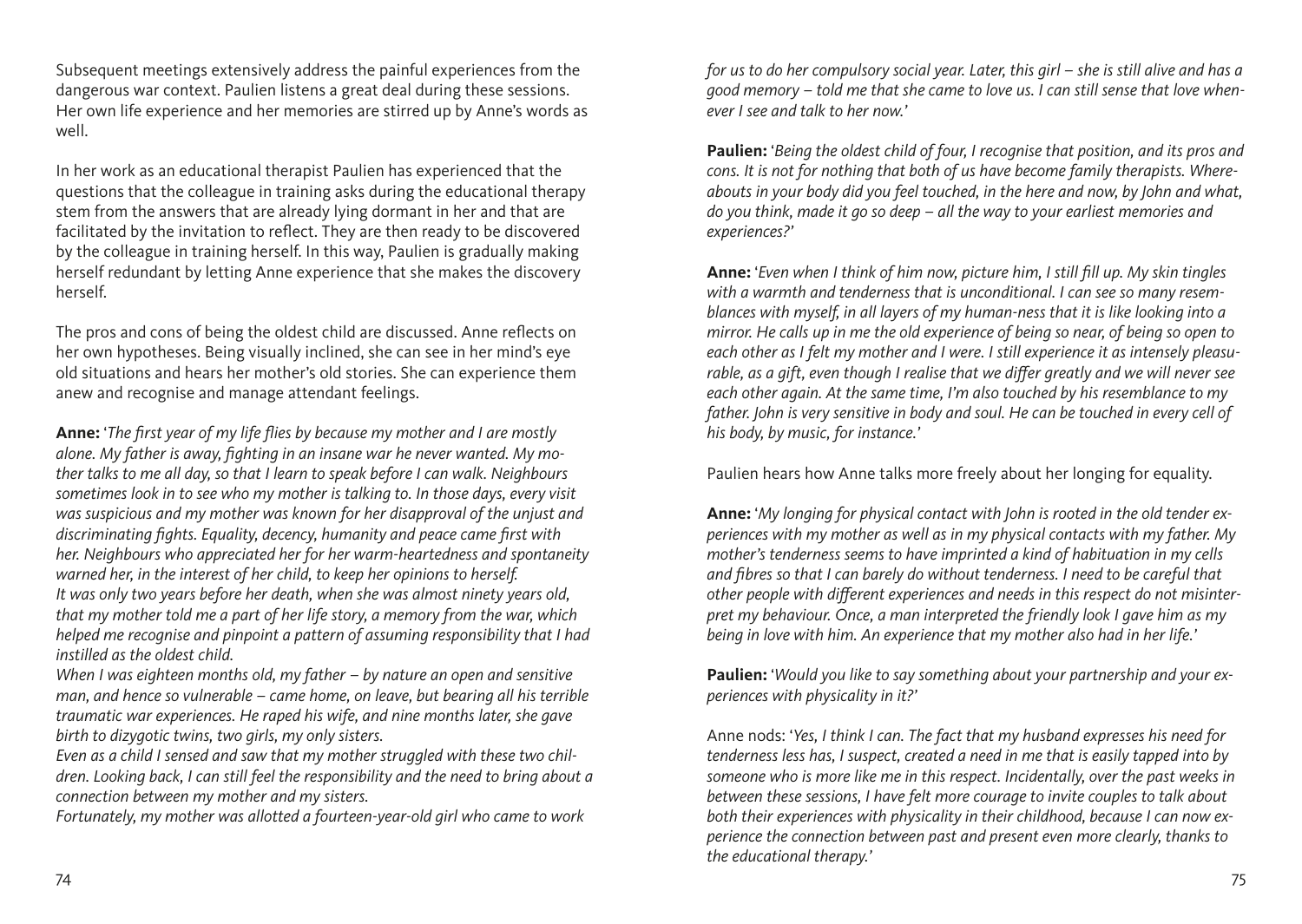Paulien is glad to observe the effect of the educational therapy on Anne's work. At the same time, she follows the common thread: '*I sense that it is easier for you to talk about your mother than about your father. You'd like to let the story about your father rest for a while, is that correct? You'd like to approach it via other stories, I think?'*

Blushing vehemently, Anne nods, glad to be given some space and to notice that Paulien is not afraid to identify what still needs to be addressed.

**Paulien:** '*You were born in times of war! How did you experience this as a child with respect to intimacy?'*

**Anne:** *'As a child I experienced very early on in my war-stricken context that everyone else was different from my mother and that what people say about physicality and intimacy and many other areas does not necessarily agree with what they do. The frustrations and the shocking confrontations with the reality around us were hefty. People in my environment, including my father, often tried to survive their traumatic experiences as perpetrators and victims with the help of alcohol. However, because of this alcohol abuse they more often happened to transgress their own as well as other people's boundaries.*

*From an early age on, I learnt from my mother not to be afraid but to approximately understand people, not to wish to help them; that it was more important that they helped themselves. I learnt that you can still respect people as human beings while you don't necessarily accept their behaviour. It was also true for me that, as I learnt early on, you have to start with yourself if you want to improve undesirable behaviour. I can give you an example.'*

**Paulien:** '*So, your mother taught you a lot in word and deed? She was a living example?'*

**Anne:** '*Early on, she taught me wonderment at everything mankind is capable of and she taught me that it was fine for me to feel whatever I felt without condemning mankind while denouncing his behaviour. As she kept talking to me about all kind of things, showing me how she dealt with feelings honestly and bravely, and fearlessly, I very early on learnt from her stories and her attitude how to distinguish survival mechanisms from coping mechanisms. My survival strategy for when we had visitors I disliked was to hide in a book. By how she lived, she* 

*showed me that she might share this feeling with me, but that I could also listen to these people and learn something from them. And learning happened to be my hobby!'*

**Paulien:** '*Your mother was very important to you, then?'*

**Anne:** *'Yes, very important! What she also taught me was that I had a choice as to what I had to or didn't have to tell about what I felt or experienced inwardly. I saw how she did all this and I learnt to recognise and respect how she respected her own and others' privacy, that she, if at all possible, made choices in her communication by, when she was asked something, simply not telling because she didn't trust the people asking her. Yet when she did feel safe with others, she would talk. She had to be like this because her children's safety was at stake. When I was ten, I had an experience that I still remember as if it happened yesterday: I had eaten something that was actually meant to be for the whole family. I suppressed the shame and guilt that welled up in me and tried to lie my way out of my mother's question if I had been the culprit. However, my body immediately sent a red glow to my face, which taught me that lying was not an option. So, my body itself taught me that shame and guilt cannot be suppressed and I came to the conclusion that, therefore, it was all right for them to be and to be shared with others, if possible.'*

Anne is silent for a while: *'I had to apologise and my mother urged me to come straight out with what was bothering me. The relief I then experienced I can still feel. I could simply be me, even when my behaviour was not appreciated and I was feeling ashamed. I'm suddenly also thinking about John.'*

**Paulien:** *'That's a sudden transition. What is going on inside you now?'*

**Anne:** *'I taste again that old joy in a recent pleasure! It is wonderful to be able to be yourself and to experience that the other, even if he is truly different, remains faithful to himself. That rest is pure enjoyment: not having to unite, not having to adapt or put yourself in someone else's shoes in order to prevent little wars or quarrels. I feel a strong need to experience the blessing of being safely and naturally united with each other. Being allowed to be open to each other and feel deep inside me how I stay true to myself and how this reinforces my own strength to cope with the realities of the everyday context. That is something I greatly enjoy.*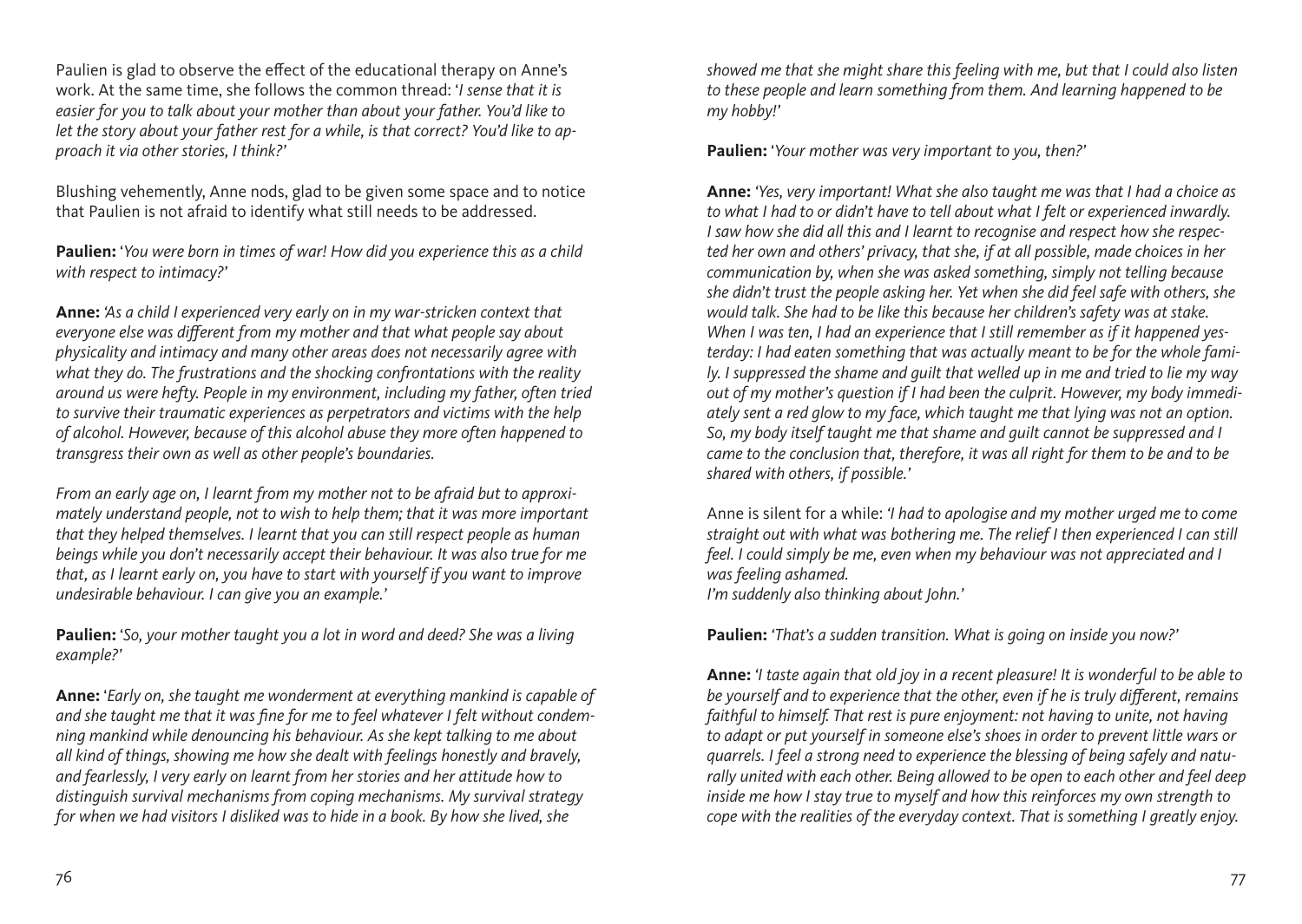*My contact with myself is strengthened in my contact with the other but is now, in the present, not so totally dependent on this anymore as it was in my mother's belly. At the same time, this is also where my we-attitude, my basic openness to the other and his being different, stems from. That is not the same as my longing for someone like me.'*

She seems to be defining – and drawing Paulien's attention to – a certain inner force here that is appreciated by herself and by others. Paulien could ask if she is looking for recognition, she could mention Anne's doubts concerning her own strength. But she does neither, possibly because she feels that it is fine if Anne's own strength is accompanied by doubts as long as they are not intimidating but are experienced as being part and parcel of being human.

Paulien is thinking about her own last experience with an intense we-encounter. Her boyfriend is very different from herself yet is also a soulmate who inspires her and who is in turn inspired by her. Sharing this with Anne, she asks: *'Can you also see and describe the difference between you and John? Because I think that a real 'we' actually allows space for differences and diversity.'*

**Anne:** '*Then, let me describe what is so clearly different yet also made us feel very safe with each other and brought us so close together.*

*We happen to be born as a man and a woman. This difference in our sexuality was clearly noticeable in the socialisation: he had more patriarchal traits than I cared for and I was inclined to accommodate myself too much to him as I let him take the initiative because I noticed that he liked this.'*

**Paulien:** *'Is this a big leap towards your focus?'*

**Anne:** '*Yes, because my focus is based on the fact that our* sex *falls to us, while*  gender *is to a greater extent dependent on our social context.'*

**Anne:** '*My mother had a miscarriage before I was born: a little boy, still-born. She was at home, on her own. Her doctors had told her, on account of her enormously painful menstruations, that her uterus was in a wrong position. Because of the miscarriage, her uterus assumed its proper position. I thought later that there was even some testosterone left for myself.'*

Paulien smiles*: 'Don't let other doctors hear this.'*

**Anne:** '*Much, much later, when I was a doctor in my own right, I learnt that both my cerebral hemispheres are in a balanced position to each other: the right hemisphere is just as strongly and clearly developed as the left. They function as a harmoniously balanced system.* 

*I also realise that from very early on I was not so much focused on male / female gender aspects but far more on a person's human-ness. Later on I saw and experienced personality as a fluid, ephemeral phenomenon. I disliked any parochial, rigid kind of thinking.'*

**Paulien:** '*How did harsh reality hit you?'*

**Anne:** '*Not until much later, when I was confronted, not just in stories but in reality too with behaviour, interaction and images that made me see and experience that men and women were treated unequally and unjustly. Only then did I have the strength to help bring about change. Or perhaps I was already influenced as a child by my mother as she told me, angry and indignant, how she as a woman had been discriminated and assaulted when she had a temporary job in a hotel. She, who acknowledged the difference in skin colour in her South-African village but matter-of-factly connected this with the equality of all people of any colour, had to acknowledge that she was the exception in her environment.'*

Paulien is curious to hear how Anne would describe John at this moment, a man she had only seen four times: *'And what was it in John that touched you so?'*

**Anne:** '*He showed me his sensitivity in the tears he shed for his brother, in his cheek-to-cheek touch that is not possessive but full of respect. He dared talk about himself, about his sexual experiences, his experiences with women, his image of himself as possibly serially polygamous, his self-knowledge and his worry that he might get addicted to physical contact.*

*We seemed to be on the same wavelength in our views on physicality and intimacy. I had been looking forward to discussing this theme extensively with him and learning even more about how a man inwardly experiences physicality and intimacy differently from a woman.*

*He agreed with me that feminine and masculine traits, which we called soft and hard qualities, were able to develop harmoniously in both of us.'*

**Paulien:** '*Yes, so another instance where you two resemble each other.'*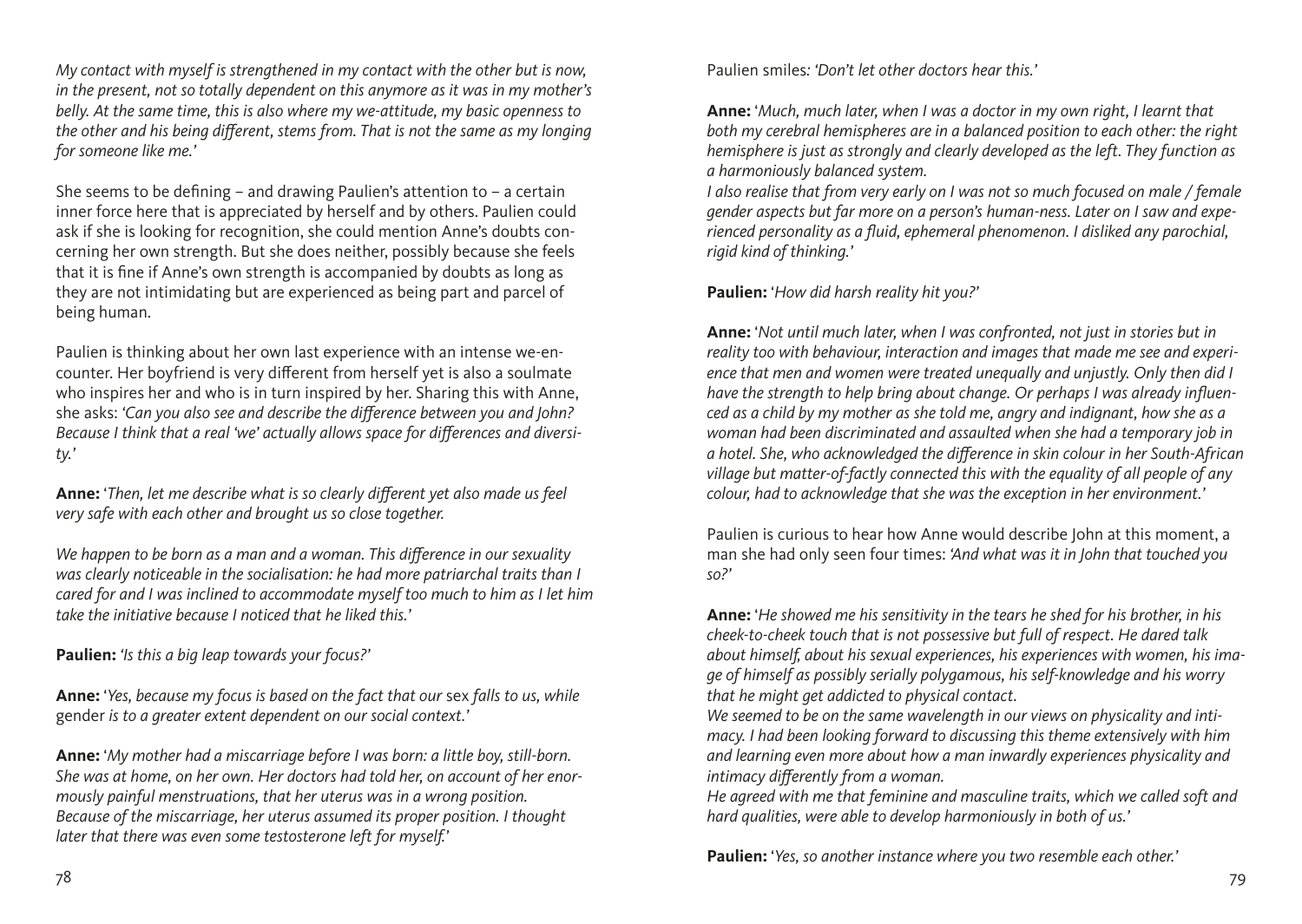**Anne:** '*As a man and a woman, we are biologically very different. Now, with more distance, the differences that I had already spotted have become clearer; I can see and experience them more keenly now, after we said good-bye; what I describe here is certainly also coloured by my pain and disappointment.'*

**Paulien:** *'You speak of pain and disappointment. Weren't you also furious, angry at the harsh reality that makes your longing for your ideal impossible?'*

Anne thinks long and hard about this question of Paulien's: *'In me lives my propensity to describe something as pain while I can also feel how angry I can be. But rage and anger immediately call up the image of my father, who once smashed my toy wheelbarrow against a wall out of sheer anger, even though he had made it himself for me.*

*I was four years old. I was scared but also sensed his powerlessness in his outburst of anger. It is this kind of powerlessness that I hear first in myself when I spontaneously get angry. The expression of my anger has already been translated inwardly into an adequate expression of that powerlessness.*

*Because of this experience I am not easily scared of feeling anger or even of other people behaving violently.'*

Tijno: 'I'm completely speechless. I now understand much better at what young age she was grown-up and how early she, with her intelligence and intuition, was able to see the other. Very young, she learnt through experience how the system-internal and -external are connected with each other.'

Me: 'Yes, but still, I hope that Paulien will stay with her focus now and won't allow herself to be distracted by her amazement and awe at Anne's early maturity.'

Paulien looks at Anne. Anger and powerlessness are clearly visible on Anne's face. Anne's body language and word choice are very expressive.

**Paulien:** '*Do I also hear and sense your anger about John's being different and about the fact that he can't give himself the place in your life you want him to have?'*

Anne springs up. Her whole bodily anger rushes to her fists and feet. Needled, she jumps up and paces up and down. It is as if she would like to open the cage that John has built around himself and around her as well. She feels confronted with a reality she experiences as painful. She must learn to deal with this.

Anne sits down again, her breathing calm again. She now looks sadly at Paulien, but her clenched fists still speak for themselves. They not only reveal her anger and powerlessness but also her tendency to force the other to open himself to his happiness, to have to courage to embrace love, as Anne terms it.

Anne sighs deeply, tries to pull herself together. Paulien gives her time to shed many tears for her loss.

**Anne:** '*Where was I again? Ah, yes, facing reality, facing my limitations and boundaries.*

*This is not the first time that facing reality has hurt me but has also given me a chance to practise dealing with it. As a child I very much wanted to have ballet lessons. As a nine-year-old girl I had to baby-sit a girl of four who I was allowed to take to ballet lessons. I nagged the ballet teacher till she gave in and said: "All right, have a go, then." I started to dance, body and soul, to the music she was playing. While I was dancing, I sensed all over my body that it was built for music but not for ballet. I can still feel the pain of that limitation, that disappointment and next the pleasure of having had the courage to gain my own experience. Even the teacher was surprised and happy that I could accept my reality. The pain, the disappointment I felt: those I didn't show.'*

**Paulien:** '*What made you not show this pain?'*

**Anne:** *'I was ashamed that I had needed a confrontation with my body's real possibilities and limitations to accept what someone else had already told me. I myself was familiar with my pain, but showing someone else that pain touches on showing your vulnerability and the abuse to which it may be turned.'*

Paulien watches the restrained yet clearly visible anger in Anne's eyes. She notices how she listen with even more attention now that Anne seems to get closer to her focus: the possible abuse of vulnerability. She gives her the space to pay extra attention to her strengths and her talent 'to feel what she is feeling', an important coping mechanism for Anne.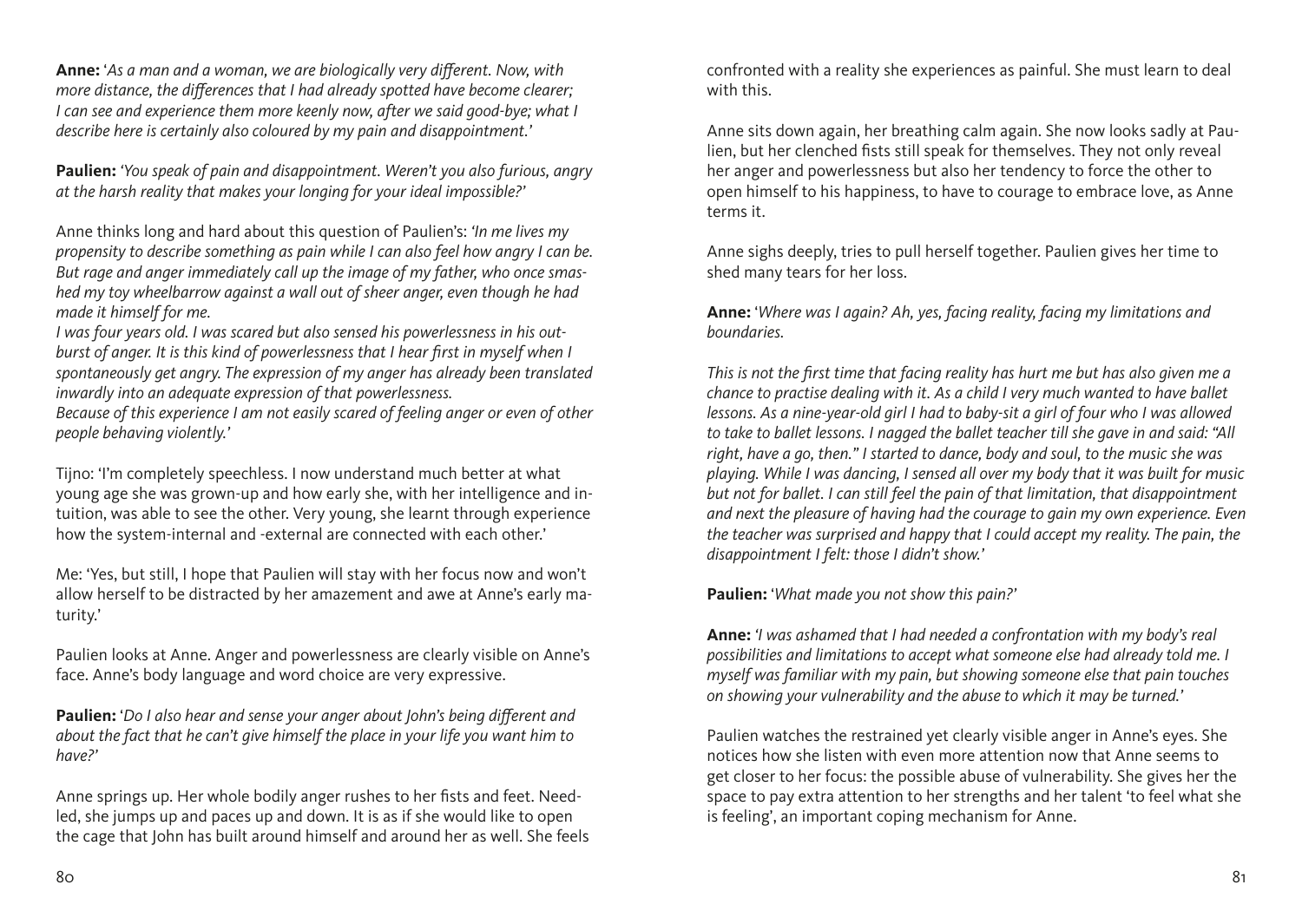**Anne:** '*My experience with John is perhaps also comparable with this early event: I kept an open attitude when we met and in my contacts with him. I thoroughly enjoyed the four dates but simultaneously felt what consequences they might have for my present relationship, to the extent where I was dismayed as well as surprised to find I was even considering leaving my partner. I kept hoping, kept undergoing, body and soul, the blissful experience of the relationship and when it was broken, I allowed in all my anger and pain because I know that makes it easier to deal with reality and accept it. Even when the pain lingers for months, like now, and years ago when I was also in love, I can still look at myself during the whole process with humour and deal with it. By the way, I also believe that my strength stems from the near-death experience I had as a three-year-old during and following a serious childhood disease. It has influenced everything I have undergone and experienced since and how I have dealt with it all.'*

Paulien looks surprised but understands even better now the attitude she knows Anne to have: 'it is what it is'.

Tijno: 'The dialogue in this educational therapy should, really, sound more ordinary, like everyday language. This is not a verbatim report yet I would like Paulien to probe what Anne means when she talks about "being united". I would have Anne narrate less, let her teach or muse less and have her fumble a bit more when explaining what being united means for her life, for instance. Paulien could accept what Anne says and then probe: "How do you see this? What does it do with you?"'

Me: 'Do you feel that the process should show up more in the dialogue?'

Tijno: 'Yes, that's right. You are a bit too contemplative in your descriptions; you're possibly already too occupied with what Anne will say next. Perhaps you experience safety as something that expresses itself through beautiful language'

Me: 'I recognise that. To me, language is a kind of protective overcoat against everyday confrontations with disappointment and powerlessness. Safety and "do no harm" are so obvious and important to me that they can also come to control my written language while when I speak, I fumble and look for words like everybody else."

82 a se de la constantidad de la constantidad de la constantidad de la constantidad de la constantidad de la c **Paulien:** '*Could, would you like to say a bit more about how you dealt with your reality in your early childhood? It seems important to me that we also investigate* 

*in a differentiated way how you learnt to deal with reality, because from the day you were born your context was a harsh war environment and because the near future of getting older is not going to be easy, either. You may even find other resources that you could use now or in the future.'*

Anne looks surprised. Her innate strength is to her so important and wellnigh matter-of-course that she almost forgot that she has also contributed to its development herself: *'Then I will have to expand a bit more on my family roots and my experiences in this respect. This, in turn, can help me give my innate strengths explicit recognition. My life and mental development together with my own input are built on that biological nature.'*

Paulien sits back to listen to Anne's expressively told story. At the same time, she has now been given the space and inner permission to talk about her own family history in due course. War, abuse of vulnerability and trust feature in her background as well, besides bilingualism, matters that have been of key importance in her own development.

Anne sees Paulien getting paper and pen ready to make the notes that will help her formulate the questions that will facilitate Anne's own strength more deeply.

Paulien would also like to go more deeply into the physically experienced feelings. After all, the body expresses the feelings that are evoked by old images about the ideal and real world. In their turn, these feelings and images affect one's behaviour and dealings with other people. Paulien knows that the force of old stories can be utilised to help powerful new stories grow.

**Anne:** '*My mother's parents come from large families. My grandfather was the eldest of twelve. He would have liked to study but had to learn the manual work of shoemaking to help provide for the family. He read a lot and taught himself the violin. He developed into a skilled craftsman but lacked the business acumen to ask poor families to pay him for his work. My mother and her sister were sent to collect the money, a humiliating experience that my mother would often quote, and that had me resolve never to work freelance.*

*I never knew my grandmother. She died five months after the birth of my mother. I was later told that she died of throat cancer but my mother was often told as a child that she had died in childbirth. On the one hand, this made her feel guilty but on the other hand, she came to realise that even if other people considered*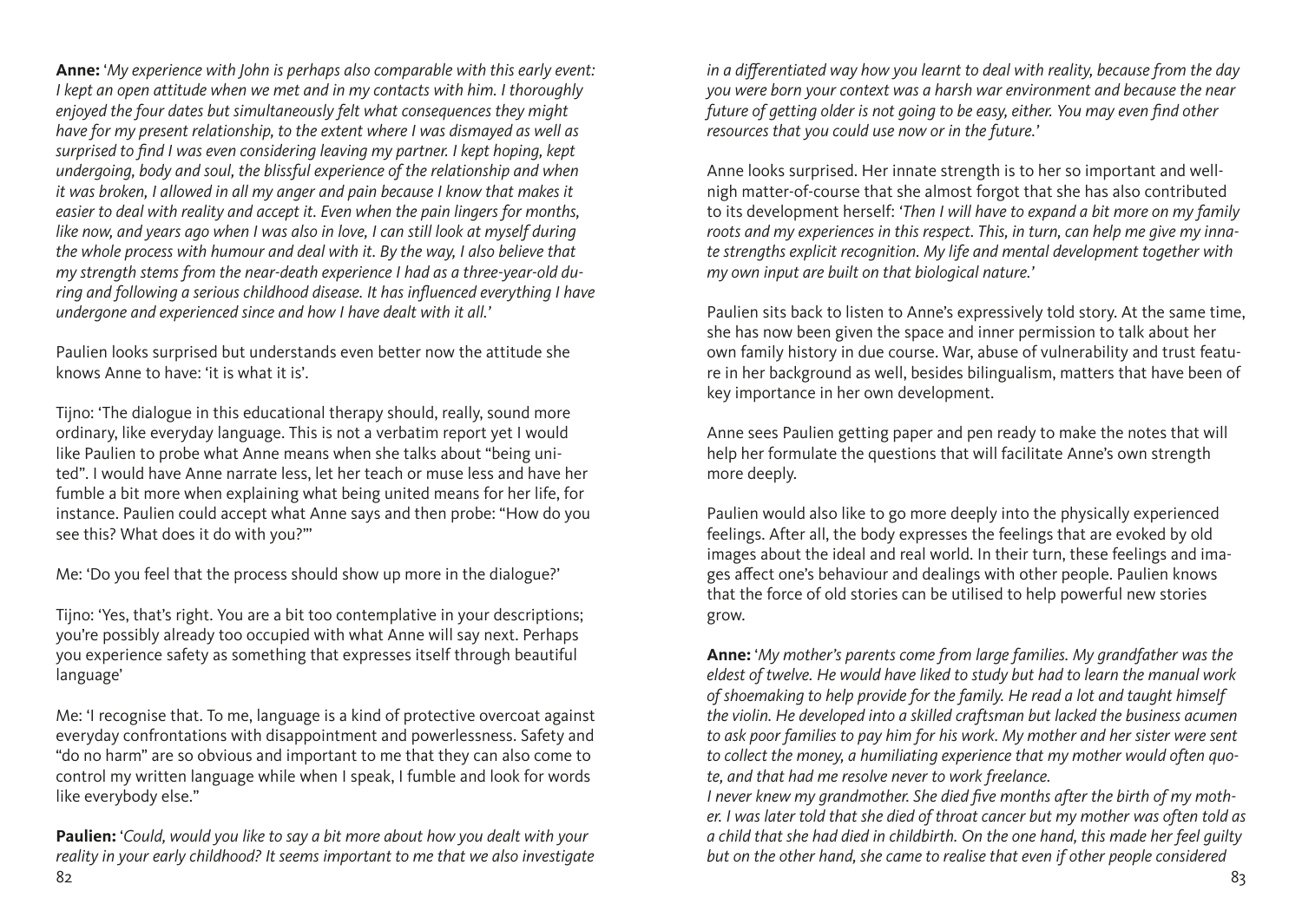*her guilty, this didn't necessarily make her guilty. Her elder sister by two years was not kind to my mother, her father had no interest in the children but found a second mother for them in his housekeeper. She was very sweet to the children, especially my mother, as she was the one, more than anyone else, who looked after my mother for four years after her birth.*

*Unfortunately, this woman too died prematurely. My grandad married again, this time a hard woman who bore him a son, who came first with both of them. This woman would beat the girls hard if they were disobedient. When the girls are fourteen, the father finds them families where they can learn housekeeping. My mother was very fortunate to end up in the family of an internist, who had had three sons with his wife, also a qualified doctor. My mother could learn the job of a housekeeper with them.*

*They had a nanny and a cook. Being kind-hearted, my mother was lovingly taken into the family and was treated with respect. She learnt a great deal. She gradually became one of the family and everybody loved her. All her life, she kept in touch with the two doctors, until their death. After I was born she would often take me along if she on occasion was allowed to cover for someone. To this family I also owe my name: Anne. The family was expecting a fourth child, and the mother hoped for a girl, who she would call Anne. However, the baby was another boy, and I got the name. I also took to the family like a duck to water, because everyone was very fond of me – also because I was a girl. This family's love for my mother was subsequently given to the family that my mother started of her own.*

*The strength my mother radiated and her love of people was very special. These must have been inborn in her, too. Her environment was such that she had to mobilise her own strengths in order to cope with harsh reality.'*

Anne falls silent for a moment. Paulien looks at her and listens to her silence. First, tears run soundlessly over her cheeks. Then she begins to sob. Paulien lets her be for a long time.

Unprompted, Anne starts again: '*It makes me so terribly sad that she had to learn how to deal with her harsh reality, the war and its impact, in this way. It is as if these received so much emphasis that she didn't dare listen to her own heart anymore. I'm thinking of a moment I remember clearly: I was eight, had just come home from school and saw a white, fair-haired man sitting at the kitchen table with my mother. This happened in a week when my mother was very sad about the conditions in which she had to live and work. She had just been haras-* *sed and assaulted at her job as a chambermaid in the hotel and she was fairly shocked.*

*The man at the kitchen table turned out to be her first great passionate love, when she was seventeen. Their love had been mutual but my mother broke off their relationship because she was afraid of her own, and his, intense sexual desire. She could not handle these feelings because she was also afraid he would 'eat her up', as she said later. She was afraid she wouldn't have a life or her own, that he wouldn't respect her in other aspects of her womanhood and human-ness. Now, he was sitting here, as yet wanting to take her and her children with him to his life, away from South Africa. She refused. Even now I can almost feel the pain in her heart.*

*Even now I can feel how her story has made me very alert to how a friend once kissed me: I was very much in love for the first time, at fifteen, and it happened during the school holidays, and the kisses from this boy were so very passionate and possessive, as if he wanted to 'eat me up' that I, on the one hand, enjoyed them, and could return them but at the same time I was also on my guard, heart and my head always together.'*

A tender smile plays about Anne's lips. Understanding, Paulien smiles and asks: '*And what happened with him and you in the end?'*

**Anne:** *'Indeed: in the end. I had to leave him during the holidays after my final exam because it wasn't on my path to continue living with him in our village. Very painful for him, I still feel guilty! At the time, my head was stronger than my heart. I knew clearly that it wasn't until heart and head were in harmony that I would meet a potential partner on my path.'*

**Paulien:** '*And, looking back, does this ideal tally with reality as you encountered it?'*

**Anne:** '*Yes, completely, amazingly. I was very much in love with my present husband, and he with me. We were intimate in our talks and in our physicality. Our first orgasm together was a feast. Our physical development had many similarities, our intellectual developments paralleled each other. At the same time, I knew that our characters were very different and that we would be able to learn and receive a great deal from each other. And, that there was much we could give each other, based on companionship and shared life experiences. I believe that innate strength, if it is recognised and acknowledged as such, opens up space to receive whatever falls to you and to learn how you might deal with*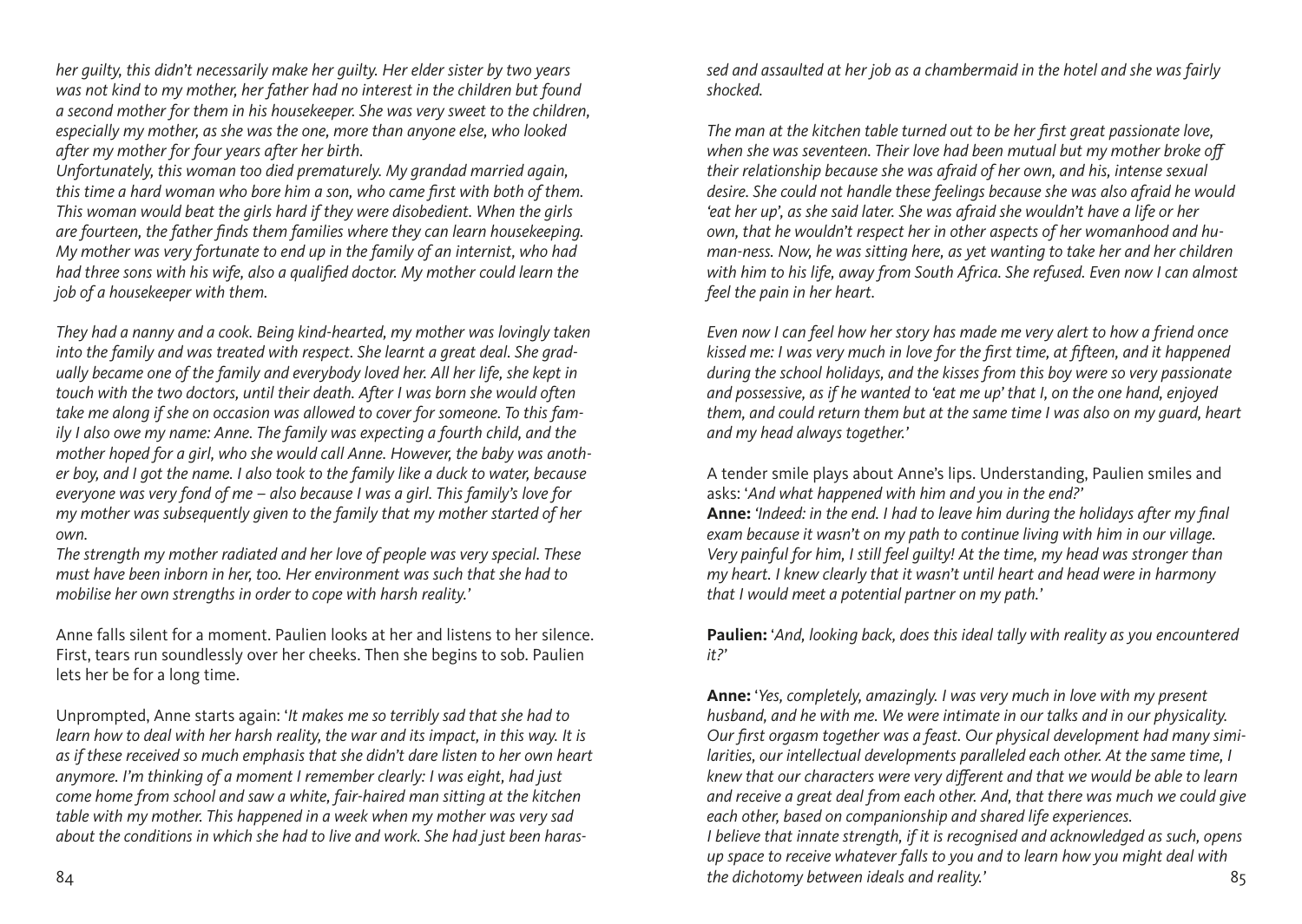**Paulien:** '*I was just thinking if there is also a cultural and spiritual, religious strength that is relevant to your history.'*

Anne looks attentively at Paulien. She experiences her empathy as a sign of personal involvement and professional distance. With her, she can show her vulnerability and discover to whom of her friends she can also disclose herself.

In addition, Anne practises in her work in between the interviews what she can divulge about herself so that it benefits the people she works with. She has already experienced that simply being together as human beings and showing human vulnerability encourages working together on a basis of equality and that it is healing in the therapeutic relationship.

*'Yes,'* Paulien says*, 'I could feel that question coming up because I have some experience with this in my own life. My parents were Jewish though not practising while they did look Jewish. I have never done anything about it myself but I am aware of the influence it has in my life.'*

Moved, Anne looks at Paulien*.* **Anne:** '*Thanks for sharing this with me. This aspect is important in my life as well. It so happens that I was born into a Catholic family but according to my maternal grandad and grandma, their distant ancestors were Jewish emigrants who fled persecution. Personally, I have the impression that the impact of the social context on the genetic material has given my mother, and me, great creative strength.'*

Both are quiet for a long time.

Tijno: 'When I think about the impact of circumstances on a human being's genetic material, I see the human being as a fluid ephemeral personality, a beautiful system of energy particles that can be everywhere at the same time. Indeed, the old socio-historic influences are perceptible as well as visible in our genes.

The interconnectedness of people could, therefore, go deeper than present-day observable models. By thinking out of the box, we might also be able to discover new dimensions that science is already working on.

Me: 'Looking back, I myself must also have assumed, quite young, that man, even when still in his mother's belly, is aware of the Universe and that this connectedness stays with us as an ideal. From this originate my attitude and my idea that I can only develop in the encounter with the other and in dialogue with the other. It is only in a real relationship with another person where you can mutually show each other your longing for another that I can grow using the talents I was given.

Paulien feels a question crop up that preoccupies her: *'When you think of connectedness, is it only the historical and biological influences from your mother that you're thinking of?'*

**Anne:** '*I was thinking just now that in my mother's belly I must have sensed non-verbally that there might be some universal connectedness that every human being experiences. Reading the philosopher Martin Buber (even as a grammar school pupil) must have helped me identify with his words: "In the beginning was the relation."'*

Both are silent again.

Paulien comes back to Anne's mother's physical, passionate longing that made her afraid to lose her grip on herself and ending up in someone else's grasp. Before asking Anne straight out how she has handled this herself, she focuses on Anne's father: '*How did your mother meet your father?'*

**Anne:** "*Her older sister who was dating a boy in my father's birthplace introduced him to her. He was a skilled carpenter. They hit it off straightaway: he was very sensitive as well as tender. He had a bit of a clubfoot, which he was bullied for. She liked to take care of him, spoilt him even. She seemed to find caring and motherhood more important than their partnership. Thus, she was known to say famously: "I want children but no husbands." Nowadays, she might have chosen to be a single mother.*

*Oddly enough, my father's family name is one that was quite common in his town, with one branch being very openly and avowed Jewish while the branch my father belonged to didn't want anything to do with it, were clearly practising Christians even.*

*My parents were married before the fiercest insane fighting broke out and before my father had to take part. He was taken in lovingly by her parents and the doctors' family as my mother's husband. That was also very important for her.*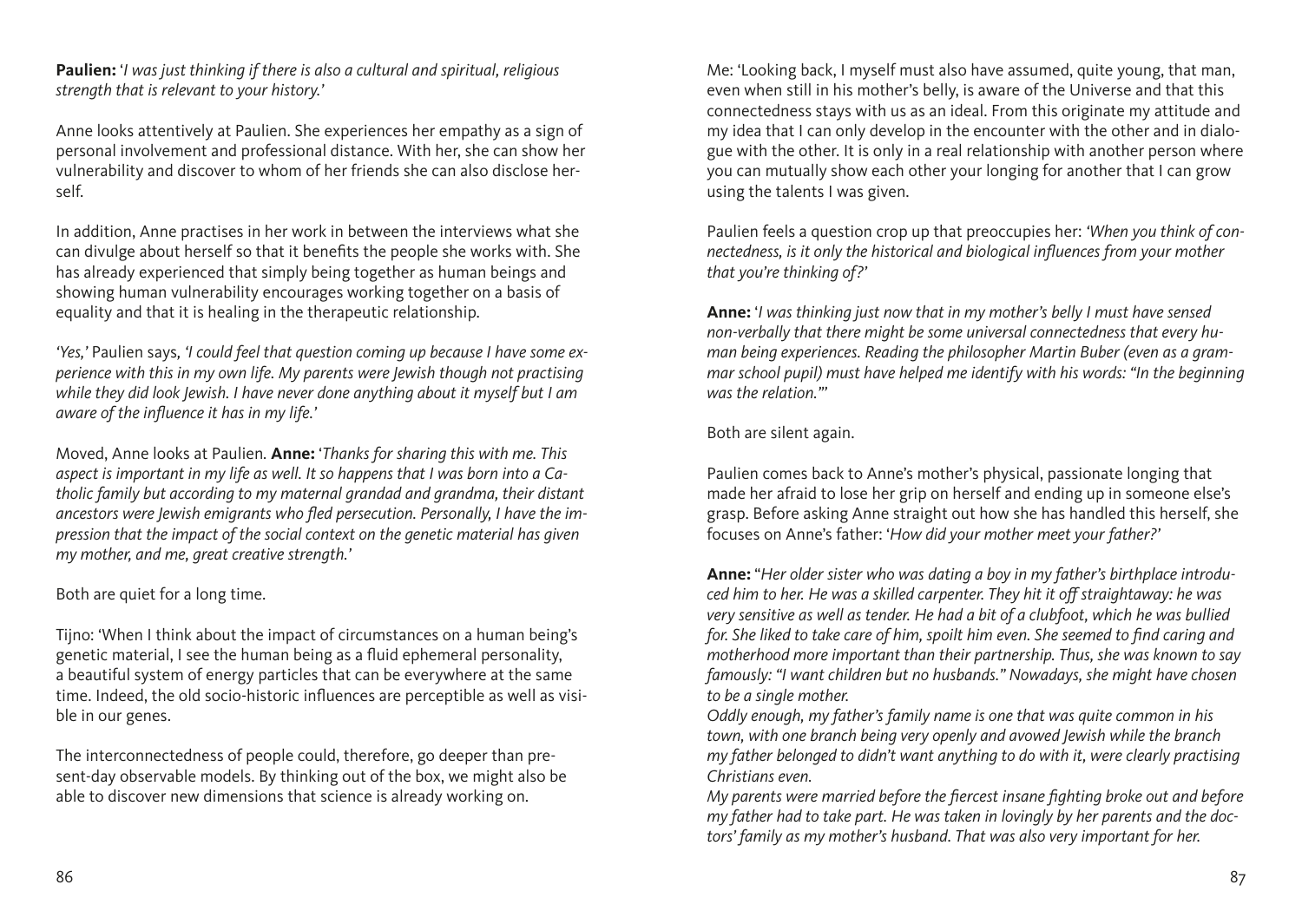Very attentively, Paulien looks at both Anne and herself. During some sessions they have addressed physicality as it features in her work with families. It has become clear that she can now talk more freely about vulnerability and strength and can embed physicality and intimacy in these. She'd love to hear the rest of Anne's story and feels impatient; at the same time she knows that Anne is the one to indicate when the time is ripe to talk about this.

Paulien builds in a moment of rest and it is she who identifies what they could discuss next: *'You're going pretty fast now. Does any of this relate to the focus on sexuality that you'd like to sidestep? Or would you like to talk about it now, after all? It would seem that the point in your life story that we have now reached entails an invitation to address it now, since physicality is such an obvious theme in relation to your mother and her caring, motherly relationship with your father.'*

A hot, red colour passes over Anne's cheeks. Her breathing is more superficial. Her heart beats faster.

Me: 'The story now gets close to Anne. Experiencing safety is now very important for her.'

Tijno: 'Yes, in her mind she'll be hearing all the prejudices from people who simplistically label someone telling a personal story, especially if this story is about personal experiences with sexuality. That is what her body language tells us. In the model of your system-internal and-external you can see how notions stemming from the social context and internalised by us can also make our body react, can throw out stress hormones and affect our heart and brains.'

Paulien watches alertly, saying*: 'Only you can say whether you'd like to talk about it now. Feel free to say yes or no, or not yet.'*

**Anne:** '*Let me lead up to the story because I need to keep seeing it in its context of my inner and outer situation.*

88 apr - 1986 - 1987 - 1988 apr - 1988 apr - 1989 apr - 1989 apr - 1989 apr - 199 *During the war, my mother was always alert to a possible flight to the air-raid shelter during fights near their town. My parents and their three children had rented a two-room top floor flat in the house. My mother told me how once she was late in reacting to the alarm and lay down, her body covering the three children and trusting that a god would protect them. Though raised a Catholic, she didn't pin their god down in a certain image. In the doctor's family where she had* 

*worked she had been introduced to an atmosphere of a liberal Protestantism and an enlightened humanity that typified her own character as well. My father didn't die during the fighting. He ended up in hospital with a shot wound to his left leg, the same hospital where the doctor worked in whose household my mother had worked. This doctor signed a report stating that my father was no longer fit to fight. The doctor thus hoped to save my father any further traumatisation in this insane war and returned him to his family. A highly skilled and highly valued carpenter, my father could guarantee his family's livelihood, but my mother continued to work on the domestic staff of a hotel. We were then living in a two-room flat that we had rented, with a bedroom and a live-in kitchen. The bedroom contained my parents' bed and a bed that was slightly wider than a single bed, where my two sisters and me slept till I was six.'*

Anne is silent for a while as she conjures up the scene. She perceives a memory of shame at the poverty in which she lived, even though she knows that Paulien will not be swayed by this prejudice. Then, she looks at Paulien and her eyes light up as in a physical memory.

**Anne:** '*The doctor who saved my father also saved me when I contracted a children's disease at the age of two that poisoned all my blood. I nearly died, and was taken to the hospital where this doctor worked. He gave me a blood transfusion with his own blood, and so resuscitated me. This 'near-death experience' has had an existential impact on my whole life; I lived as if I was grateful for each day and I radiated a calmness as if I would no longer have to be scared of anything. That is how my mother describes me, that is how I look in photos from that time and that is how I'd describe myself now: as someone who is not easily frightened.'*

Paulien looks at her, recognising again in Anne the strength of the contemplative.

There is acceptance of reality and a compassionate connectedness with life radiating from Anne which touches Paulien.

As she listens, Paulien experiences in herself a barrier to asking further questions about Anne's so very personal experience with physicality. She wonders whether she is afraid, while acknowledging the courage and acceptance Anne radiates. Paulien is conscious of the personal experiences and memories that she has with regard to Anne's focus, and she opens herself to the courage Anne that radiates.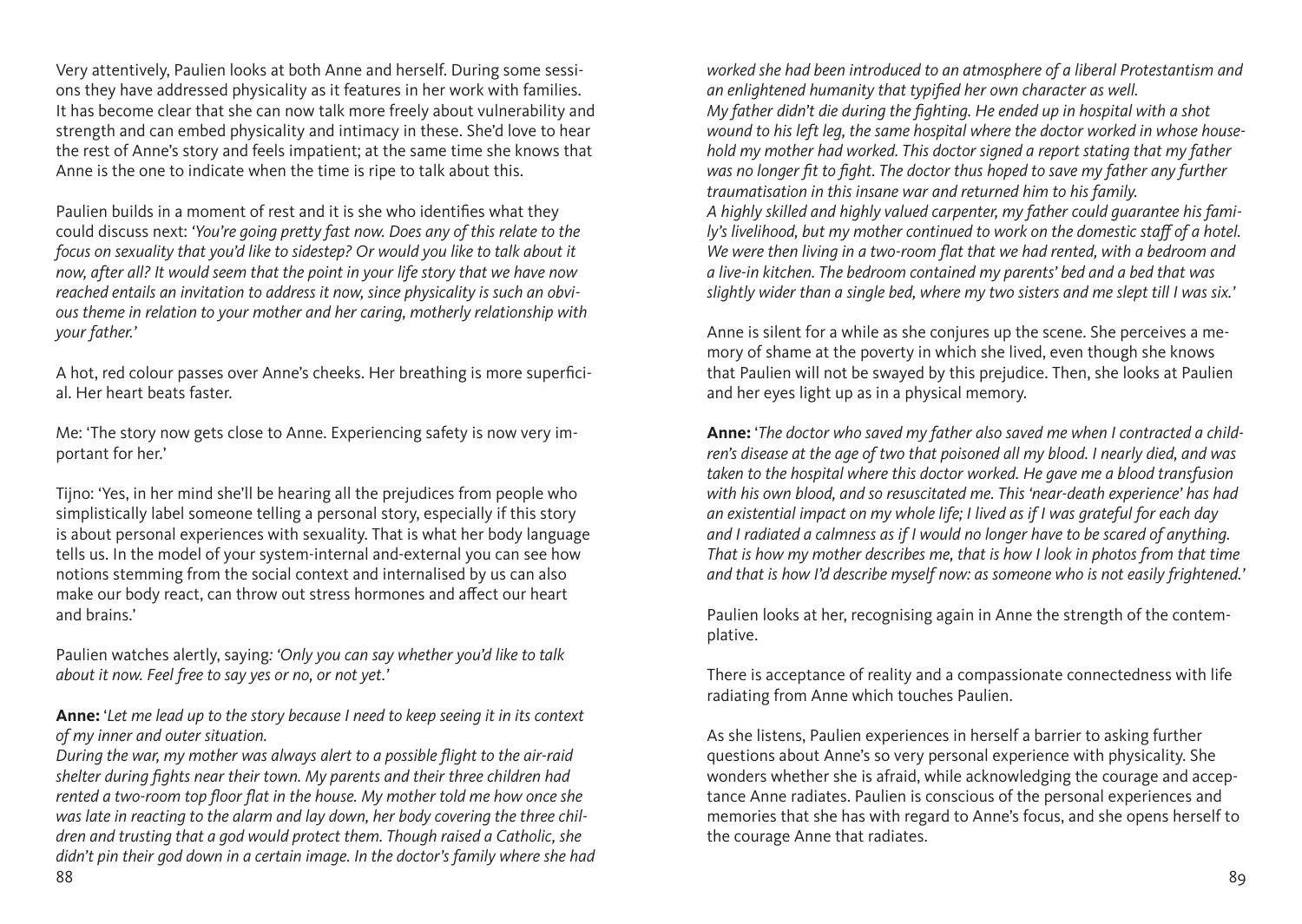**Paulien:** '*I can picture the two-bedroom flat and the bedroom as you describe them: three little girls with their parents. The parents will have their own version of how they handle physicality. What has become of the three little girls, and, in particular, of you, the eldest girl?'*

**Anne:** *'I was in bed with the twins and actually, I didn't like it. I experienced it as too cramped, there was hardly any room to move about in while I was already four. I feel how I'm lifted from the bed and put in the bed next to my father, because my mother was outside, together with other women, looking for fuel and food.*

*My father's hand is tender and warm and strokes my whole children's body, in all places. At four years old, I experience and undergo for the first time an orgasm as something that is very beautiful and pleasurable. My cognition and my imaging identify this as a natural experience. The tender and simultaneously transgressive caresses also introduce me to each place on my body that is being stroked. I get to know and feel every place that is stroked, and I experience every spot and the attendant feeling as being mine. Later, I turn out to have a self-awareness of my body that amazes physiotherapists.'*

Paulien breathes in deeply*: 'You describe this situation from a win-win perspective. How do you see this? How should I understand this while my heart hurts for the child and the trust that is being abused?'*

**Anne:** '*At the time I couldn't see or grasp what was happening to my father's body which was connected to that tender, warm hand. Even now I have this sort of adult understanding: "This is not my responsibility; this is the responsibility of that other person; and I don't want to be held accountable for this." I still feel that way very strongly!'*

**Paulien:** '*How do you mean? How would you describe this in the present moment?'*

**Anne:** '*Because I can feel and experience so deeply what I feel and experience physically, both pleasure and my own boundaries in relation to the other, I can also put it into words quite well and describe it, sometimes poetically or in romantic prose. But I can't stand it if the other says something on my behalf or about me that I can put better myself. With John, I experienced a marvellous meeting of equals. He described his own feelings, experience and perception, and*  *I mine. How these two then come together is a feast to me: we are both independent yet deeply connected. I enjoy it immensely if the other takes his responsibility, and lives.'*

**Paulien:** '*Could this also be the point where your need to merge with the other evolved into your need for differentiation and independence?'*

Anne looks up, amazed: '*Paulien, how did you manage to get so close to this important fact?*'

Paulien explains: *'I know you to be a very independent and responsible person and at the same time you tell me about your inner longing to be one with the other which may well be connected with your experiences with your mother. I also know this longing, from phases of intense love. I would place it in my model there where being touched at the layer of intimacy in the present also touches straightaway on old experiences in this area. Yes, the oldest experience is that in your mother's belly.'*

Anne thinks, visualises the model and now recognises the connection between her need for basic safety and intimacy as the safety she experienced in the past. In addition, she now sees the fact that she was able to differentiate between herself and the other at an early age as a gift: *'It is true that I already assumed responsibility for my behaviour and for my desires when I was still a child. Even then, from age five, or six, I came to gradually understand that my father was crossing my boundaries, abused my trust. I still remember that I still chose to keep feeling the pleasure of orgasm as something natural and belonging to me, and that I would sometimes wake up my father to get an orgasm through his caresses until I learnt to give it to myself. When he wanted to seduce me into playing with his penis and thus being actively involved with him, I refused. I remember that I didn't recognise any aesthetic pleasure in this. He had to keep on doing it himself, I thought, while he also stroked me. It was his body, I wasn't going to touch it. He accepted that. I can picture this situation as if it was yesterday. I was eight.'*

Paulien now created some space for silence. She realised that this was the first time that Anne had dug so deep into her history in the presence of another. She saw how vulnerable and brave Anne was, how the colours on her face could change and how tears rolled down her cheeks. Paulien also sensed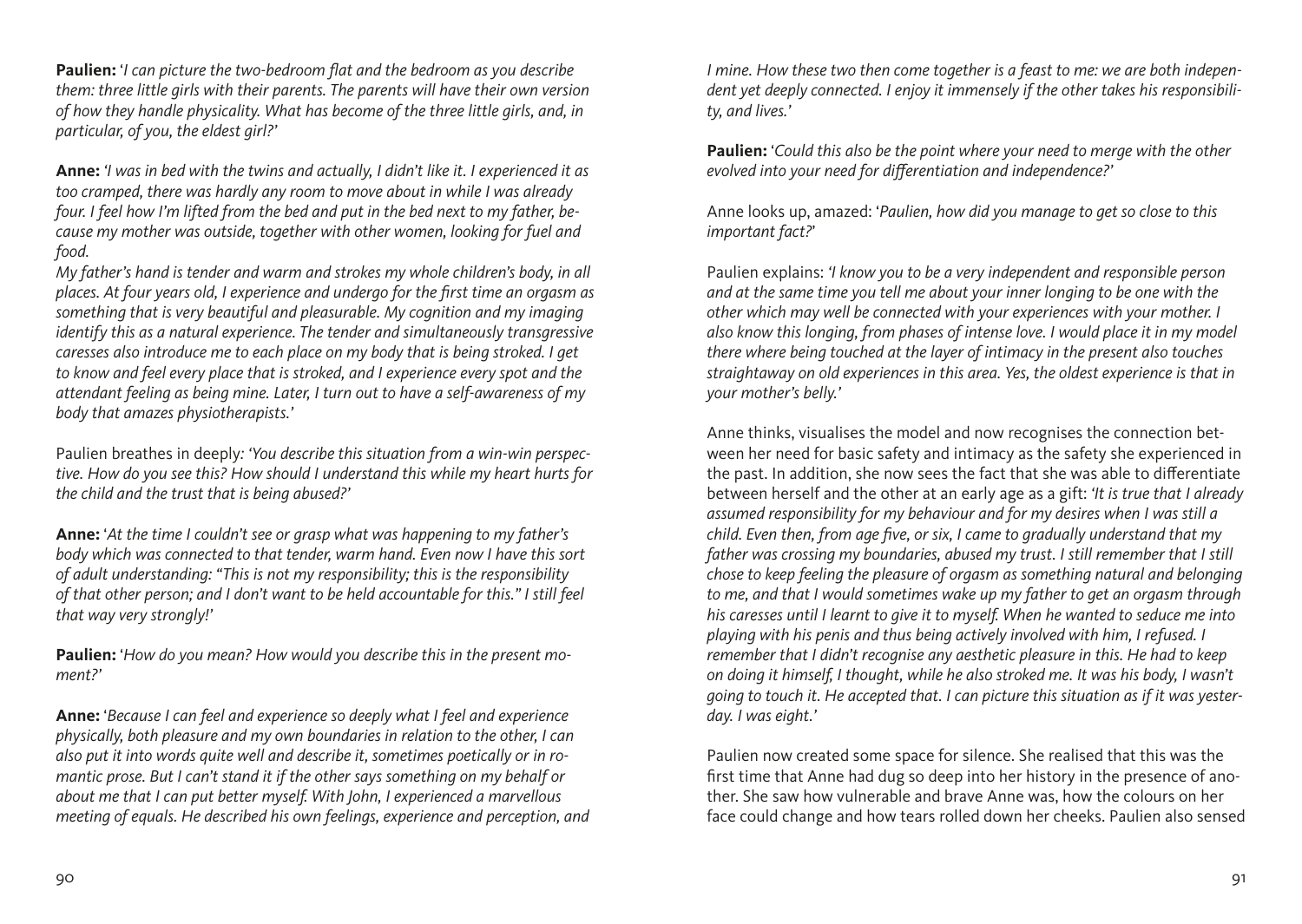the anger and rage when Anne jumped up and paced up and down the room, wordlessly but stamping her feet and clenching her fists. She heard how Anne was searching for words to approximately describe what she had experienced.

Me: 'The force of these words and images and the feelings they recalled help Anne to process what happened anew. The safety of the interaction and the dialogue have an impact on the layer of her emotions and physical sensations. Her breathing was sometimes deep, sometimes fast and high, but she was always in contact with the feelings that she aired. She had learnt throughout her life to feel what she felt, but usually on her own. She could share it now.'

Tijno: 'Paulien allows herself to be touched by her own experiences. She remembers how she experienced transgressive behaviour at the cognitive layer in the form of repression and condemnation of herself as a girl by people in her environment she trusted. She felt owned, and began to see herself as an inferior human being. Loving contacts with peers had made her feel how the female strengths and talents in her could be stirred. In her career choice she had followed the path of seeking and discovering in every human being how constructive strengths could exist side by side with destructive possibilities and how the first could be made to unfold.'

Paulien notices how Anne looks up, uncertain. Will she be able to continue and share more of what moves her?

**Paulien:** '*What do you remember that you were proud of or where you experienced your strength?'*

Anne looks surprised, amazed: *'What makes you ask this question?'*

**Paulien:** '*To me, you're not sitting here as a survivor but as someone who has learnt to use coping mechanisms. I'd like you to recognise and acknowledge your strengths.'*

**Anne:** *'I'm trying to hear your question. Please let me have some time to find some answers.'*

Both are silent for a moment*.* Still looking for words, Anne answers: *'I learnt that I could manage my own desire, that I could say yes or no and that I wasn't* 

*afraid of him. Indeed, when I was just about to leave for another country to go to grammar school there, my father attempted to lie down on me and penetrate me. I fended him off, he let his seed run over my body and I heard him mutter: "But it should be possible now!"*

*However, he respected me, he never used any violence. I know this so well because it only happened once that he slapped my cheek in reaction to an insolent, disrespectful answer from me as a fourteen-year-old. That slap frightened him as much as me. Despite the fact that I was rightly punished for being disrespectful, no-one in own family found hitting a permissible punishment. However, my fury, indignation and powerlessness in the face of his show of strength after all these years of abuse then erupted as from a volcano. I walked in the direction of the river that runs through our village, wanting to walk into it. I didn't want to live like that anymore. Just before I crossed the street, I sat down on a low wall. I was thinking. My head is also part of my body. It will stay with it. I remember how I started to think (reflect!) how it couldn't be the point of my life to allow myself to be intimidated by my father and walk into the river. The powerlessness and anger I felt, these are my feelings and I have a choice how to handle these. No-one else but me controls this. To no-one else will I voluntarily give the power to suppress this unique freedom of my life.*

*I got up to return home and saw that my mother had followed me to plead reconciliation and get me back.'*

Me: 'Paulien waits quietly. She can see that Anne wants to say more about the memories of her feelings that are called up in her. She knows that Anne knows that intimacy and sexuality are sub-aspects of physical sensation in the system-internal and-external.

Paulien chooses to invite Anne to reflect more on these interactions in her system-internal. All aspects are equivalent while they simultaneously impact on each other. By giving more attention to ideas about vulnerability and strength, it may be possible to acknowledge and perhaps change them. The equality of all the layers in a human being is also a metaphor for the equality amongst all people. The power of thinking and reflecting on sententious images and words is also discussed here.'

Tijno: 'Paulien realises how important it now is for Anne to experience for the first time that she is being heard without being judged.'

**Paulien:** '*What did you learn about yourself then? What do you experience yourself as a strength?'*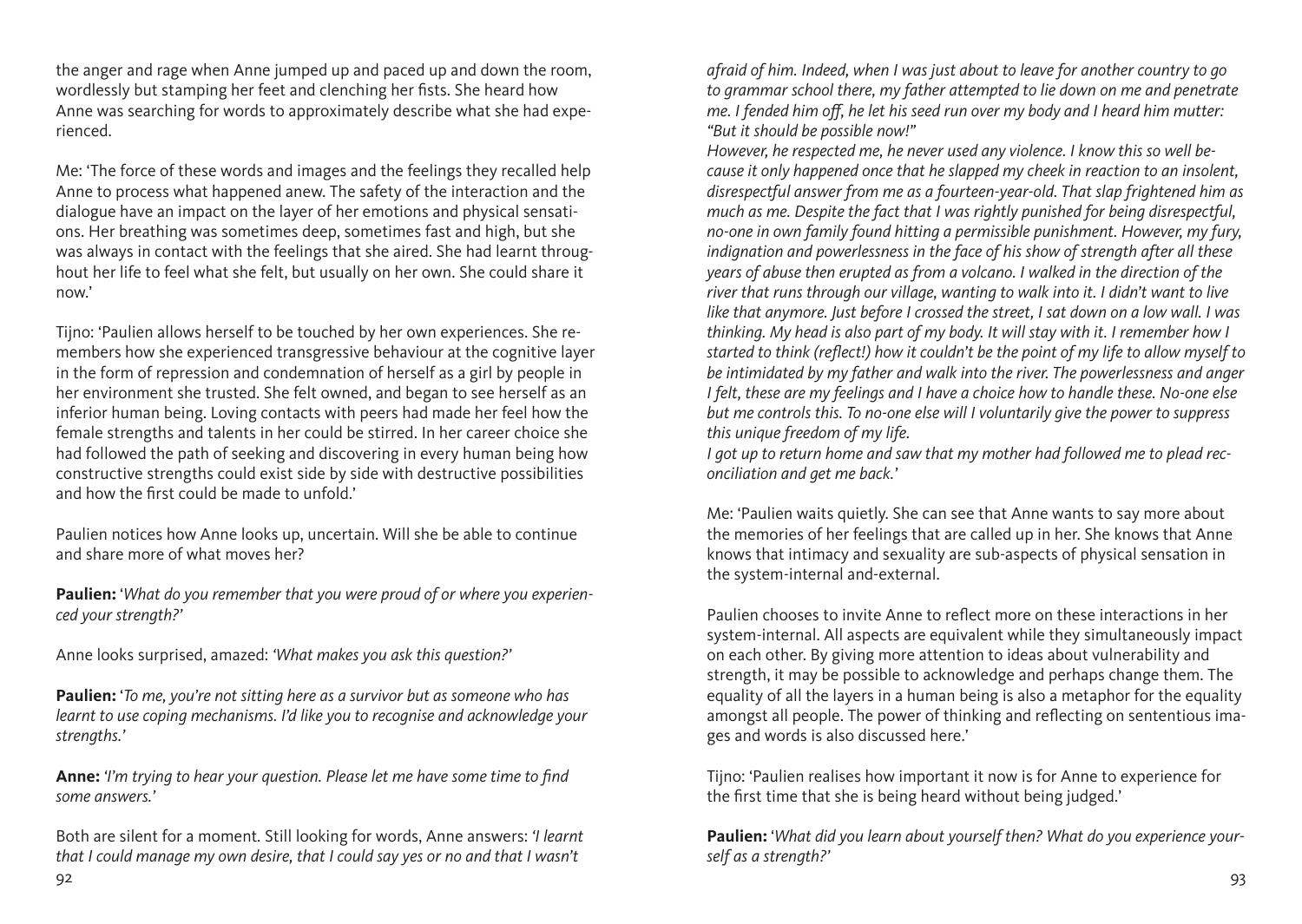Anne still looks surprised: '*Besides physical pleasure I experienced in my thoughts and imaginings then, as I do now, how I learnt that I could exercise power by taking the initiative. That I was able to seduce somebody who couldn't say no, that I could be proud of myself because I was able to say no when he wanted to penetrate me. The powerless feeling that I hadn't been able to stop him completely was also strong. I was astonished and amazed how a man could deceive his partner and abuse the child she loved so much.*

*I felt shame and guilt because I had also begun to pity my father and I looked down, 'adult-like', on the fact that he needed a child to satisfy his needs. Shame and guilt, anger and outrage, yes, contempt almost also affected my relationship with my beloved mother until I learnt more about her situation. Even then, I was able to not let my interaction with my parents be determined by these images and feelings, except on those occasions where my anger made me make a disrespectful remark.'*

Me: 'Paulien experiences a tendency to probe more quickly. She knows at the same time that no next step may be enforced; rather, it should be offered as an invitation. If she proceeds thus, she can show that Anne is making her own choices in her interaction with her, Paulien, both as to the next step and about what she would or would not like to share with Paulien*.*

She "freezes" their interaction for a moment and shows Anne that she is offering her a corrective experience: trusting a human being with natural authority in the therapeutic relationship who respects her boundaries but is not afraid of any story she might hear. She invites Anne to identify, acknowledge and respect her own boundaries in this safe space. Only then will she be able to exercise choice about how she wants to work with these and develop herself further.

Paulien shares her thoughts with Anne, shows them as a parallel system. Anne enjoys this attitude, and the people coming to Anne's therapy sessions enjoy her respectful yet inviting attitude.

Tijno: 'Let's have a rest now. So much is going on here that you can hardly put it into words, let alone comprehend. They must have taken their time as well, to let the process sink in.'

Me: 'Yes, and: the role of the mother is going to be discussed in one of the following sessions.'

Since every family member has their own part to play within the family, Paulien will, in a following session, consider the role of the mother with Anne.

**Paulien:** '*How would you describe your mother's role?'*

**Anne:** '*In those days, my mother was absent much of the time because my*  father was able to look after the children while he was recovering from his leg *operation. This enabled her to constantly work hard for her family. She worked day and nights shifts in a jam factory. She wanted her children to learn a profession so that they could be independent later and, in particular, not be financially dependent on a man like she was.* 

*Later, in my student years, my mother told me, woman to woman, how she still had difficulty receiving her husband's tenderness and sexual desires because she was unable to forgive him and had always remained angry at his raping of her that had resulted in the birth of the twins.*

*My father had also made it clear to me that I must not tell her anything. I still remember an absurd situation where, in the second class of primary school, I was taught about sexual reproduction, and my mother got out a book with pictures to explain to me what was what. I can still picture me standing between my parents and I can still feel my mother's warm commitment to provide knowledge and I still experience my father's hypocrisy, and even the feelings of anger and contempt at his hypocrisy that rose up in me. How was I to deal with these experiences? I felt what I felt and I made choices as to what I wanted or didn't want to reveal, while respecting the other-ness of the others. Even then, I was able to discern that my father was a caring father to his family though at the same time too weak to control his physical desires.*

*In these times, when I could already read before I went to school, books became my dearest friends, because I couldn't talk with anybody about myself and my experiences.'*

Me: 'Paulien lets sink in what Anne has shown her so graphically. She is quiet so as to listen to how she has been touched herself and to choose her next question. She is aware herself of how powerlessness and indignation exist at the layer of her feelings, and how these, in turn, have been affected by experiences with physicality in her history. Her education had instilled images and cognitions in her that could lead one to condemn another human being. Anne's story makes her realise once again that behaviour can be condemned and that a human being remains a human being with more characteristics and activities than those that we condemn, a human being who remains our equal and who can be questioned further. She also realises how Anne was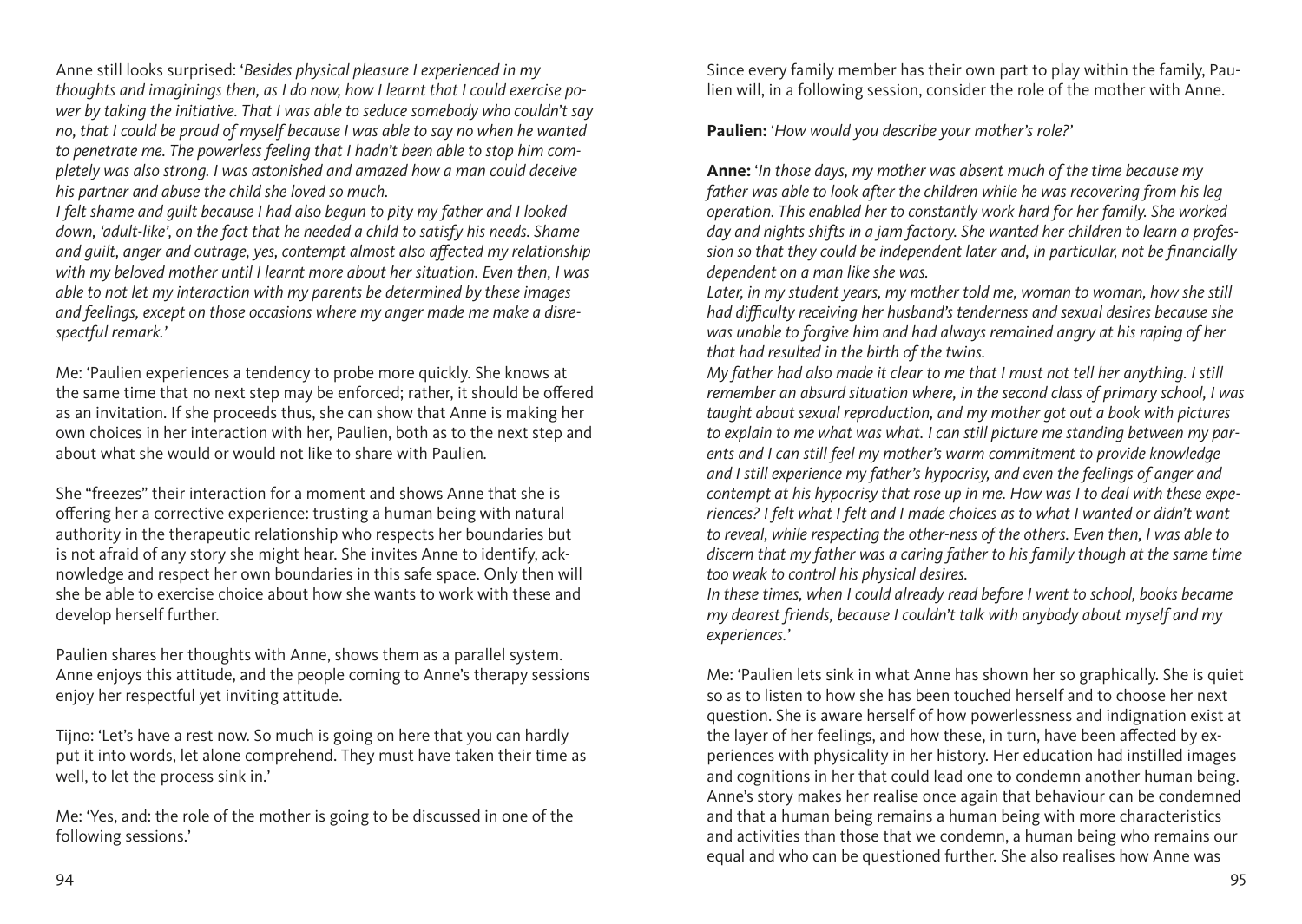alone with her experiences, as a child, and possibly later, too. This makes her ask the following question, also because she herself has been deeply touched in the places where she experiences loneliness.

**Paulien:** '*Did you then get to know your loneliness?'*

**Anne:** *'Yes, even as a primary school child. What I particularly felt in that loneliness was a need for personal conversations. I experienced how only the teacher from my first two years at primary school actually understood me if I asked questions or wanted to know more.*

*As far as the children were concerned, I was one of the two best pupils in our class, and they respected us. I took an active part in playing together, turned a fairy tale into a play and performed it with my classmates before our teacher. Even now, my classmates remember the occasion and how we rehearsed together for the performance.*

*All through my primary school years I played a lot with boys and girls in the countryside around the village. The warfighting had stopped and I greatly enjoyed being and playing outside, away from the house.*

It wasn't until I was at secondary school, when I was thirteen, fourteen, and I *met soulmates, that deep friendship came into my life.'*

**Paulien:** *'How did you relate to your sisters at that time? Could they play with you?'*

**Anne:** *'Now you touch on a very sore point! They are over two years younger than me and there was very little space for them in my world with my experiences and adventures. They played with each other a lot more than with me. I remember that once they had quarrelled and I wanted to mediate. They let me for a while but then quickly re-united against me. Even then I learnt to let go and trust my own strengths. Just as well, because I had a lot to work through on my own, with myself. Later I was also mean to them if I wanted to read in the bedroom while they were wanting to go to sleep. I would try to get my way at the expense of their sleep till I read with a torch under the blankets.'*

**Paulien:** *'Didn't they notice anything of your father's transgressive behaviour? Did it stay secret?'*

**Anne:** *'During the first Christmas break at grammar school I deliberately sat down one day, with everybody present, to discuss it. I told them what my father*  *had been doing with me and how I wished it would stop and that we needed to talk about it. That's what I had planned and what I did, after a meal at our table. I briefly felt relieved at having told them but soon indignation at the several reactions kicked in: my father denied everything, my sisters looked blank, they were eleven, and my mother started to cry.*

*After dinner, when I was alone with my mother, she said to me that she'd had her suspicions, but that she wouldn't manage financially if she divorced my father. At this point I tasted and allowed in a deep, vicarious shame, besides disappointment and anger as well as sympathy for this woman in this context, my mother.'*

Me: 'Paulien is listening to how she is touched in her own personal memory: when she came to live in the Netherlands and more or less understood what Germans had done to the country, she too experienced immense vicarious shame. It still makes her shudder. More knowledge and images created from stories evoked these feelings even more strongly, together with a need to let others, as she interacts with them, experience how equal she feels everyone to be. Her constructive social commitment as a therapist dealing with behaviour and interaction has helped her feelings settle down.'

Paulien is silent for quite a while. Her own life experiences and expertise are touched. Silence is now needed to let what she has just heard sink in. She asks Anne if she may touch her hands, and Anne gets up to receive and give a warm hug. She sees that Paulien is touched; this non-verbal contact of a hug make her feel recognition and acknowledgement.

Following this story of Anne's, Paulien asks Anne how she would like to invite the two sisters, who have meanwhile also come to live in the Netherlands, for a conversation. Difficult for Anne, but to me an important question in educational therapy.

Anne feels that this question ties in with her need to look back on this period with her sisters and to renew their contacts. The two sisters are duly invited and are happy to come. It becomes clear how the sisters accept whole-heartedly Anne's apologies for not having been able to protect them. At the same time, they could assign to both their father and their mother the blame that the latter had heaped onto themselves in a context they could now understand. There was much space for grief and anger, forgiveness and mutual trust.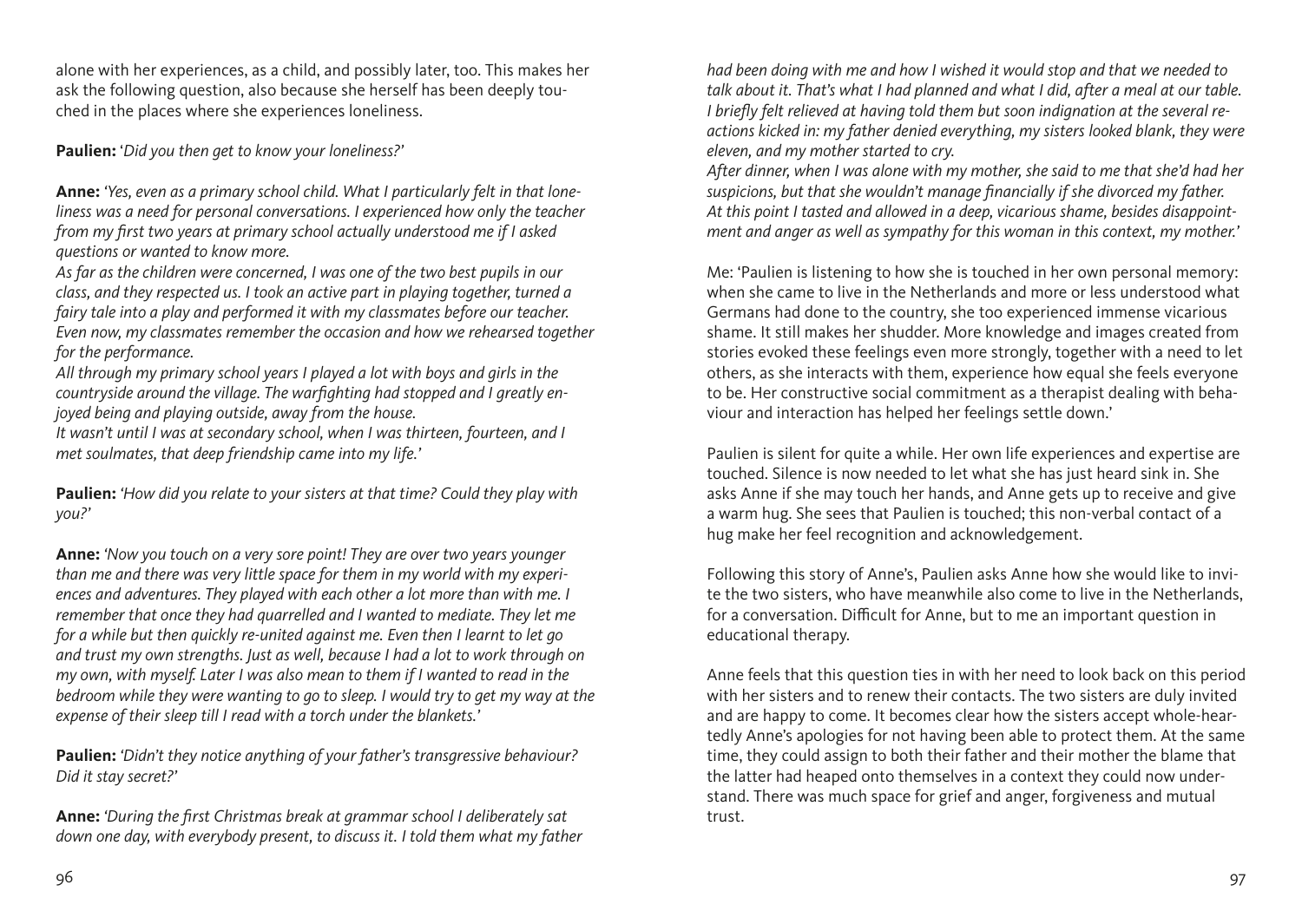After the two sessions with her sisters **Anne says:** '*What I didn't know but heard only later, when I had finished grammar school, was that my father had already seduced the elder of the twins after I left home. Using cunning, misleading and transgressive tenderness he managed to copulate with her until she had her first boyfriend. When he next approached my younger sister, she was already old enough to refuse him, shocked and indignant.*

*When I heard about this later and talked with my sisters about it, I asked their forgiveness for not having been able to protect them. Worse still, when I left home as a fourteen-year-old seeking my own development and space, I left them to fend for themselves. I did realise that their protection was largely the parents' task, but I also took my own feelings of guilt and shame seriously. The elder of the twins has meanwhile successfully completed therapy and was able to forgive my father when he asked her forgiveness on his deathbed. When I, at that moment, also said I forgave him, he looked at me, surprised. He didn't ask my forgiveness because he hadn't had coitus with me. This in a way made sense to me because he too must have realised that I myself gradually had a part in actively seeking my own pleasure during the physical interaction with him. Going through our past experiences as adults has brought us sisters even more clarity and space. In our contacts, we are happy to have each other and we feel a strong sense of connectedness.'*

Me: 'In the following weeks Anne increasingly invites siblings to the therapy sessions with her clients.

Paulien and Anne are glad to have this experience; later on in the educational therapy process, Anne's partner is also invited: he will actively take part in three sessions.

They discuss both their childhood experiences with physicality, and how these have affected their relationships. They can talk about their vision on and approach to sexual contact, even though they feel slightly ill at ease during the first conversation.

For Paulien, too, this is an introduction to a new person taking part in the conversation. She shares her uncertainty and the similarities with her own relationship with Anne and her partner in such a way that they feel safe with her. Paulien can explain and illustrate how important this interview experience is for Anne in her work with couples. Appreciating this, her partner is glad to have been involved. It is a joy to him too to hear that this will enhance Anne's quality as an educational therapist.'

In the time in between the sessions, Anne also contributes life and work experiences. Sometimes at Paulien's request, who is aware that environmental factors play a major part in the learning process. What they also talk about is the delight Anne now feels as an interlocutor in her work with families and couples.

By clearly demonstrating how intensely she herself is a human being and can share something of this, she experiences equality as a given that they reflect on together.

What she especially likes to practise herself and with the clients in her therapy room is reflecting on learned and almost self-evident preconceptions.

Anne also increasingly brings up examples from a family or partner relationship that have touched her and that she'd like to reflect on in the session with Paulien.

Tijno: 'There is a lot going on here for Paulien as well. She experiences how during the process sexuality and physicality gain a realistic dimension and stop being such a dominant theme in Anne's life. What Anne also brings to the sessions is her insight that intimacy is an aspect in each layer of the system-internal and external; she demonstrated this awareness as she relates how, in her couples therapy, partners learn to be intimate in the sphere of emotion, cognition, perception and imagination. She practises with them and asks them to practise at home with the beneficial effects that attention to these can bring. She focuses attention on tenderness at every dimension of the system-internal and external.'

Me: 'The interim evaluation takes place after the first half of the educational therapy. It is assessed how they have dealt with the focus and whether the focus can stay as it is or needs to be adjusted. All through the process, Paulien has already adopted a constantly evaluative attitude. From the very start, Paulien has asked Anne, by way of rounding off each session, to look back on the session and briefly put forward any pressing questions or remarks. At the start of each new session Paulien would ask if there were any leftovers from the previous session that needed to be discussed first. And she would always ask if Anne had in the meantime encountered or witnessed anything that should be addressed first before they took up the common theme of their focus again.'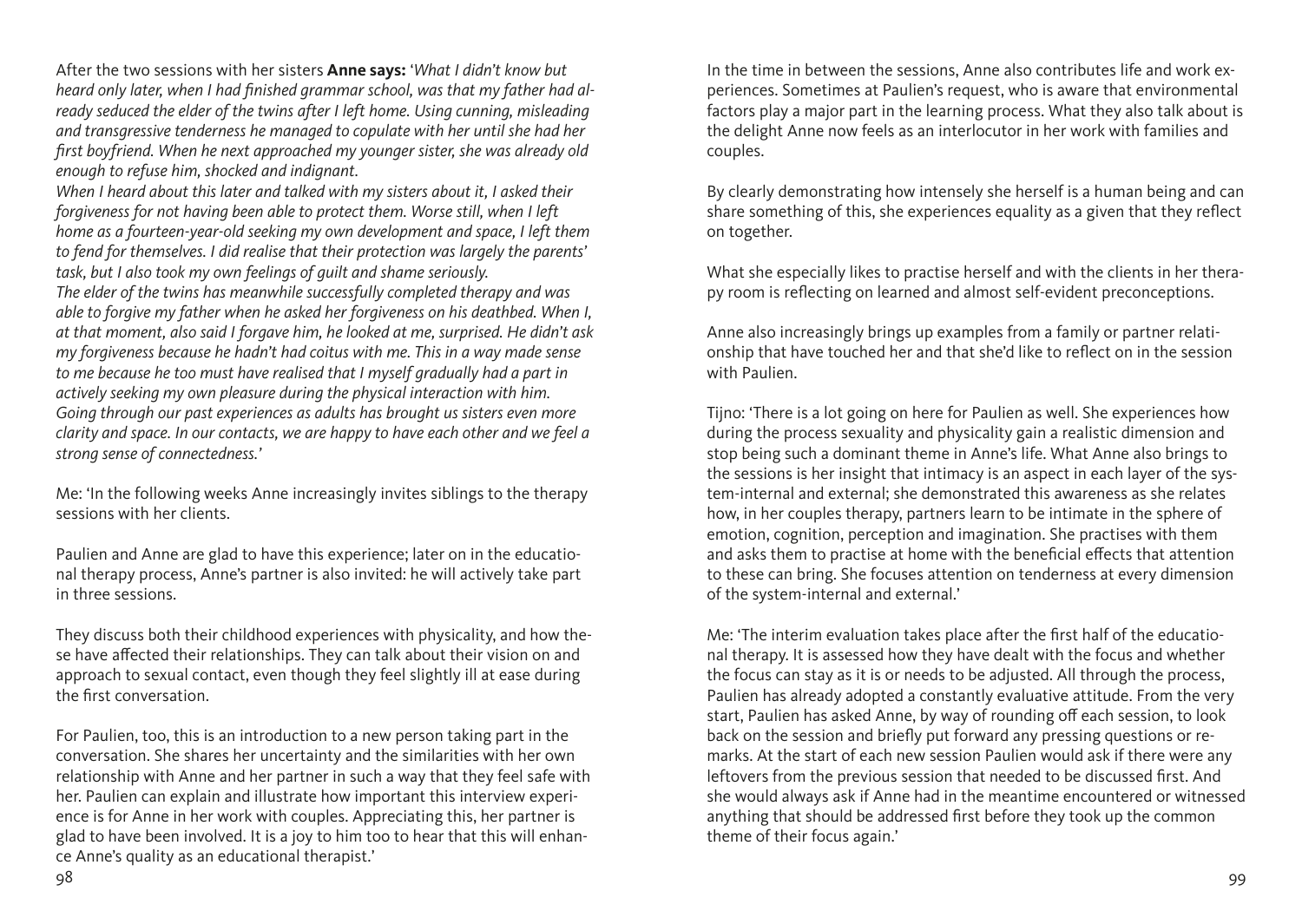Tijno: 'Good of you to mention this, because this would show up better in a verbatim report.'

Me: 'Anne especially stresses in the interim evaluation that she is better now at handling her recurring uncertainties about her self-esteem and her possibilities. It is fine to feel uncertainty. The images of herself that she has been given make sense. Further, the insight that one is born to die gives her so much space in which to unfold her own talents and to work with and for others to develop their talents in the time given her. She no longer feels a dichotomy between a life lived idealistically or realistically. For her, the one is connected with the other. Harsh reality to her is an invitation to build in moments of meditative silence when she reflects and gets to know herself better. Physicality is no longer dominant but she can now think of intimacy as being part and parcel of her whole system-internal. In her friendship with a man who inspires her as a writer she feels less her penchant for being one and equal. She derives pleasure from their adult interaction based on like-mindedness, love and safety. Intimacy in exchanging thoughts, images and feelings through poems fills her with joy and energy.

Anne feels there is no need for a new focus for the remainder of the educational therapy, but she would like to talk more about the relation between past experiences and her present life and work. She is also interested in the future developments in the area of physicality in her own professional field. She'd like to exchange views on this with Paulien.

Tijno: 'It is important that, before Paulien asks a question and invites Anne to reflect, this is preceded by Paulien's own process: she sometimes can't wait to ask a question that is burning on her lips while she is still listening to Anne's story. She sees this happening in herself, keeps on listening to herself and only then does she choose the question she feels is best-suited to Anne.

Also, she regularly asks Anne what she thinks about a certain question. And when she perceives in herself that she is over-solicitous and careful, she will put this inner process to Anne. This also enables them to talk about how Anne might encounter and handle a similar situation in her own work.

100 101 Paulien shares with Anne how she handles her own uncertainty in the interaction: never knowing precisely what to ask, constantly listening to the strings that are touched in her, including those of the existential uncertainty that invites to modesty, and continually asking questions and listening.'

Me: 'Vision on and dealing with sexuality and physicality are just as important aspects of Paulien's life as her views on studying, eating and working. She muses on these. Numerous preconceptions and research findings about sexuality and sexual abuse emerge in her head, where they are ready to be used.

But in her head there is also her own model, waiting to be used, the layer where all physical perceptions lie: all aspects of sexuality, physicality and intimacy. As the model illustrates, these are connected with all the other aspects in the model, such as biological predisposition, feelings, ideas, individual behaviour and interactive behaviour. They reciprocally and circularly influence each other, they constitute a multimodal system.

Paulien does not know exactly how a human being is put together. Despite all approximate definitions, whether given in books and formed from her own experience, of biological predisposition, feelings, ideas, individual and interactive behaviour with respect to physical sensation, she remains curious and open to Anne's individual story. Paulien has also shared with Anne that she prefers to speak of abuse in an area of the system-internal, such as in the cognitive area, through judgemental and repressing norms and values and in the area of sex. She would rather not use the conveniently short, summary term "sexual abuse". For her, this word choice obscures the complexity, it simplifies and denies a complicated circular interaction in the system-internal and external. Abuse with respect to perception, or cognitive indoctrination, for instance, is also inextricably bound up with abuse in how we treat people and in the area of sex.

Throughout the process, Paulien constantly connects the story of the early experiences with the here and now.

Tijno: 'The educational therapy continues after the interim evaluation.'

Me: 'The old themes can sink in now. Anne can bring them up again in connection with families that Anne is working with, for instance, or with experiences in her circle of friends.'

**Paulien:** '*How would you now connect the experiences from your early youth with your recent experience with John and with the focus of these talks?'*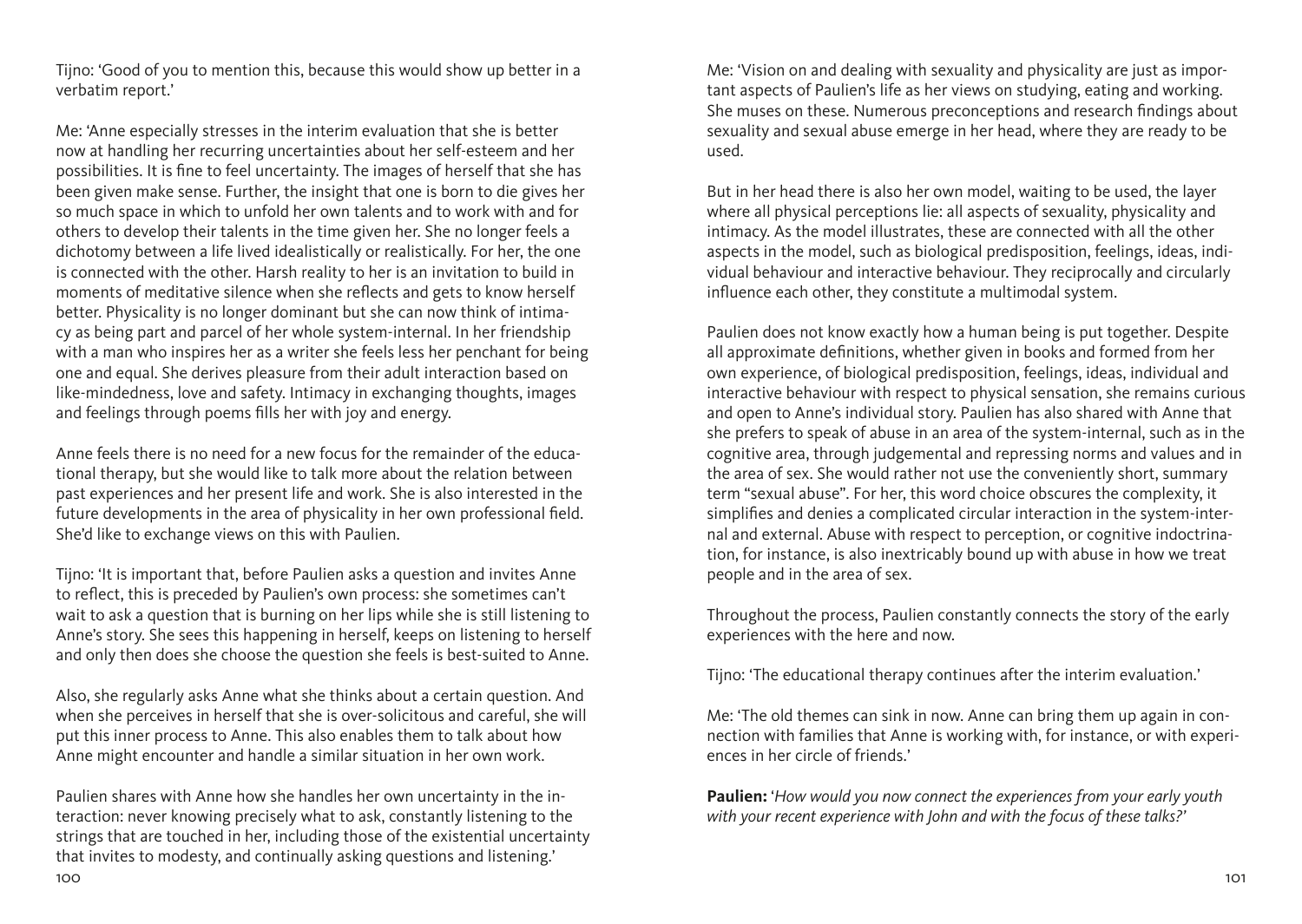Anne breathes in. She too felt a need for further reflection on her interaction with John in the present. But she knows that she can also bring this up herself.

**Anne:** '*What strikes me is that the ascetic parting from John particularly touched me in the stream of old experiences and observations. The self-imposed yet painful distance confronted me fiercely with my old tendency to seek pleasure and, having once been introduced to it, to continue seeking it greedily. My ideas about myself are images that I cannot see separate from my bodily sensations; I think I am capable of disinterested and unconditional love. Although I know this, I still sense how my body craves the tenderness it received since childhood, unasked for and later at its own request, which my father usually granted. This, I think, is one of the roots of my fear of "licentiousness"; the danger of slipping into prostitution. It took me over two years of active meditation and reflection on my propensities to control them in such a way that I could enjoy it on my own.*

*Because of my father's transgressive actions, as a child I also experienced the ability to feel pleasure as an inner strength. Later, others would define that strength in terms of a zest for life or powerful self-assurance or, occasionally, as an overwhelming dominant presence.*

*The feelings of shame I then felt are easier to place, now.*

*I also realise that in my very first life experience, my mother's tenderness for me from my conception had been just for me, all of three years, and then I shared this tenderness with my sisters. Her unconditional love was at the base of how I have dealt with all the experiences I had later.'*

Paulien lets Anne finish but wants to return to the present.

**Paulien:** '*What experiences do you ascribe to your mother? How do these still affect you?'*

**Anne:** '*I was constantly cuddled, my mother was so overjoyed to have me, a child conceived in love despite the war and violence around us. In the two-bedroom flat with just her, I also had enough space to move around.*

*My strongly developed physical self-observation may also have to do with the fact that in those times babies were swaddled: on the one hand, the child is brought into contact with the boundaries of its entire body, on the other, it experiences a restful inward concentration, attention to what is happening within the confines of its body, including thinking and feeling and both painful and pleasant bodily sensations.*

*From the moment she was aware of my existence, my mother talked to me. She told me as much as soon as I was able to understand her. This may well have stimulated my cognitive functions and my ability to consciously experience the world around me.*

*She was so happy to have me; not just as my mother, but especially as a human being, now being able to receive back love and tenderness. I may have sensed this need on my mother's part very early and responded to it. Cuddling together will have made my whole little body sensitive to the tender physical contact that I also enjoyed when my father gave it to me. His stroking my clitoris and the subsequent orgasm are extensions of the physical sensation of the normal caresses by my mother, and I experienced these as pleasurable.*

*t was only when I was two or three years old and had a near-death experience that I possibly became more aware of the boundaries of my body and of the difference between what I experience as pleasurable and what another person finds enjoyable.*

*Experiencing motherly tenderness gave me an experience of female physicality that was deepened as my father stroked my whole body without explicitly focusing on sexual pleasure.*

*This was possibly the basis for a oneness in experiencing physicality and sexuality within the safety of intimacy. In my own system-internal the experience grew that all aspects of being human were equal, with aspects later defined as feminine and masculine in harmony with each other. However wry it may be, I still had a chance to enrich my childlike physicality as I became acquainted with my sexuality and experienced myself as a human being with a clitoris. Later, I didn't have to prove myself as a woman who wanted to be seen by men. I didn't look at myself through the eyes of men who saw and judged me as a woman. I saw myself as a human being.'*

Paulien listens, holding her breath, and deeply touched: '*How did you experience this on your own?'*

**Anne:** '*I lived as a human being with an inner freedom and harmony and felt how I was getting more and more lonely. There was nobody in the village that I could talk to, early on, I sought refuge and recognition in books. I* sensed the dichotomy, the different valuations of physicality and sexuality, and *I encountered it in books as a socially created and normative distinction promoting an imbalance of power in the system-external.*

Later the realisation grew that my father gave me, unasked, pleasure when I *sometimes did not feel like it. He made sure of his own pleasure. His hypocrisy made me very alert to how adults treated children, also generally speaking. The*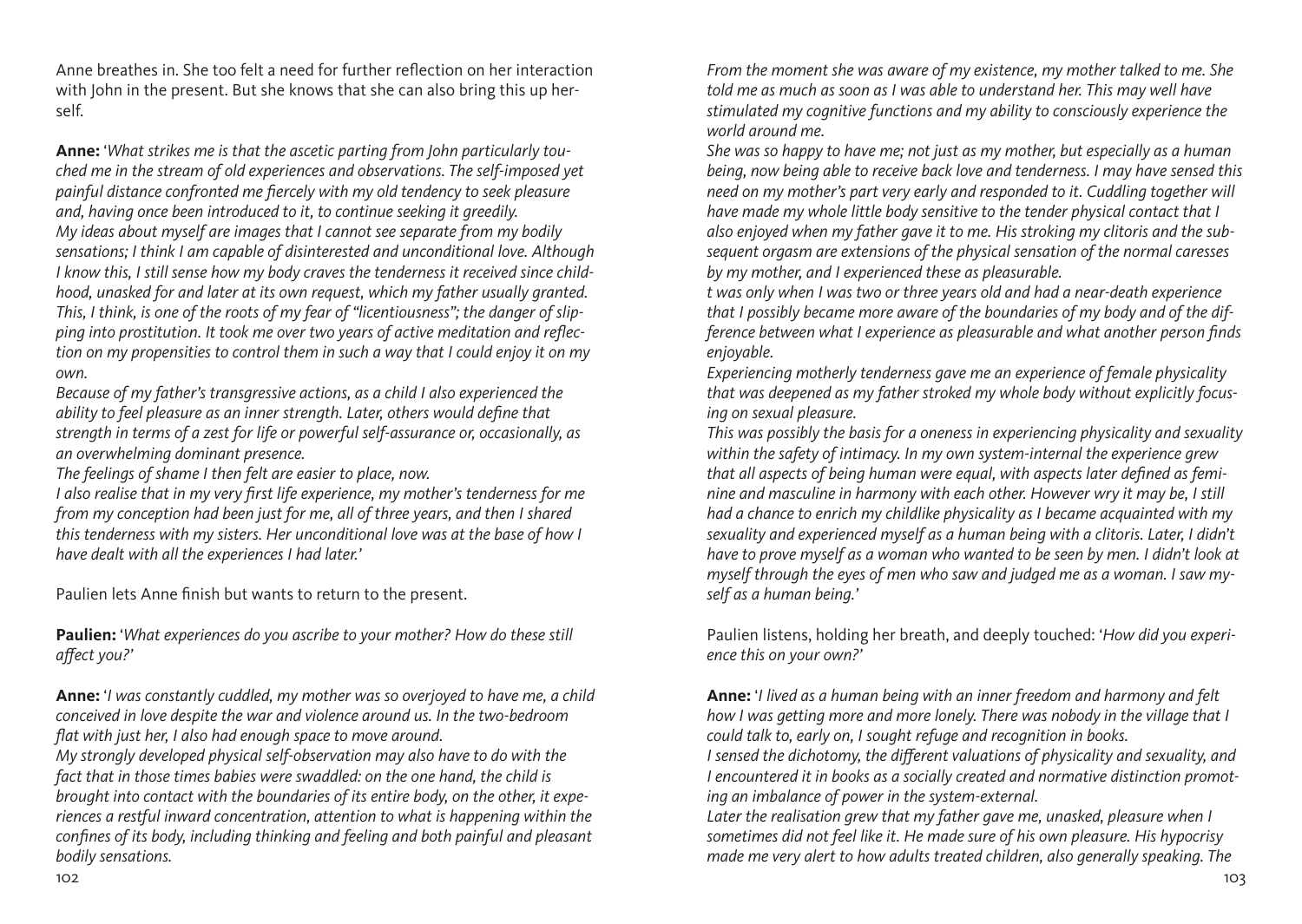*difference between their words and their actions became painfully clear to me at an early stage.*

*When I indicated to my father that I didn't want his caresses, he would accept this, looking displeased, but he would do so immediately. I was never afraid he might use violence. All my life, I have never been afraid of a man, and I have been lucky; never have I met with an act of violence. But I* once *did see my father explode in anger. The fact that a man was the head of this family, with all the attendant power is a vivid memory.*

*Abuse of power among men, between men and women, and between women is a vivid memory from the postwar social context, when most people were driven by self-preservation and survival mechanisms.'*

**Paulien:** '*Do you still have memories of your adolescence that affect your present relationship with John and your work as a couples and relationship therapist?*

**Anne:** '*Let me start with a very painful encounter with myself that I can now describe. I may say that I am unselfish in my loving but in my body as in my soul I vehemently crave and long for the other whenever I'm in love. The physicality and, also, the spiritual connection have been sensibilised so intensely that I constantly want to be with him. I feel a tendency to claim him just like I demanded caresses from my father when I felt like it. I was able to renounce that; masturbation helped me let go of him and find the ephemeral pleasure in myself. I have likewise become familiar and friends with my inner loneliness. I feel deep connectedness and freedom with the other who is important in my life.* 

*When I was fifteen and an adolescent, and for the first time vehemently, deeply in love, I experienced how he, the most handsome boy in the village, wanted to 'eat me up', he kissed me that greedily. I learnt from him that it was quite possible to control your desires because we never went beyond kissing. What I also learnt about myself was that I didn't want to waste away in his house and village, that I had to save myself by literally leaving the village. However, I kept feeling the physical desire and the need for a soulmate in my every fibre.'*

**Paulien:** '*How did you learn to control these desires? Because during your marriage, you have fallen in love as many as five times and been deeply affected by another man.'*

Anne looks at Paulien thoughtfully: '*Yes, I told you that before. I know it has got to do with the fact that my partner and me are a super team who love together and are the sort of friends, to each other and to the friends around us,*  who radiate strength and warmth. Intimacy in most areas of our system-internal *is what unites us. And yet I strongly miss the physical and sexual contact, which he doesn't need as much as I do. My husband also acknowledges that he has very little feeling for my creative expressions and philosophical conversations. And so it happened that I, in my marriage, was touched by an intensely good conversation with a colleague, by a painter and his work, a musician and his love of music, a poet and his passion for language, but also by a man with a strong physical appearance who wasn't afraid of warm hugs or tender kisses.*

*In fact, I already learnt to control my physical desires when I was a child. My father too didn't always feel like indulging my desires. At a very early age I learnt that masturbation was a pleasurable substitute without my needing the other or having to trouble them. When, as a thirteen-year-old adolescent, I asked forgiveness from a Catholic priest for the first time for the "sin of masturbation", he explained to me that this really wasn't necessary and that I could just enjoy it. I'm still grateful that I met this wise man then. He also explained to me that I wasn't guilty of my father's transgressive actions, but he recognised and understood my feelings of shame. My diary entries for that time still fill me with happiness.'*

**Paulien:** '*So, in all your intense dates and in the present situation with John, it was easy for you to control your desires?'*

**Anne:** '*Yes, because to me, sexual longing is just as primary a human need as food and drink. As a child can learn to listen to hunger and thirst and his body's need for sleep, so he can also learn to listen to his needs for physical and spiritual contact.'*

Tijno: 'Anne has strong views on sexuality and physicality that I share: just as aspects like thinking, feeling, imaging of the system-internal are learnt and develop further as a human being grows up, so physicality and intimacy can likewise unfold during a learning process. Just as the boundaries and possibilities of one's creative and religious development are learnt and internalised through socialisation, one can also learn how to deal with physicality. Accepting that sexuality, physicality and intimacy are in the first instance just as neutral (neither good or bad) as our entire biological predisposition creates space for the possibility and the limitation of the development of all components during our life that has been given to us as it is.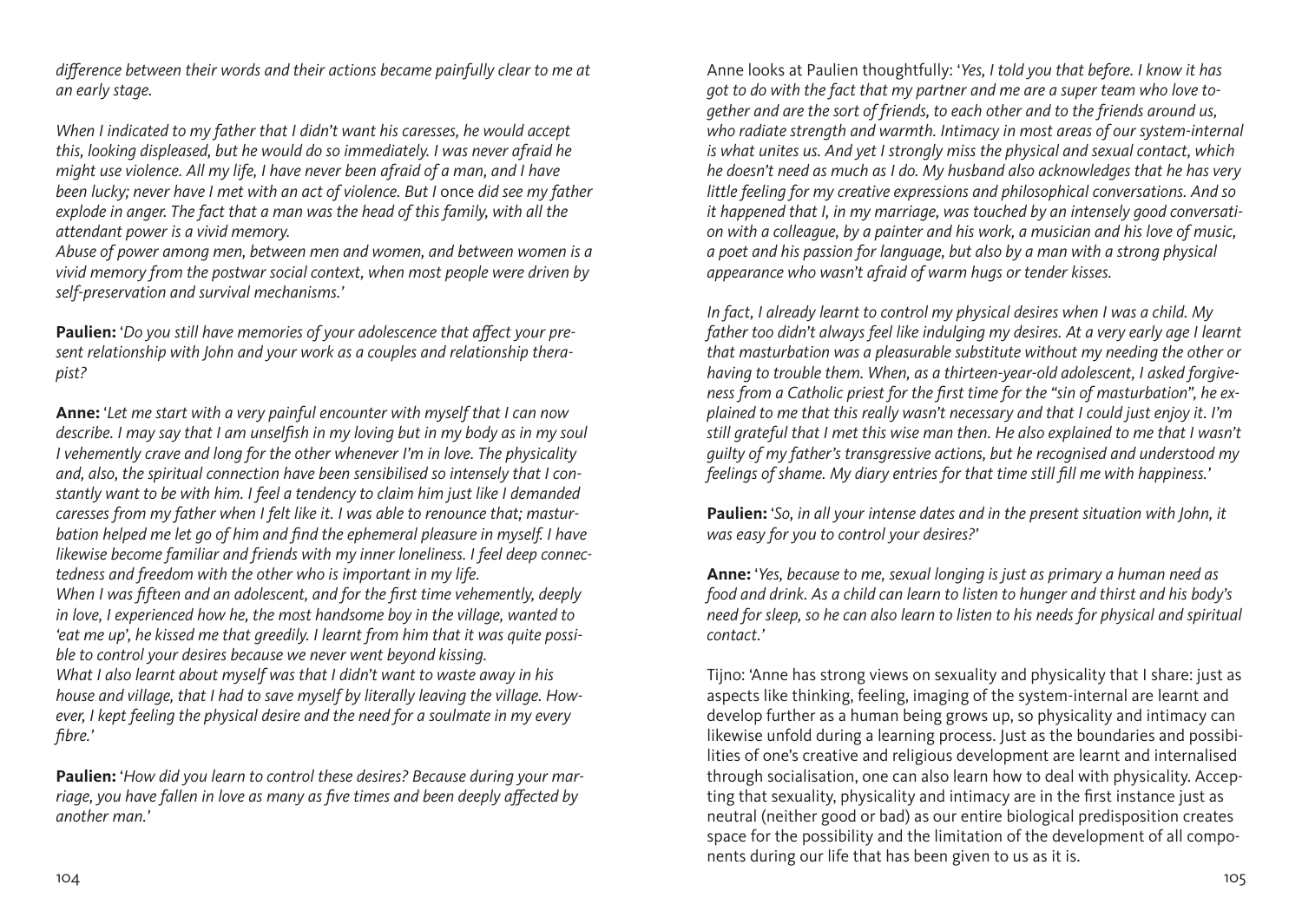Yet the fierce sexual drive that was regulated through socialisation still needs to be controlled at a personal level, just like other types of urges and feelings.'

Me: 'That is true and yet it will remain important for Paulien and Anne to explore intimacy during the learning process in such a way that for every aspect of the system-internal its boundaries and autonomy are acknowledged. Being close at all layers of your personality while retaining your individuality seems to me a mature form of intimacy.'

Tijno: 'When Anne is silent and realises that she shares a view with Paulien, she also realises that Paulien is a woman who understands and empathises with her. Anne's choice of a female educational therapist is understandable but a consequence might be that the male view on sexuality and intimacy goes largely unaddressed. It is clear, however, that men play a major role in these two women's lives. It is similarly clear that they have no wish to speak on behalf of a man but try to put themselves in his position, and they put forward their observations as hypotheses that you can discuss. Anne realises at the same time that she daily lives with her need to meet people, men and women, who also share this view.

I think that sexuality is a different aspect for very many men than it is for women. Men are more easily led by lust, which functions almost isolated from the other aspects in their system-internal. I was immediately touched by this theme, and I would now more readily take a step back to look and listen more carefully to the entire human being in his context.'

Me: 'The difference isn't just that men are built differently biologically. In particular, ideas about men that are imposed through socialisation in most cultures are just as intimidating as ideas about women. Those men who dare to reflect on this bring about just as big a shift in the interaction between people as the women who reflect on it. But since there is still an imbalance of power, a man's influence is the greater, and therefore, all the more welcome. I have high hopes if both, man and woman, were to work together to bring about a change in the ideas about themselves.'

106 107 **Anne:** *'When I met John, I was so glad that he could very simply say to me: "When I woke up this morning, thinking of you gave me an erection." And I could tell him too that just thinking of him and picturing him could give me an orgasm. We could enjoy this openness because it had a normal place within our relation.* 

*At the time I thought that the physical aspect was as natural as it was for me and that being able to talk about it was just as natural as talking about food and drink. That is how it seemed, also because I wanted to see it like this. Alas, alas, things were very different. He was incapable of giving shape to our relation. But I not only distanced myself from him because we didn't want to hurt his wife, but also because he was, after all, more different from me than I had hoped.*

*The greatest pain I felt was on account of his fear that his being touched by me might alienate him from his wife, that he had to distance himself from me so as not to lose her. While I understood him, I had also expected him to be able to deal with this. The expectations I had of myself I also imposed on him.'*

**Paulien:** '*Have you ever felt what it is like to lose your partner?'*

**Anne:** *'Yes, I have been through some quite difficult situations in that respect. My own infatuations have taught me a lot, especially that my marital partnership has never been jeopardised because of them.'*

**Paulien:** *'How did you do that? What did you and your partner do to achieve that?'*

**Anne:** *'I've always kept treating my partner with respect and love. Because the foundation of our relationship that we had laid together was strong. I could nearly always share my experiences with him. I sometimes chose to get through it on my own because I could already visualise how things would work out. Owing to our intimacy in most areas of the system-internal we continued to feel connectedness while we at the same time trusted each other. And, each of us has their own space and circle of friends. In fact, our relationship and our partnership have actually deepened over these years.'*

**Paulien:** *'Were you able to talk about the fact that each of you experienced these happenings differently?'*

**Anne:** *'The past year's reflections during this educational therapy have taught me a lot. It has, for instance, provided me with enormous support when looking back and reflecting on something that happened a few years ago, and that I haven't told you yet.*

*When my partner started to court my friend, because they both saw no reason why they shouldn't, I was shocked. My old feelings and ideas about our relationship were shaken by feelings of disappointment, powerlessness, anger, sorrow*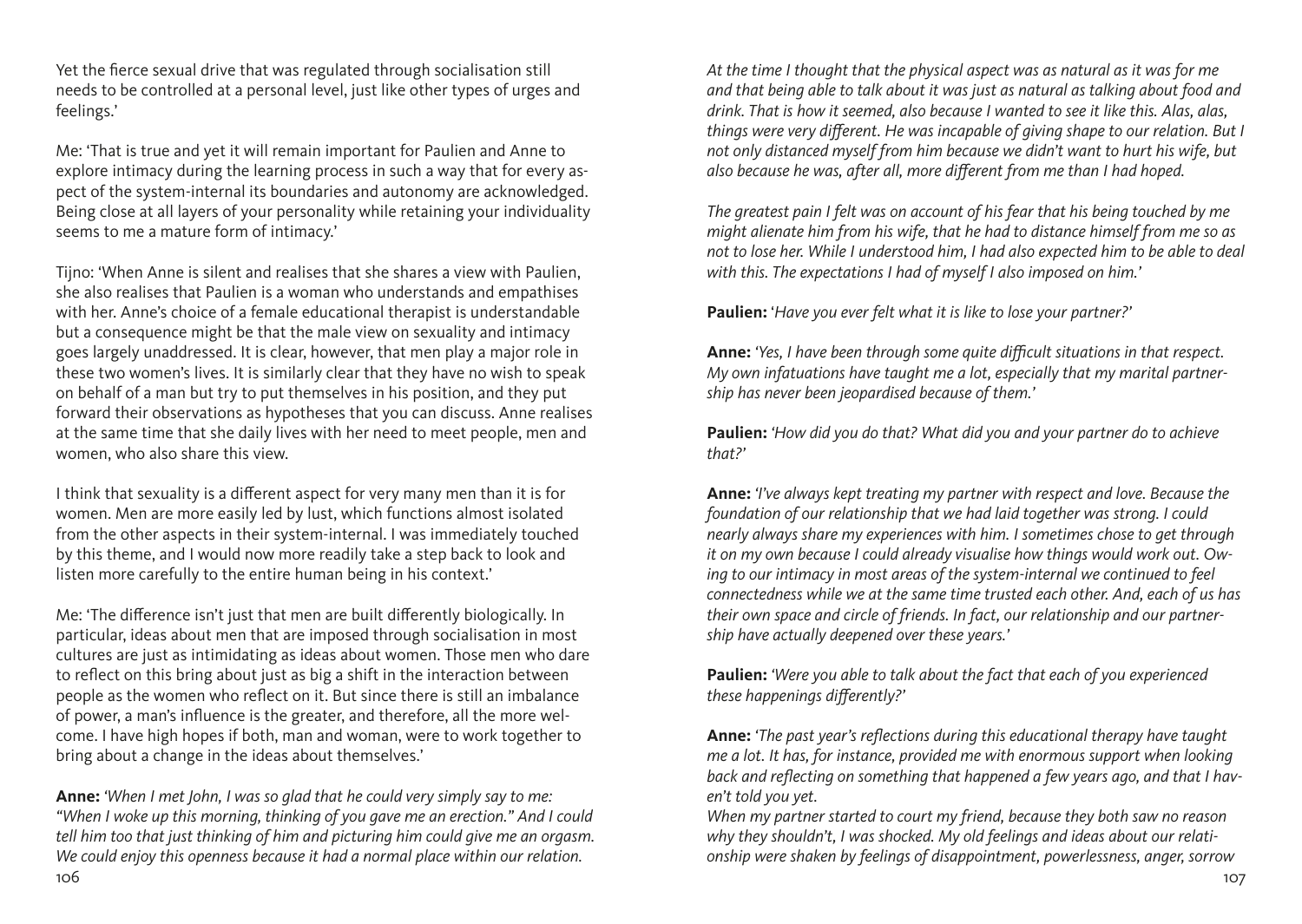*and jealousy, especially for the loss of physical tenderness that was now given to someone else. My behaviour, my relation with these two precious people threatened to be disturbed. Gradually, after a fierce outburst of feelings before my partner and before another friend, I realised that if I allowed myself to feel what I felt, I would be able to reflect on these feelings. That is how my behaviour and interaction stayed respectful. It wasn't so much how they treated each other or*  what they did, that is not my business, but how they treated me. That is my busi*ness and something that I am responsible for. I was able to tell them both in that respect that my trust as a friend and marital partner were being abused and my boundaries were crossed by their behaviour in my presence. I could air my feelings of disappointment, pain and anger before my partner but I could also make it clear that I wouldn't be intimidated and that I would continue in my life and work, if necessary in another house. So I know from experience how tough it is to be touched by another person and yet let the familiar partnership continue in a respectful and loving way.'*

**Paulien:** '*How did you manage to let John go?'*

**Anne:** *'By realising that John differed more from me, after all, than I originally thought. What was particularly painful was that he kept stressing that he believed that he had to take the initiative in showing tenderness. That greatly helped me to let him go. However, the fact that I loved him so much that I didn't want to burden but enrich his life was what moved me most of all to say farewell.'*

**Paulien:** '*What did you, during these four dates with him, learn about the similarities and differences between you and how he deals with these?'*

**Anne:** '*He, too was a firstborn, and his mother's favourite. He told me, with tears in his voice. He enjoyed receiving all this special attention and love but it also pained him to see that the others weren't given their due. That he bore no responsibility for this situation yet felt powerless to change it could still have him sob with the pain of it. His mother became the source of John's feelings and his lustful experiences. He responded to his mother's tenderness with his own lust. For him, too, masturbation started early, by way of continuation of her tender caresses. He saw his mother as a trailblazer in his eroticism. She got his mirror neurons going. That is how he looked back on it now, with his professional knowledge.*

*Since his father was literally but also inwardly frequently absent from his mother, she bonded extra strongly with her favourite son, who turned out to resemble her more than his father.'*

**Paulien:** '*You are now giving his own interpretation of his situation, just as you did with your situation, aren't you?'*

**Anne:** '*Yes, these are John's hypotheses, which he shared with me in response to my story and my hypotheses.'*

Me: 'Hadn't I better leave this hypothesis unsaid?'

Tijno: 'No, these are hypotheses that can be discussed. I do recognise something in this hypothesis: in order to leave his mother's realm and the reach of her arm, a man sometimes gets bogged down in language, finding it difficult to express himself and ultimately allowing his language to seem unfeeling. For him, this turns out to be a survival mechanism; language, not talking, as a dam against his mother and her emotions.

He will start to ignore anything to do with his body, since this stands for everything connected with the emotional life which his mother enveloped him in and suffocated with. The longer she treated him as her property, the longer and more fiercely he will resist his mother's (supposed and real) fantasies. He stays small and young for a longer period where his emotional development is concerned while his biological, physical development continues. His unconscious fear of having to replace the absent father as a partner inhibits him from finding a deeper connection with the emotions in his body and developing himself further in this respect.'

**Anne:** *'What he told me about his very first infatuation at our first date was deeply moving and intensely illuminating, both for him and for me.'*

**Paulien:** '*He told you as early as your first date?'*

**Anne:** '*Yes, he later said that to his own surprise, it just burst out of him, unstoppable. After being, first, passionately in love with her, he kept this first woman at a distance because at that time he didn't know how to handle this being touched.*  Later, he sought her out again but then it was she who ultimately kept him at a *distance. She is married now but he still feels how deep his love went. Then he shortened his words and gestures, restrained himself cognitively, emotionally and physically because everything reminded him of the symbiotic tenderness with his mother. He blocked off his desire for himself and her, so that a great force built up behind that dam and he encountered sudden floodings where he was unfaithful, and domineering, tended to direct things and keeping a grip on the*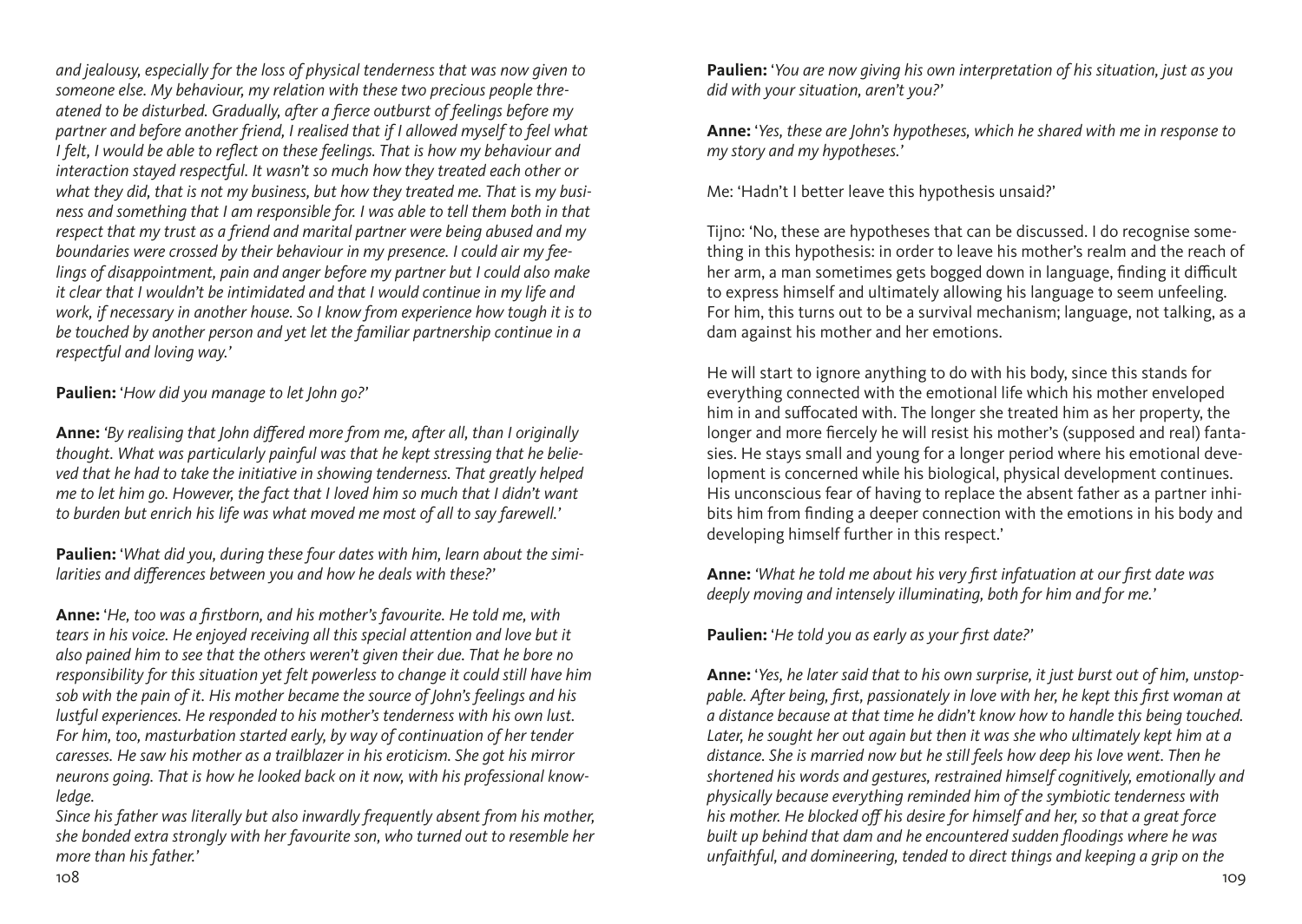*exchange of tenderness in the interaction. He sometimes even labelled his desires a sex addiction.'*

#### **Paulien:** '*Was he addicted?'*

**Anne:** '*Not the way I see it. In his relation with me, it was as if he, on the one hand, longs for tenderness and on the other, wants to ignore and fight it, as if he was still processing his memories of the tenderness and all the sensitive interaction that he received as a child.'*

Tijno: 'The tenderness that a man can receive in his marriage gives him a chance to let his vulnerable and affectable aspects just be and to experience that it is all right for them to be there in the safe contact. His warm ('feminine') aspects can develop just like the strong ('masculine') aspects can develop in a woman.

You don't actually need to be married for this but you do need a certain safety before you can discover your vulnerable sides and show them as strengths.'

**Anne:** *'He still misses his late father. Had he had more of a relationship with him, been able to talk more with him, hug him, then he might not have needed to demonstrate to his mother through a serial monogamous relationship style that he is a real man.*

*John and I believe that a child's relationship with his mother* and *his father ought to be more balanced. This, in turn, may lead to less sexist language and behaviour and less aggressive interaction between women and men in adulthood.*

*What has struck me is that in my work with families I pay more attention to my and their language as soon as old preconceptions and ideas are expressed. A sort of humour ensues even, as we discover that changes in language may also lead to shifts in the meaning of ideas. This, in turn, leads to a change in interactions. The entire family experiences this as better.'*

110 and the contract of the contract of the contract of the contract of the contract of the contract of the contract of the contract of the contract of the contract of the contract of the contract of the contract of the co Anne briefly shares a memory of John*: 'He can press me against him so strongly and calmly as if he wants to enjoy this non-verbal physical tender contact where he feels completely safe for a long time. It is clear that he wants to take the first step. I let him, but can't help being aware of it. My hypothesis is that he seeks a wholly equal rapport, complete in all the aspects of the internal system,* 

*where he feels completely safe to go his own way. I can be there and give him all the space he thinks he needs, because my own space stays as it is.*

*It was my dream that our mothers and fathers would no longer stand between us and that we could pass through our old experiences and hurts, keep whatever we wanted to take along and leave behind anything we experience as a hampering burden.*

*I would so very much have liked for us to be allowed the time and space to look for a form of a new union where everyone directly and indirectly involved could grow.'*

Tijno: 'Silence is important in this conversation. Paulien is thinking of her own recent experience with a friend who has told her that since he has started to talk intensely and deeply with her about their shared hobby, painting, his relationship with his wife has improved. His wife, much like Paulien's husband, has no interest in art.

She loves this friend, and he loves her. Their love is limited to a hug, any further desires are kept in check. Yet she is very curious what it would be like if they both did give in to them, and she'd like Anne to tell her her views as she tells her this story. By consulting Anne Paulien shows how she might learn from her. Anne has also experienced in her work how much she learns from her clients.

**Paulien:** '*I've got this difficult question that I'd like to share with you. I'd like to explore with you if we could find an answer to my question and if so, how we could integrate physical intimacy into our friendships with women and men.'*

Anne looks at Paulien in an observant, open manner. She senses that Paulien is very keen to discuss this aspect of Anne's focus together.

Tijno: 'Now you run the risk of having Anne say what you as a writer think. Wouldn't it be clearer if you simply gave your own opinion and then continued with their process?'

Me: 'With them joining in later and reasoning in this line?'

Tijno: 'Yes.'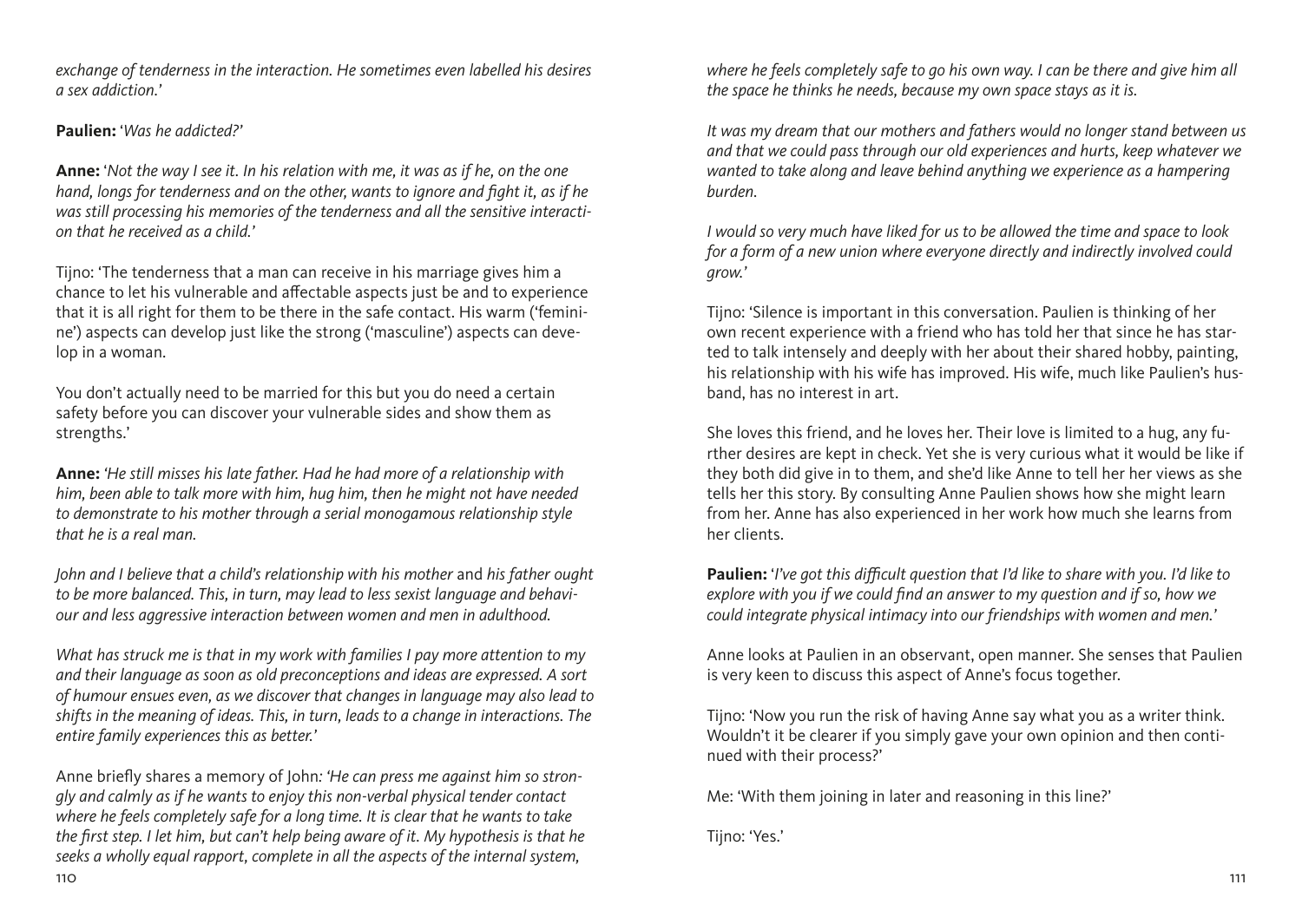#### Me: 'That is better, yes.

The vision I'd like to contribute to the dialogue is this: we are born with sexual characteristics that, as we develop, become gradually more and more visible in a differentiated way. Biologically based differences are a given. If these are accepted and defined with recognition and respect, they will enrich our togetherness. It is ever about equality, not about uniformity.

Incidentally, we, or our environment, are never asked any questions about the fact that we are born one way or the other. Almost as soon as our sexuality manifests itself, a divide comes about (a more accepted, qualified divide, these days) in the shape of a definition of the child's physicality and intimacy in terms of preconceptions or pigeonholes that have developed historically as socialisation. As long as it is mainly through its mother that the child gains experience with feelings and lust, these will, sadly, continue to be labelled feminine. Anything to do with intellectual development and the outside social world is defined as masculine. Unfortunately, men and women are still very often, and to a greater or lesser degree in different cultures, programmed, so as not to co-exist together but, rather, to stand opposed to each other, ready to fight. If they decide to fight together for the sake of their children, this may be constructive, but we very often find abuse of power and humanly unequal interactions in the relations between women and men, as among people in general.

My view is that as soon as men no longer maintain social inequality in education and socialisation, but turn it into a social role play where women and men have equal standing, women will cease to be an 'object' to men, and instead become a 'subject'.

It can, nay, must be acknowledged that there are, indeed, differences between men and women but it can also be acknowledged that these differences enrich the way we live and work together. Being mutually dependent on each other, needing each other because we all have different talents would then be feasible not just between men, and between women, but between men and women without any concomitant abuse of power.'

112 and the contract of the contract of the contract of the contract of the contract of the contract of the contract of the contract of the contract of the contract of the contract of the contract of the contract of the co Tijno: 'Personally, my view is this: we've seen how it was only a short while ago in human history that a man's identity was shaped in part through a 'counter identification' in relation to the woman, the woman reduced to a mother stereotype. We recognise even now: women struggle to free them-

selves from men's abuse of power. And yet, many women are still pushed by men to compete with each other to become an object of beauty to a man, who wants to enjoy their beauty until the day of his death.

At the same time, men are constantly disadvantaged, even in our western societies, as they are not given the space to experience their warm characteristics, in relation, for instance, to raising their children; worse, as these characteristics are denounced even or labelled negatively.'

**Anne:** *'In my experience, physical intimacy can only be experienced in a relationship between equals. Only when we experience this can we explore whether, and if so, how, it can be integrated into friendships.'* 

**Paulien:** *'What, in your opinion, does it take to break the idea of inequality and promote equal interaction?'*

**Anne:** '*When I bring to bear my and John's life experience on my reflections on how to break the vicious circle, we must start somewhere. I would start at the point where fathers and mothers learn to become parents who raise and educate children, and all minders and carers of babies and young children.'*

Paulien thinks aloud: *'Are you thinking of the 'infant mental health' (imh) principles and theories here? These could certainly help us, if we look at the earliest relationship. We listen to the very early stories and the earliest interactions between parent/carer and child. We can acknowledge the situation for what it is and from there, ask questions and via new stories invite in any change that this is judged desirable. I have always shared this imh knowledge in my work with parents and children, using their own language.'*

**Anne:** *'Yes, I agree, imh experts are important partners to systemics thinkers and all those working with the system in its context. But if I bring up my focus again, what would we say are desirable changes in how we treat children that might have an impact on the development of equal interactions among adults in general and, more specifically, in the area of physicality?'*

Anne is silent for a while, her eyes close and she seems to be listening inwardly and meditating. Paulien also takes time to open her mind to what she is about to hear, in such a way that any reactions and preconceptions that might well up in her spontaneously may be acknowledged and recognised by her as being hers (and many others'). If she can do this, she can also ask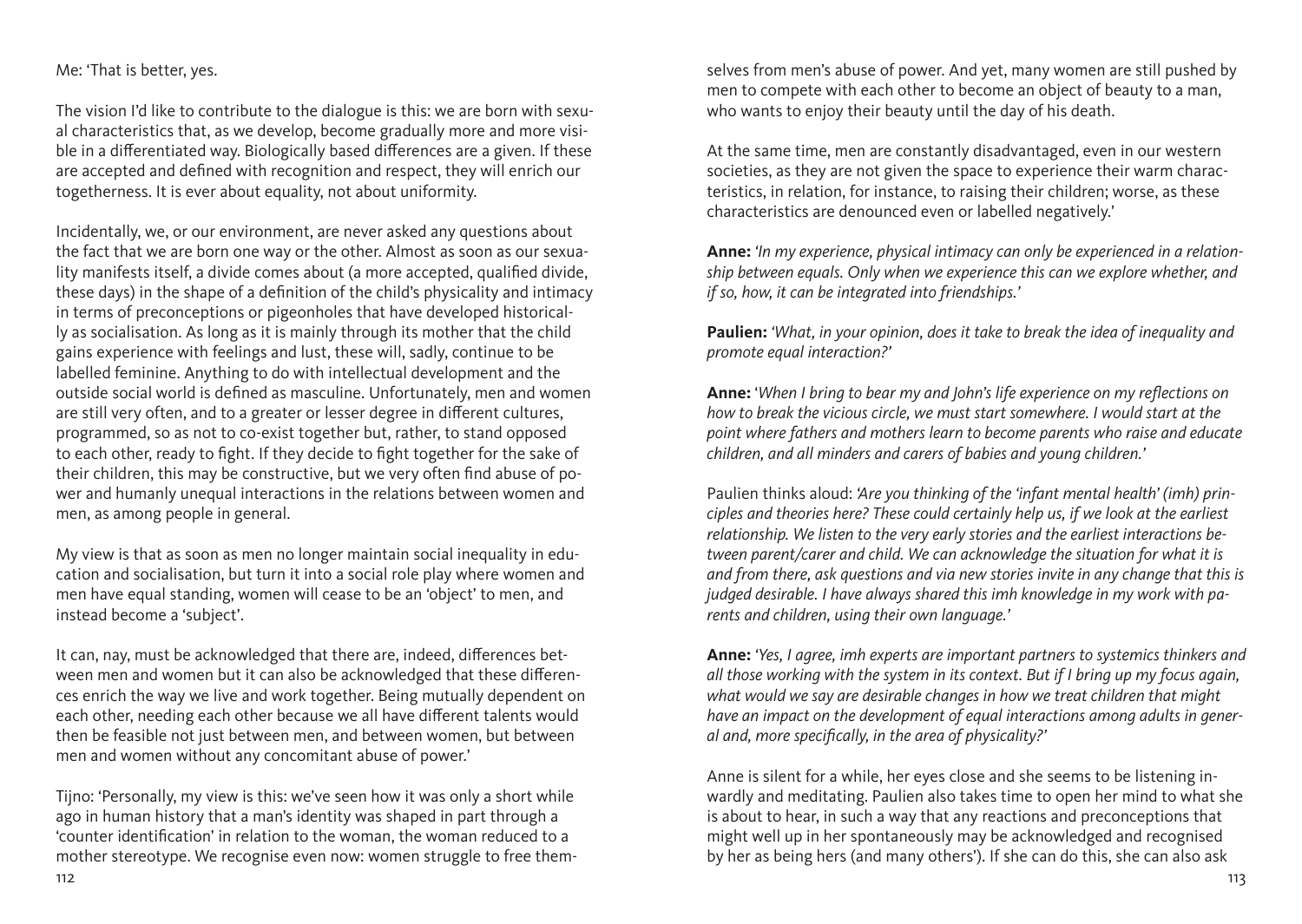herself whether these images are useful or justified, which she would like to keep and which she would want and be able to change while accepting any concomitant consequences.

Me: 'Many, though not all, of the younger generation talk about 'social constructs', rigid rules that we all internalise as if it were natural behaviour that we term 'masculine' or 'feminine'.

Through rigid norms we keep conspiring to glamorise the characteristics defined as 'male' and to look down on what termed 'feminine' traits. In social terms, this is reflected in the reward systems and the unequal regard for certain professions. Men as well as women who want to live from their heart and their own personal development potential and who do not conform to the prevalent rigid norms are reviled, bullied and stigmatised, sometimes even murdered.

The often unconscious bias makes women and men want to maintain the present status quo, research has shown. A young group of women (Vileine) would also claim that 'it is not so much masculinity that is in crisis as the patriarchal definition of masculinity'. They recognise that men may suffer just as much as women from patriarchal stereotyping and collective socialisation. Both men and women yearn for the freedom to develop themselves according to all their individual possibilities. Subject to discussion are not just the externally imposed boundaries but also the freely internalised boundaries of one's own making.

Young and older couples, with or without children, are engaged in a real struggle. Refusing to give in to stereotypes, having the courage to experiment and to fight bravely for equal-status interaction and treatment may still take a lot of energy but it fortunately does create space.

I'd like to take a closer look at the descriptive language we use when we talk about these phenomena and about Anne's focus. As I said earlier, the language adopted by the couples and families that I work with is for me one of the points of departure when working towards the changes they desire.'

Tijno: 'I would add that what with her model of the system-internal and -external Paulien has a vision that can in a very real sense support work towards equality between people, and that, while she is attentively listening to Anne, she is touched there, and can't wait bring this up in their dialogue."

**Paulien:** '*In my model of the system-internal, all aspects of a human being's personality are equal, with the development of these aspects in the system-external inviting us to see this equality as a constant, well-nigh as important as the breath of life, which we ought to cherish during all the outside influences before and from our birth onwards.'*

Anne picks up the thread that Paulien offers her. For her, too equality is as essential as breath: '*Then, physicality is wholly equivalent to cognition, emotion, behaviour and all other aspects of a human being, of any sexuality or corporeality whatsoever.*

*Thus, every cell in the body is equivalent to every other cell.* 

*It doesn't matter where this cell is in the body or in the skin; it can be treated with tenderness and respect.*

*Thus, also, can sex education teach both boys and girls how to explore their body in all its places and to enjoy it through masturbation. Sex education should similarly devote more attention to intimacy in all the layers of the system-internal.'*

Me: 'This vision is based on Anne's life experience.

It is important for adults to realise that the tender physical contact between child and minder is a continuous source of physical and sexual development. And, it can be safe basis for learning how to handle excitement and gratification.

If they can accept this as a natural aspect of a human being's development, they help the child grow into an adult with an energetic sexual life that is neither overemphasised nor a taboo. If a parent or carer cannot handle this, the child will sense this immediately and deviant images and preconceptions are sown.

Parents who can talk about the subject or ask others if they are shocked by their own sexual reaction give the child the opportunity to develop freely, even if they themselves have been raised very differently.'

Tijno: 'I remember a father who was shocked to tell me that he got an erection when his little daughter sat in his lap. This father was relieved when he heard there was nothing wrong with that and that he could learn to make his erection go down. But he can also tell the little girl that she is developing into a beautiful woman and that he can teach her to stand up for herself and her boundaries in her relations with other children and adults.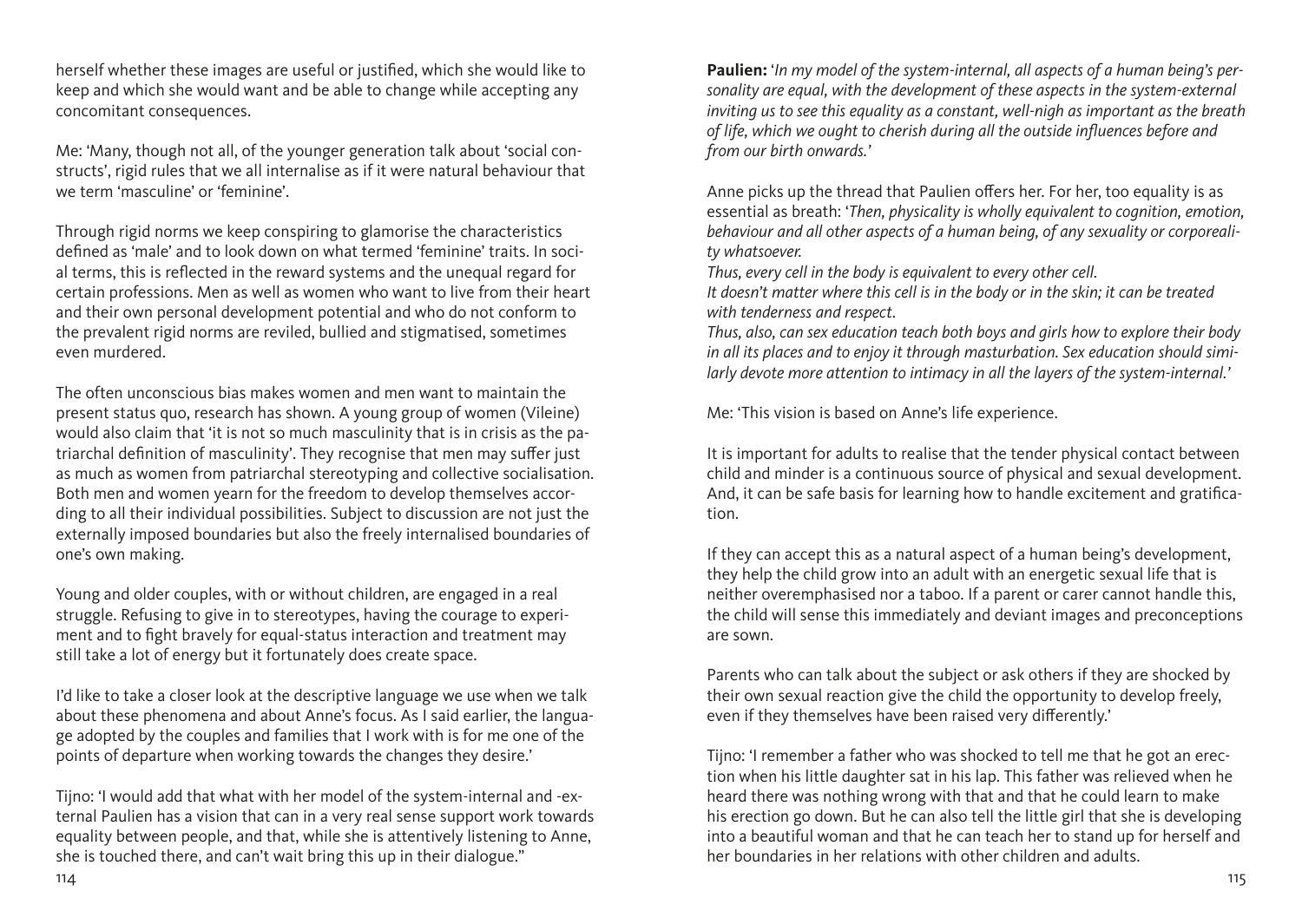Talking normally about physicality and sexual reactions may create space for a more normal and healthier approach to intimacy. The overemphasis of or taboo on physicality might then gradually lessen.

When masturbation is explained to the child, when it is able to grasp this in its own language, the child can hear that sexuality, physicality and intimacy are as normal as eating and drinking and that they can be controlled like other basic needs and bodily functions. In other words, intimacy can continue to develop during the biological and psychosocial growth towards adulthood just like cognitions, perceptions, feelings, behaviour, interactions and other physical sensations do.

Our creativity and religious feelings are similarly expected to develop rather than stagnate at a child's level.'

Me: 'Paulien remembers how as an adult woman, she was literally called "little woman" or "little Paulien"; a little woman who wasn't allowed to be aware of and accept her own girlish sexuality. Her mother had no experience of her own in this respect, and therefore couldn't give this any attention when she was raising Paulien.

She understands that her mother's focus was on the vagina, on the future women's sexuality, as had been passed on to her by her mother and ancestors. She once told her that she had never had an orgasm. Language-wise, the little "clitoral" girl was taboo but she was cheered when she used her mother's lipstick and walked about in her mother's shoes. The child was quick to unconsciously catch on to this taboo and to the fact that she, like her mother, would have to play-act to be desirable as a future woman and amount to anything. Attention and care were consequently focused on the unknown but so important other instead of on the child itself.

Later on, when she was an adolescent, she was again deceived: this time by the boy who wanted her to be beautiful, to have a lustful body and to become his object.

Her head, her brain, apparently did not count, were ostensibly not her body.

116 117 She could be furious when touched carelessly near her breasts. A friend who lay down on her to masturbate without even asking about her feelings intensely disappointed her expectations.

It took her a lot of effort to develop into a woman who could experience her whole body and mind as lustful, as a woman.

Her present boyfriend shared with her that he recognised in his language and its development how it had developed in relation to his mother. He had struggled free from her by setting himself apart from her ways of expressing desire and lust. For a long time he ignored everything to do with his body because that was where his mother's emotional life was expressed. He experienced his so-called masculine language as a 'language breach' and a form of separation from his mother's emotional life and her way of expressing emotions. The direct link between spontaneous erection and sexuality for which his mother would punish him confused him and gave him the feeling of being imprisoned in a dungeon, in 'un-freedom'! He had to break free, by hook or by crook. At the time he could not yet accept that he would always stay united with his mother while he would still be able to unfold his talents and personality, which differed greatly from his mother's.

Both Paulien and her friend have a long quest for their physical identity behind them. His often was at the expense of women he had fallen in love with and who he could never really let in to his sensitive inner self, for fear of losing himself and his individuality.

Paulien's quest ran the stony path of wanting to please others, wanting to be liked and adapting to prevalent standards, even making use of her charm as a little woman.'

Anne looks at Paulien to see if she has rounded off her musings.

**Paulien:** '*Are we now going to explore how you in the present moment live with your own insights in relation to the people you love? And of course, in your work?'*

**Anne:** '*When I look back on the four dates with John now and place my experiences with him in your working model, there's something I'd like to add to what I have already described: since every cell in my body has been touched, it doesn't seem at all necessary to have vagina to penis contact (coitus) with John. Every cell that touches the other has been sensibilised. If this contact comes about, it can be seen in its entirety as being an extension of total tenderness and intimacy. This intimacy occurs at all aspects of the system-internal. Conversations and every interaction and behaviour that are experienced together are a being touched*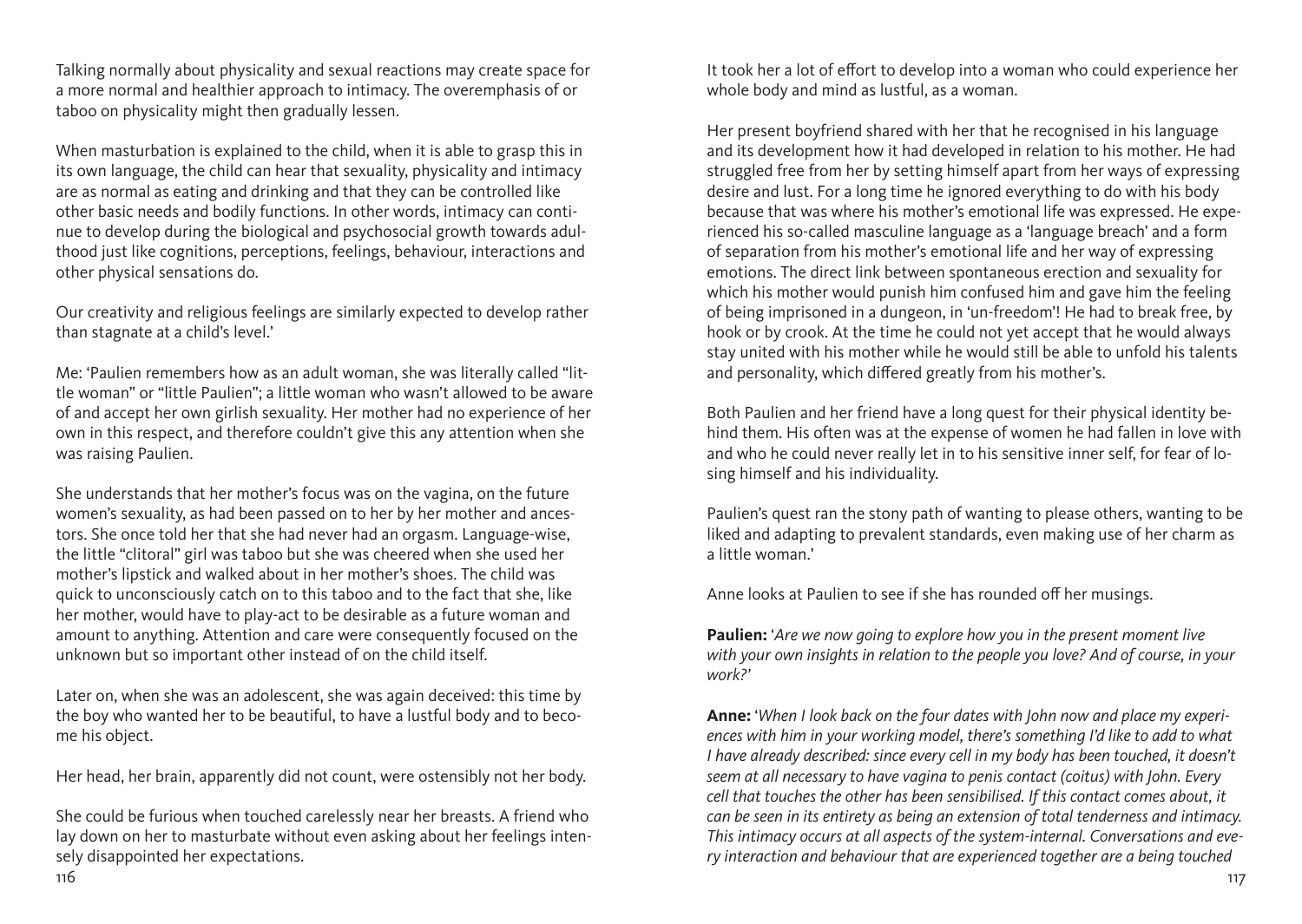*that is comparable to a physical touch anywhere on the body.*

*That is also how I understand that a man may think his wife is unfaithful when she has more intimate conversations with another man than with himself, even if he finds it hard or even impossible to have such conversations with her. They would need to talk about this. Accepting diversity and our need for each other in a range of areas without slipping into terms of power or possession is a constant challenge to the inwardly free and open human being, and it is an art of living to practise this from within yourself together with your environment.'*

**Paulien:** *'You're absolutely right there: "an art of living". In my practice and in my life, that is a constant, trial-and-error quest, where others get hurt unintentionally, boundaries are pushed, crossed and found again, partnerships are lost and children are uprooted. Have you experienced this as well, in your work?'*

**Anne:** '*Now that I'm buoyed up by this educational therapy, I was able to talk about this with a couple the other day – earlier than I would otherwise have done, and in a more relaxed way. At first, they were nonplussed but they gradually sensed that I was basing myself on my life experience. I steered them in such a way that my privacy was protected and that they through recognition still felt safe and invited. Then, they talked openly about all the aspects in their relationship, in particular about how ideas and imaginary fears affect the physicality and intimacy in their relationship and in their relations with others. They recently told me that their rapport has never been so good. They experience their partnership and companionship as a safe and respectful base from where they can engage freely with other friends. Their talents clearly unfold in their loving rapport, also with other friends.'*

Me: 'The feasibility of engaging another in an open conversation about intimacy, physicality and sexuality can, in my opinion, only be guessed. I never know in advance how the other will react, or how I will react. Having the courage to enter into such a conversation in a safe context may imply gaining experience with such conversations, with a subsequent experience working out better or differently. Life appears to be more in motion, is more like an experiment. But there has to be a basis that lets in the type of courage required for undergoing new experiences. I have experienced in a safe circle of cherished women friends that any aspect of intimacy in the area of physicality, feeling and ideas can be discussed and that we could appreciate this in each other and learnt from it.'

118 119 **Paulien:** '*So, you are glad that introducing your focus into the educational therapy has brought you something?'*

**Anne:** '*Oh yes! Being able to talk about it with you has strengthened my inner space and courage.*

*Adventurousness, feeling safe in yourself and the joy of experimenting may work in a beneficial and supportive way, but there can also be some pain. These, however, are growing pains rather than the sort of pain suffered when the other is deliberately hurt. I can be hurt by another person unnecessarily and unconsciously but provided it was done unintentionally I can handle it. That is what I have experienced in my life; an experience I could use the other day during a relationship therapy interview.*

*I worked it out, together with John. His wife and my husband are so safe, so familiar and so important to us that we were able to choose to stay with our partners. I find my own growing pains, a longing that is not satisfied, easier to bear than someone else's pain. Moreover, I was deeply moved by the space that my partner gave me so trustingly, while the intimacy with him and everything we share together confirmed me in my choice of him as my life partner.'*

Tijno: 'The deepest longing that John touched in Anne was her need to communicate from mind to mind, from heart to heart with people who are agile and young – with every cell in her body, without fear of the social pigeonholes that we are placed in when our hair turns grey and our looks become age-appropriate. She thought to have found someone in him who could communicate with her at that deep level because he had a youthful appearance and they had an almost perfect intuitive understanding of each other.

What they shared together was also that they both set great store by the commensurate combination of mental and physical contact and of the equivalent exchange of tenderness.

The fact that she was able to let him go makes her feel grateful because it has helped her rediscover old characteristics in her partner that she used to appreciate so much. And, there was space once more for meeting new, precious people.'

Me: 'There are no two people who can share everything with each other. The richness, the ability to stretch beyond and build bridges between new experiences with new forms of partnership appears to me an achievement of our times in our period of the evolution. We might add that we continue the transformation of our human-ness with the deepest respect for both each other's otherness and equal-ness, also in the area of love and partnership.'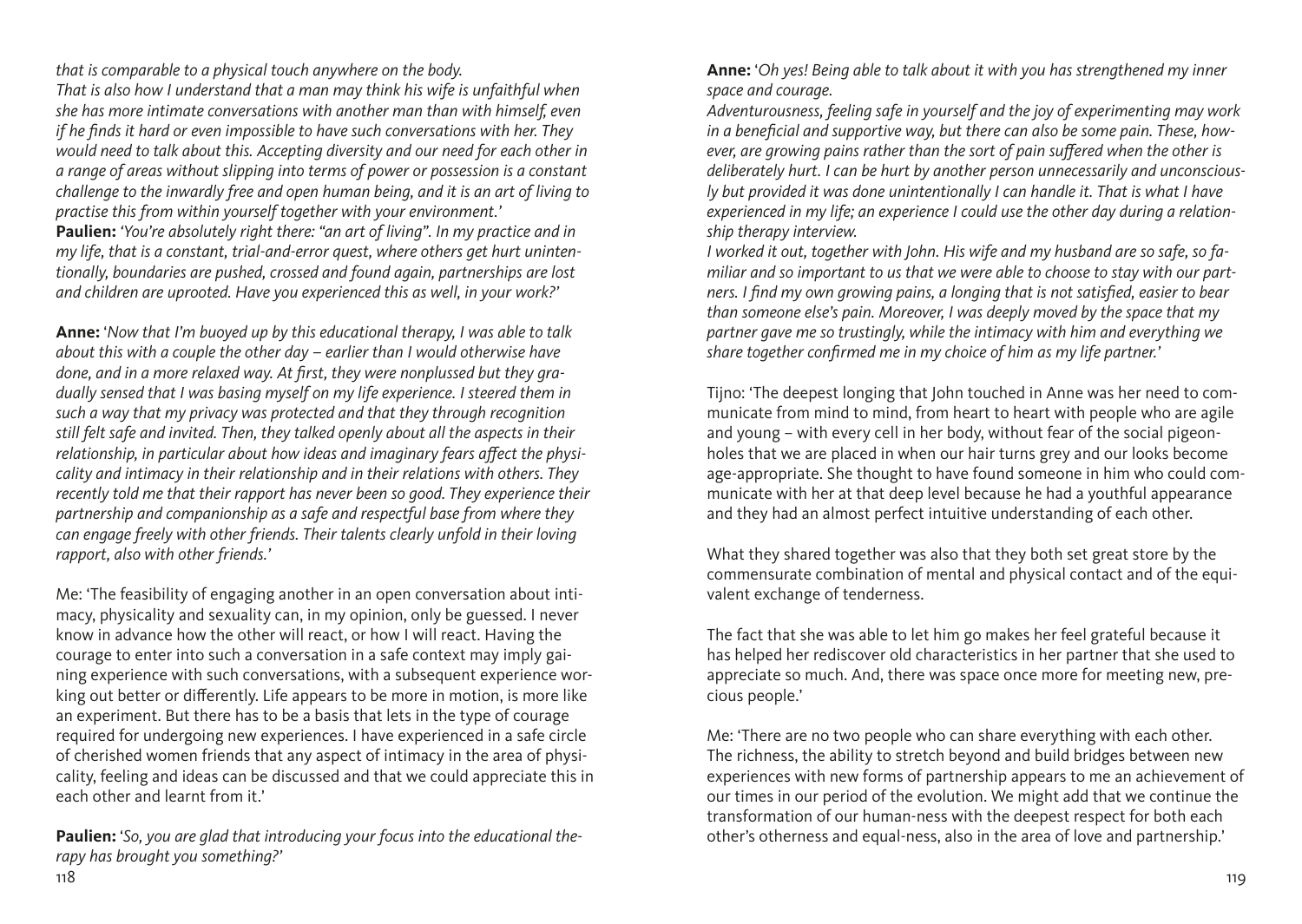**Paulien:** '*Do you really think that there are people who allow, even wish themselves and each other this freedom, and who can experience and celebrate this freedom together?'*

**Anne:** '*I believe there are such people: I have even met one or two, both in my private life and at work. It very much depends on how their personality has been able to develop in all areas of the system-internal.'*

Me: 'We may not live to see it, but given the possibilities of the transformations that mankind has already undergone, we can individually continue on this path, knowing that more people will follow suit because we are unafraid to talk about it with each other and therefore dare to live and engage with each other more openly and vulnerably. Education as we discussed earlier remains an important element in achieving a transformation towards freedom in unity, with respect for each other's differences.

I remember a discussion evening where young people, experts by experience, were not afraid to talk about their experiences with loving and entering into relationships with more than one person, men and women. They struggled openly and honestly with their new experiences, "muddling along" as they sometimes called it. A breath of fresh air, to hear them talk so openly, that things weren't hushed up so. Women were the spokespersons here, championing the cause. They struggled openly to express in words a line of thinking where diversity and change are central. As did earlier philosophers (Hannah Arendt and Gillis Deleuze), they described the existing system in critical terms but they also went much further in their thinking. As they create and experiment with new possibilities, they discover new concepts. Paulien had already come across the concept of the "rhizome" in her work. It is used to describe the interconnectedness and fluid contacts between people and systems. This image is viewed as a metaphor for the longing to enter into relationships without a hierarchical structure. Mutual differences are not expressed in hierarchical terms but in terms of radiating a natural influence and authority without abuse of power.

This requires both partners to be materially independent and self-supporting, just as they are free adults inwardly.'

 $120$ **Paulien:** '*However, we have been placed within a system-external, in various cultural contexts and rules, which in their entirety is sometimes necessary to safeguard the safety of children. This larger system needs much, much more time* 

*to allow in an individual's transformation and then follow up with greater groups of people.'*

**Anne:** '*Yes, my view entirely, and I notice how the younger generation has the courage to experiment. I would like to do so myself but I realise that this requires a context with several people where everybody feels safe. It is also important to continue to exchange thoughts and ideas because the search for new forms is inextricably bound with finding new words and stories and dropping the old words and images that we have and would like to change. We'd like to see man as fluid, active and agile. Man is not static.'*

**Paulien:** *'What is your definition of man?'*

**Anne:** *'Man is not an individual by nature but a we-being that constantly and rhizomatically links with other beings.*

*Here we dig deep under the binary way of thinking that man has developed, which is more of a barrier to further evolutionary transformation. The multifariousness, the quality of being different yet united as a loving and respectful 'we' is more conducive to the growth of people as a humanity with its human rights and duties than is a divide with just two possibilities.'*

Tijno and I share how we agree with Anne and how moving it is to see how Paulien and Anne can exchange their views with one another.

I thank Tijno for reading and thinking along with me. I have been able to integrate his input into the final impression of this educational therapy. He also encouraged me to state my views as clearly as possible. I can now also let go of my worries about the fact that this is not a verbatim account and therefore remains an impression. His view is that an entire chapter could have been devoted to each dialogue. Let this observation, then, be an invitation to a discussion among colleagues and with me.

Now, I'd like to adopt the perspective of the narrator and look back:

During the final evaluation Paulien and Anne share how they have experienced the whole process.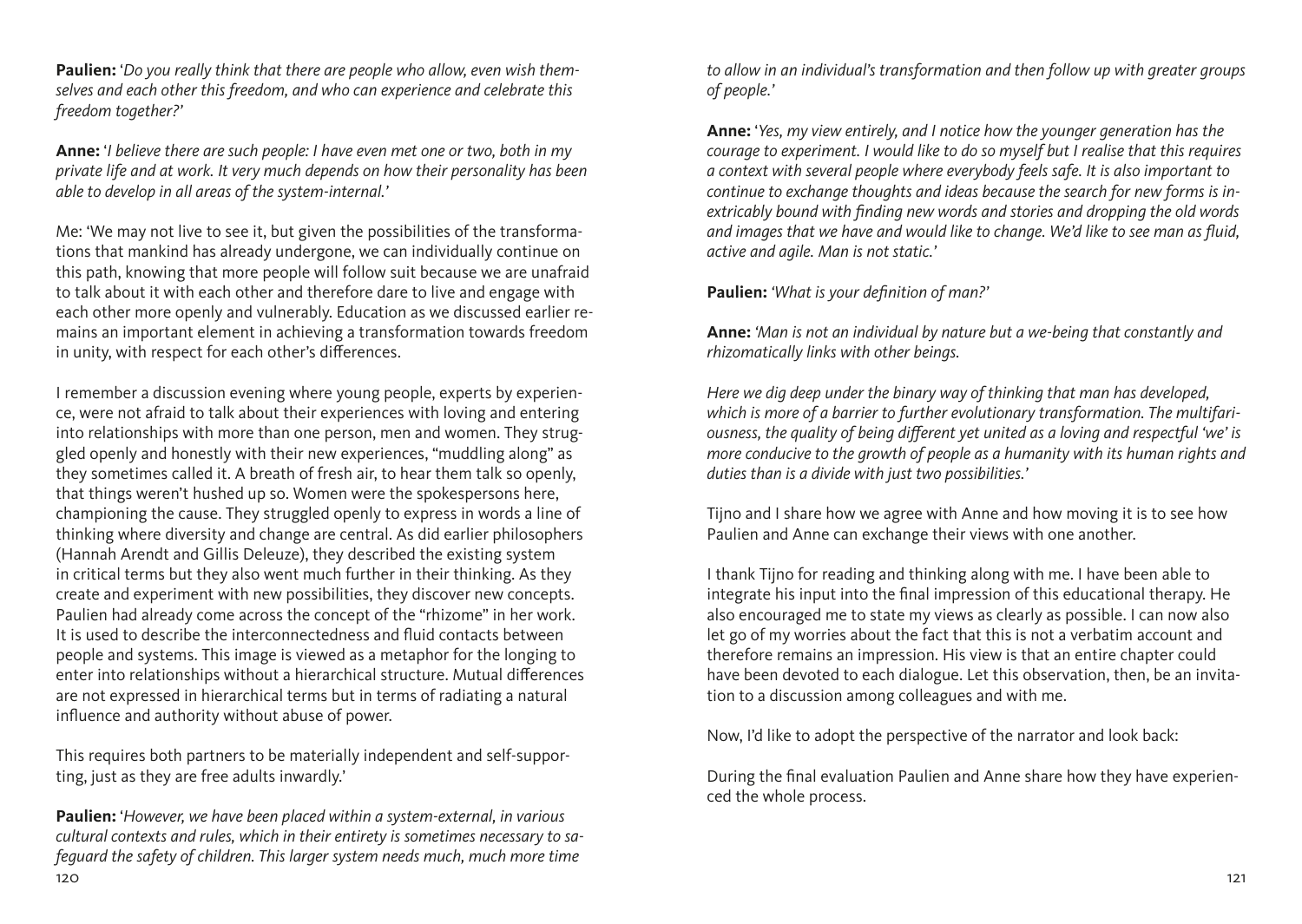They also discuss Paulien and Anne's experience with their readiness or reluctance to invite members of Anne's family system. To begin with, the educational therapy represented Anne's own place for herself, where she could unwind, felt safe, where she could be herself and where she, for the first time in her life, received safe and undivided attention for her detailed story. Inviting others to the meetings yielded a few surprises. She experienced things that she had already told Paulien about her sisters and her partner differently than when these people told their story themselves. She experienced clarification; other places and perceptions manifested themselves to her. For her, recognition from the others brought with it a deeper healing power. Anne was grateful to Paulien for continually inviting her to allow in conversations with important others into the educational therapy. Paulien respected her threshold, reflected on it with Anne and calmly maintained that if Anne herself was motivated to invite others, she would gain experiences that she would otherwise never have had. This taught Anne a great deal about the courage and motivation on the part of the families who received therapy from her. Her respect for these families and partners had grown.

Anne and Paulien have gained a great deal from their cooperative relationship.

They were frequently able to bring up the subject of how Anne wished to see her ideal parent in Paulien. Paulien was able to identify, acknowledge this with Anne, and practise with her how to handle this in this safe context. This also taught Anne to be more alert to the reciprocal interactions in the work situation.

Paulien's sense of humour, an important part of her overall attitude, helped place their identification and acknowledgement of Anne's old need to be one, even with her educational therapist. Being different and autonomous while simultaneously allowing a sense of connectedness was experienced as grown-up and soothing.

The equality and mutual interdependence of every body cell, of every layer in the system-internal and of all aspects of the system-external created an opening where anything could be discussed. Because old preconceptions received recognition and acknowledgement and could frequently be placed in old patterns, grown in old context, they could be corrected and re-internalised in a newer form.

Awareness of the equality of all aspects in the basic biological predisposition, in the individual and social context created space for the realisation that reflection and dialogue are lifelong necessities.

In their work with people, families and couples Paulien and Anne are going to be even more alert to preconceptions as regards the focus put forward by Anne.

They will encourage discussion of the themes they went over together even sooner.

They will do so respectful of differences in the family culture or social culture of many of their fellow humans, and at the same time, they will invite them to reflect on use of language and old notions.

It is useful to remark here that language can in part perpetuate how women are talked of as weak or even inferior instead of saying how it is men who continue this definition. Using such terms as sexual or physical violence against women and children as a catch-all term is a construct that foregrounds passivity. As a result, it is not so much the perpetrators using violence that receive attention as the persons undergoing it. Changing language and ideas may help to change behaviour and treatment of others, and this, in turn, may give a whole different feel to things.

As soon as they discover or facilitate even the slightest of motivation in others, Paulien and Anne will explore, together with them, how people using their own strengths could work towards the changes they desire. For it is only when they desire this themselves, and use their own strengths that people can join forces and alter and evolve their old ideas and images in such a way that the effects in every-day reality can be bearable, in fact even desirable.

Because Paulien and Anne have been able to reflect on this special focus together, they are more open to working with people who are already aware of their longing for desirable change in the area of intimacy. Working together towards an equal and equivalent human-ness makes this an easier goal to attain: there is strength in numbers.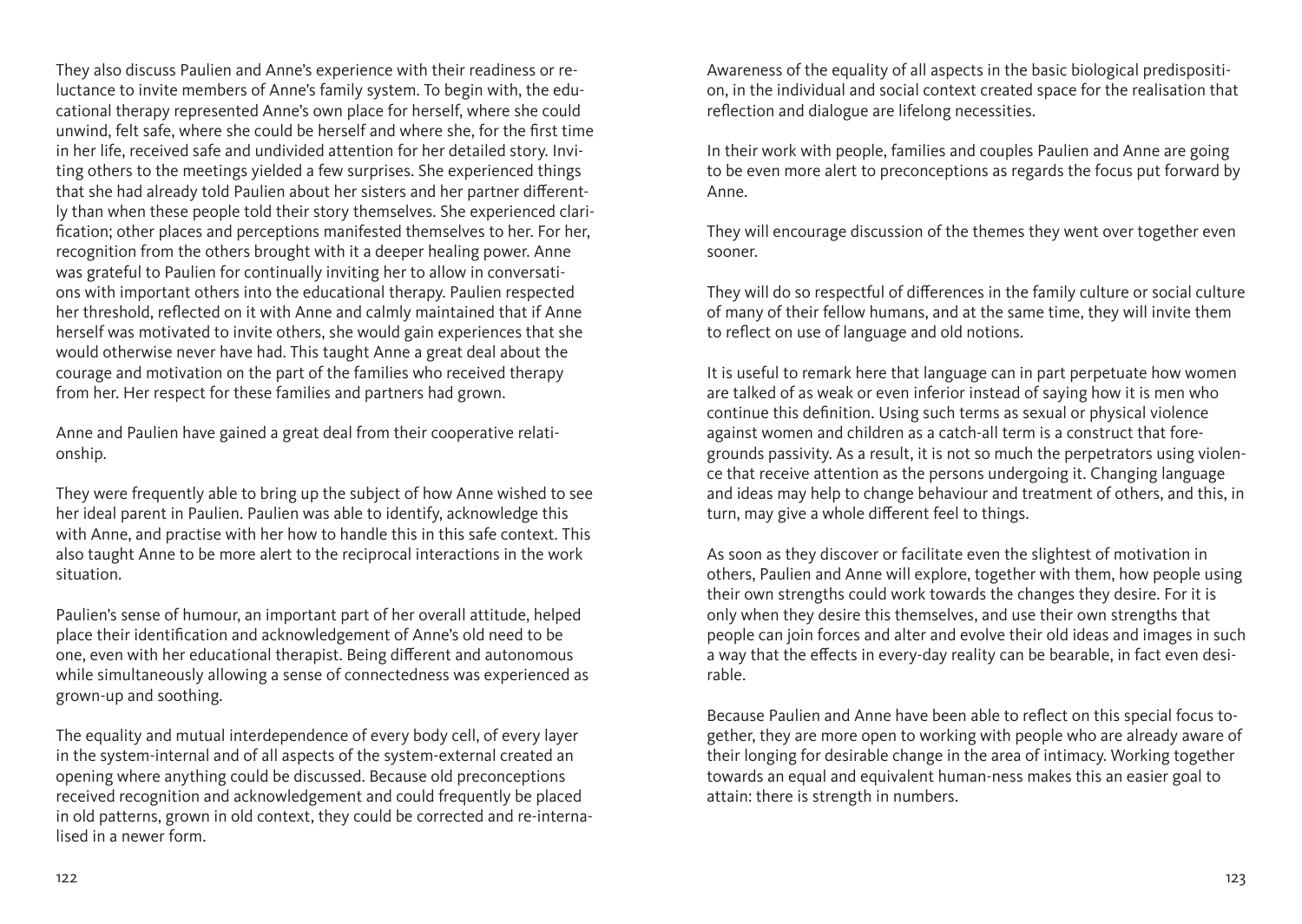## <span id="page-63-0"></span>**Concluding words**

At the start of this impression I dreamt about the possibility that every human being be given the opportunity to learn to reflect. I also explained why I feel this way. Reflection, however, is experienced and described by different people in different ways.

In a recent interview actress Isabelle Huppert (B.J. Bockting, 2016) says something very interesting about her role in Paul Verhoeven's film *Elle*: 'Actually, I didn't quite understand my character. And I love that. I understand her in the way you understand decisions in real life: understanding doesn't come until after a while, you're not handed the point of it all just like that. We mainly go through life using our instinct and intuition. Analysis and reflection are ideas from fiction. In everyday life, you just have to soldier on. The film makes a very intelligent statement about that.'

What she says here is that reflection is not so much or just about conscious views and decisions in life, but also, and especially so, about unconscious thought processes that take up space in our instincts and intuition.

Stereotypes used unconsciously in our thinking may lead to rigid behaviour that inhibits personal development and growth. Moreover, they may lead to interactions that suppress equality. This particularly makes them focal areas for reflection if we are to develop together in agile fluidity and equality.

Since every human being unconsciously uses stereotypes, every human being should also be invited to reflect. My dream could thus demonstrate that desirable ideals and reality are inextricably interwoven. In the same way I consider what we call the unconscious and the conscious to be similarly inextricably interwoven even though we are not quite clear what we are talking about. This natural uncertainty, not (yet) knowing and only being able to give an approximate definition of something, may constitute an invitation to us to keep asking questions and keep listening to any answers openly and critically.

Maintaining a continuous dialogue with each other, about a focus like Anne's, for instance, while it is perfectly all right for us to hold different views: that is my dream.

Practically speaking, this may entail that we should make it possible to talk about sexuality, physicality and intimacy in all forms of education – at home, in courses and during training, in schools and in professional groups – just as we talk about other important and everyday things in a loving and respectful way. That I would call my dearest wish: being able to be a free human being, each other's equal yet also different, mutually dependent and continuously learning from each other.

I realise that this impression is far from perfect and I would like to extend a warm invitation to my colleagues to reflect on this and proceed in dialogue, working towards a next version so as to ensure that educational therapy stays on the agenda.